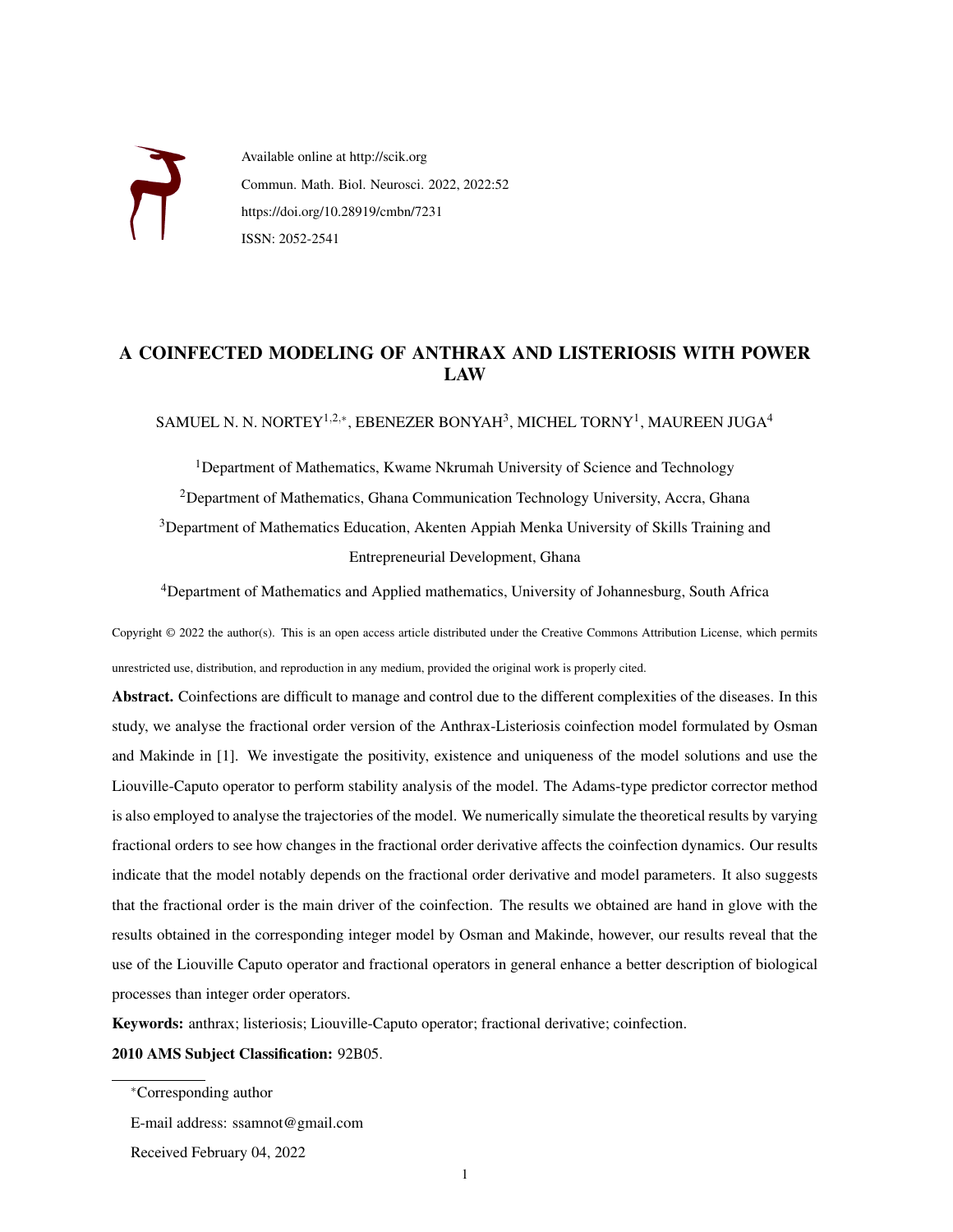### 1. INTRODUCTION

Listeriosis is a serious food-borne bacteria infection in humans, plants and animals, caused by the bacterium *Listeria monocytogene (L. monocytogene)* [\[2\]](#page-37-1). There are five strains of the bacterium, namely: Listeria innocua, Listeria seeligeri, Listeria welshimeri, Listeria ivanovii and Listeria monocytogenes which is the only strain that is pathogenic to both humans and animals. The food-borne pathogen L. Monocytogene survives and grows in environments with temperatures ranging from 30◦*C* to 37◦*C* and even in refrigerated environments with temperatures of as low as 4◦*C* [\[3\]](#page-37-2). Its primary habitats are soil and water, and it is transmitted to humans and animals by consumption of contaminated ready-to-eat (RTE) food products such as polony, cheese, ham, meat, raw milk, processed meats, fresh and frozen poultry, fresh produce including fruits and vegetables. After consumption, the bacteria enter the gastrointestinal tract and counteract changes in acidity, osmolarity, oxygen tension, or the challenging effects of antimicrobial peptides and bile [\[4\]](#page-38-0). It then crosses the epithelium barrier of the infected individual through the transcytosis and invades the mesenteric lymph nodes into the blood [\[5\]](#page-38-1). In pregnant women, the bacteria are transmitted to the foetus either during delivery or through the placenta, which can lead to premature labour, death of new born babies, serious illness, meningitis, miscarriages, and stillbirth [\[6\]](#page-38-2). Listeriosis is a relatively rare but preventable disease. Data from European countries in 2016 suggests that there were about 2,555 reported cases with high rates of 1.3 per 100,000 population found in children below 1 year and a rate of 1.6 per 100,000 population among ages over 64 years [\[7\]](#page-38-3). These cases pose serious public health concerns in Europe and in the USA, it is estimated to be the cause of over 80% percent of deaths related to food consumption. [\[8,](#page-38-4) [9\]](#page-38-5).

Anthrax is a zoonotic disease that can be found in all continents except Antarctica [\[10,](#page-38-6) [11\]](#page-38-7). Anthrax is caused by the obligate in vivo pathogen *Bacillus anthracis*. Infected animal host leaves their bacilli in the soil, the spores which can survive in the soil for decades are picked up by another host through germination. Humans contract the disease via their exposure to the bones, hides and carcasses of dead animals. *Bacillus anthracis* is a potential biological weapon, when exposed to it, the lessions are found on the exposed regions of the body. It has an incubation period ranging from few hours to 3 weeks, often 2 to 6 days. In 2001 the disease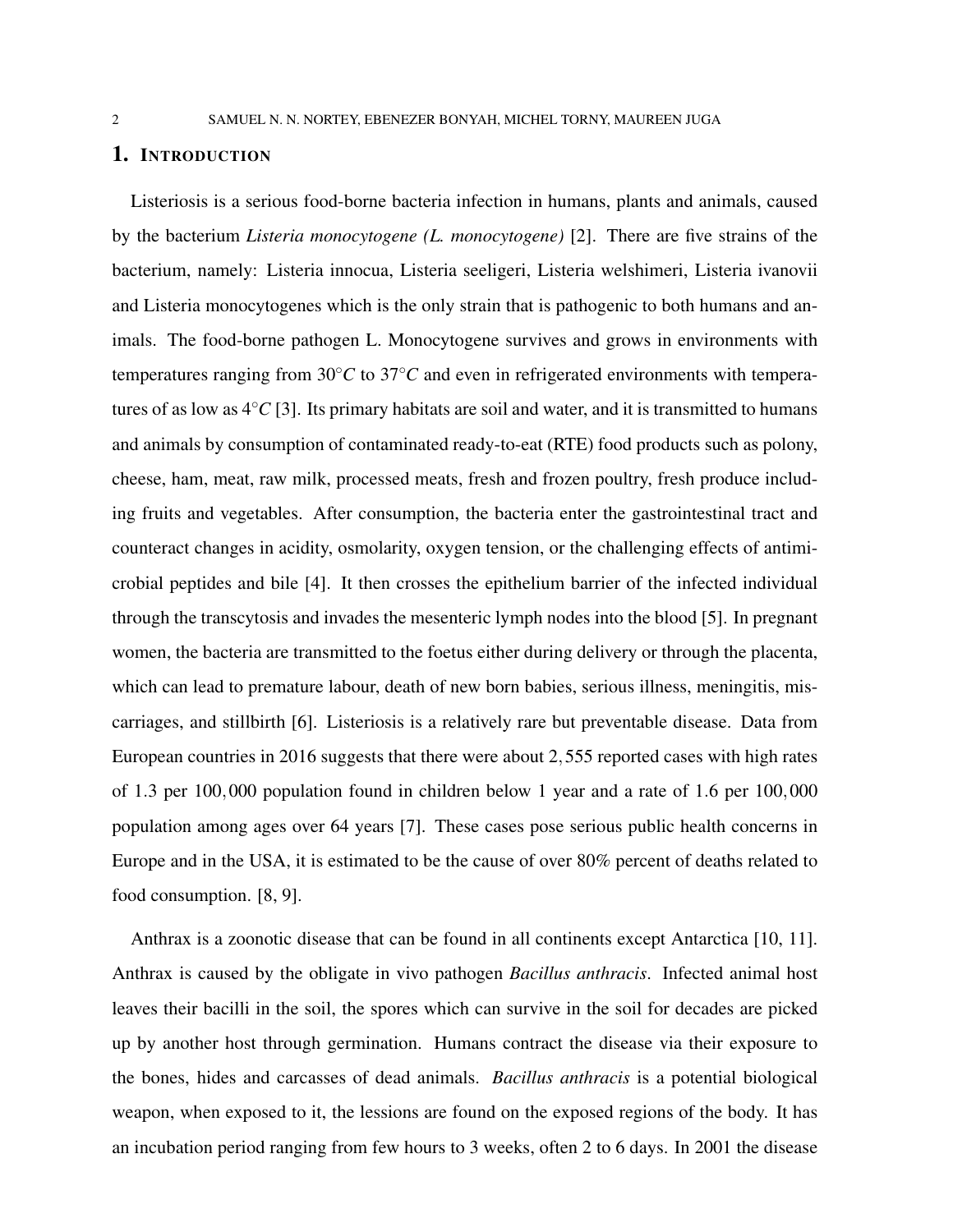became more pronounced when 5 people died after receiving letters contaminated with anthrax spores in the USA [\[12,](#page-38-8) [13\]](#page-38-9). A study carried out in Georgia to see how the disease has evolved from the year  $2000 - 2013$  saw an increase in human anthrax from 0.7 cases per 100,000 in 2000 to 3.7 cases per 100,000 by 2013, by the end of the compulsory annual livestock anthrax vaccination, [\[14\]](#page-38-10).

The use of mathematical models to study the dynamics and transmission of infectious diseases has become prevalent as seen in the existing mathematical epidemiological models. These models use medical data, and continuous surveillance information and other mathematical epidemiological tools to prove and predict the disease transmission dynamics [\[15,](#page-38-11) [16,](#page-38-12) [17\]](#page-38-13). The Authors of [\[18\]](#page-38-14) considered a model to investigate an outbreak in Listeriosis in a community. They considered neonatal infections and a compartment to represent the reservoir for bacteria infection. They used existing data to predict the possible future outbreaks as well as the disease eradication using the reproductive number. A Listeriosis transmission model which considers transmissions through ready-to eat foods in a food processing plant was also studied in [\[19\]](#page-39-0). Anthrax transmission models were considered by the authors of [\[20,](#page-39-1) [21\]](#page-39-2) but their emphasis was on disease transmissions in the animal population only. A mathematical model developed to consider both Anthrax and Listeriosis transmission in both human and vector populations was considered by authors of [\[1\]](#page-37-0). They considered the transmission dynamics in the human population using stability theory and differential equations. They also looked at the sensitivity analysis of the coinfection model, and the effects of the contact rate on the disease transmission. Our model is an improved fractional order version of theirs, which considers the effect of vaccination on the coinfection transmission dynamics.

Fractional calculus deals with classical concepts of differential and integral operators. It has a non local property that considers that the future state depends on the current and the past states [\[22\]](#page-39-3). The authors of [\[23\]](#page-39-4) derived the composition of the fractional derivatives with Shukla function and also examined the difference between the Riemann-Louville and Caputo derivatives of the generalized Mittag-Leffler function to determine the reason for their differences. Also, authors of [\[23\]](#page-39-4) considered the Mittag-Leffler fractional HIV-TB coinfection model. They derived a new model with nonsingular Mittag-Leffler kernel which considers anomalous spread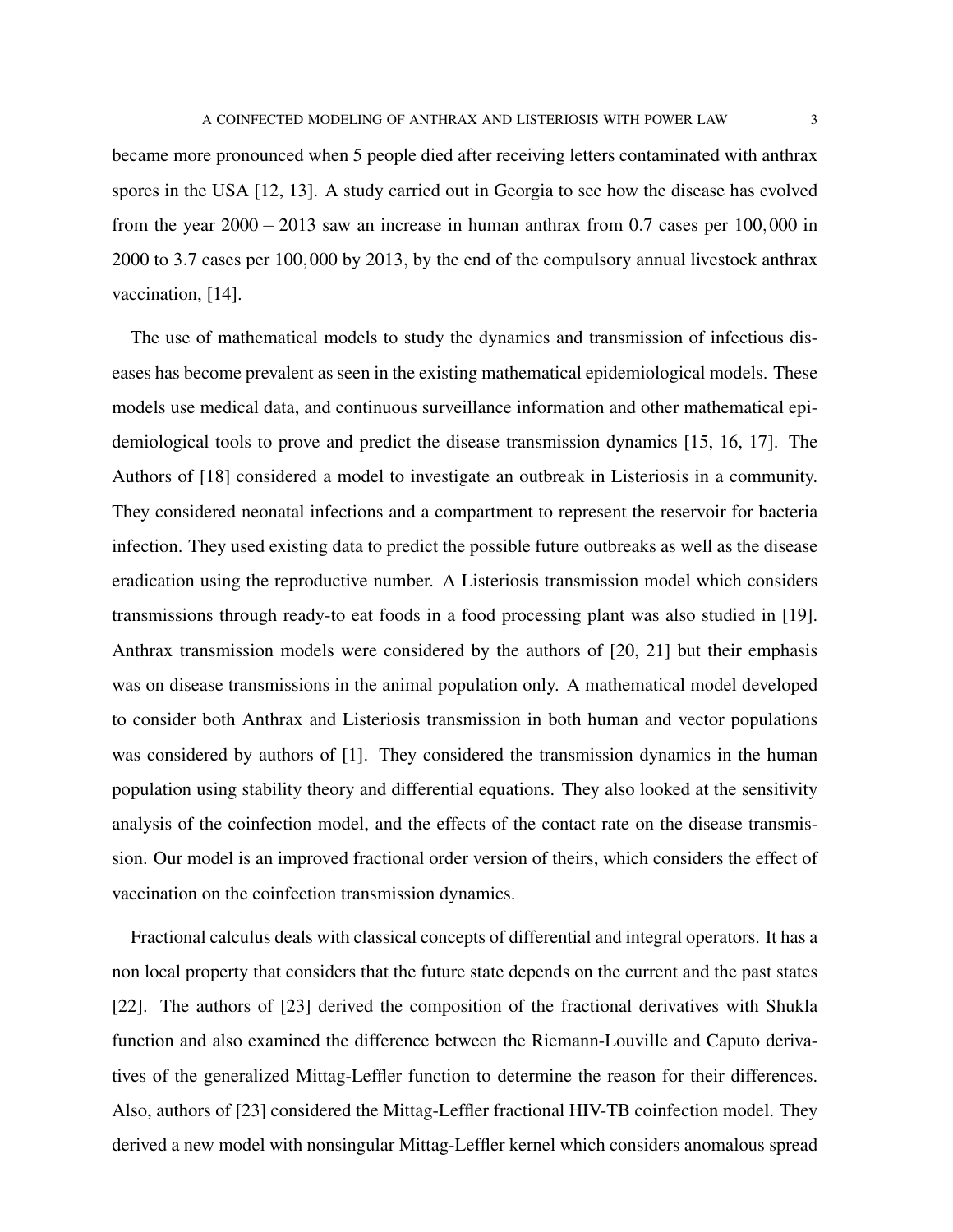like that of coinfection biological models. In [\[24\]](#page-39-5), the authors integrated some properties of the Caputo derivatives and generalized the factional derivative defined in the real line to the partial fractional derivatives in higher space dimensions.

The use of mathematical power law in recent years by researchers to analyse real life problems has become more pronounced [\[25,](#page-39-6) [26,](#page-39-7) [27,](#page-39-8) [28,](#page-39-9) [29\]](#page-39-10). It has been widely used in the fields of life sciences, mathematics, physics Economics and Engineering . Researchers who in the past studied mathematical biology problems in the framework of integer order are in recent times looking at problems more from the fractional order view point. [\[30,](#page-39-11) [31\]](#page-39-12).

We propose an Anthrax-Listeriosis coinfection model which is an improvement of the model by Osman and Makinde [\[1\]](#page-37-0). Our model considers the effects of vaccination on the coinfection dynamics. We analyse the model from a fractional order view point using the Liouville-Caputo operator and simulate our results by investigating the effects of the fractional order derivative on the disease transmission dynamics.

## 2. MATHEMATICAL PRELIMINARIES

This section presents a few imperative mathematical concepts that are needed to carry out the model analysis.

Definition 2.1. *The Riemann-Louisville (RL) integral of arbitrary real order* ω > 0 *of a function f* (*t*) *is defined by the following integral:*

$$
P_{0,t}^{\omega}f(t) = \frac{1}{\Lambda(\omega)} \int_0^t (t - \kappa)^{\omega - 1} f(t) d\kappa, t, \omega > 0.
$$

**Definition 2.2.** For a given well-defined absolutely continuous function  $f(t) \in E^n[0,T]$  with ω > 0*, the Caputo fractional derivative of f* (*t*) *is defined by the following integral:*

(1) 
$$
{}^{C}D_{0}^{\omega}f(t) = \frac{1}{\Lambda(m-\omega)}\int_{0}^{t}(t-\kappa)^{m-\omega-1}f^{(m)}d\kappa,
$$

*Where*  $m-1 < \omega \leq m, m \in \mathbb{N}$ . *Note that if*  $\omega \to 1$ , *then*  ${}^CD_{0,t}^{\omega} f(t)$  *approaches*  $f'(t)$ .

**Theorem 1.** *(Generalized mean value theorem) Let*  $h(x) \in C[0,T]$  and  ${}^CD_{0,t}^{\omega}h(t) \in (0,T]$ 

(2) 
$$
g(t) = g(0) + \frac{1}{\Lambda(\omega)} \left[ {}^{C}D^{\omega}_{0,t}g \right](\kappa)t^{\omega},
$$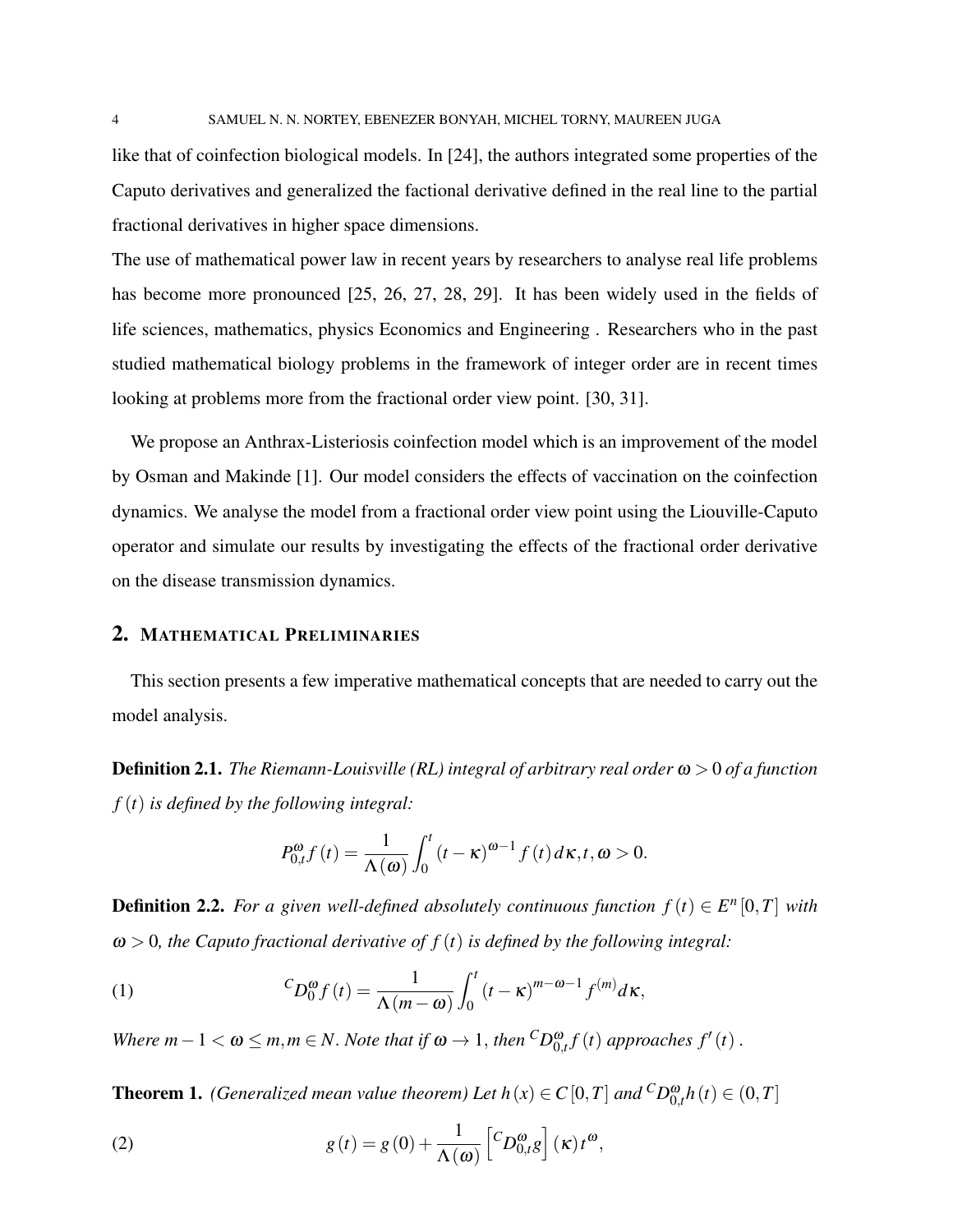*With*  $0 \leq \kappa \leq t$ ,  $\forall t \in (0, T]$ .

<span id="page-4-1"></span>**Corollary 2.1.** *Considering that*  $g(x) \in C[0,T]$ ,  ${}^CD_{0,t}^{\omega}g(t) \in (0,T)$ , *where*  $\omega \in (0,1]$ *. Then if* 

- *(1)*  ${}^CD_{0,t}^{\omega}g(x) \ge 0$ ,  $\forall x \in (0,T]$ , *then g*(*x*) *is non-decreasing.*
- *(2)*  ${}^{C}D_{0,t}^{\omega}g(x) \le 0$ ,  $\forall x \in (0,T)$ , *then g*(*x*) *is non-decreasing.*

### 3. MATHEMATICAL MODEL FORMULATION AND ANALYSIS

The total human population  $(N_h)$  is subdivided into susceptible humans  $(S_h)$ , individuals that are infected with Anthrax  $(I_a)$ , individuals that are infected with Listeriosis  $(I_l)$ , individuals that are infected with both Anthrax and Listeriosis  $(I_{al})$ , individuals vaccinated  $(V_h)$  and those recoverd from Anthrax, Listeriosis, and both Anthrax and Listeriosis

respectively,  $(R_a)$ ,  $(R_l)$  and  $(R_{al})$ . The total vector population is represented by  $(N_v)$  and subdivided into susceptible animals  $(S_v)$  and animals infected with Anthrax  $(I_v)$ , where  $(C_p)$  is the compartment for the pathogen infested animal carcasses in the soil. Carcasses of animals which may have not been properly disposed have the tendency of generating pathogens. The total human and vector populations respectively are:

<span id="page-4-0"></span>
$$
N_h = S_h + I_a + I_l + I_{al} + V_h + R_a + R_l + R_{al}, N_v = S_v + I_v,
$$

where  $\pi = \frac{C_p v}{\kappa + C}$  $\frac{C_p v}{\kappa + C_p}$  and *K* and *V* denote the concentration of pathogen infested carcasses and ingestion rate respectively. Listeriosis related death rates are  $m$  and  $\eta$  respectively, and Anthrax related death rates are  $\phi$  and *n* respectively. Waning immunity rates are given by  $\omega$ , *k*, and  $\psi$ . α, δ and σ are the recovery rates, respectively, and  $\tau(1-\sigma)$  is the rate of recovery of the coinfected persons from Anthrax only. The natural death rates of human and vector populations are  $\mu h$  and  $\mu V$  respectively, and the modification parameter is given by  $\theta$ . The rate of recovery of coinfected persons from Listeriosis is denoted by  $(1 - \tau)(1 - \sigma)$ . This implies that  $\sigma$  +  $\tau (1 - \sigma) + (1 - \tau) (1 - \sigma) = 1$ . The following differential equations were obtained from the flowchart diagram of the coinfection model in Figure [1.](#page-5-0) The model under investigation in equation [\(3\)](#page-4-0) has been extensively investigated in integer order by Osman and Makinde [\[1\]](#page-37-0). The system of non-linear ordinary equations is given equation [\(3\)](#page-4-0).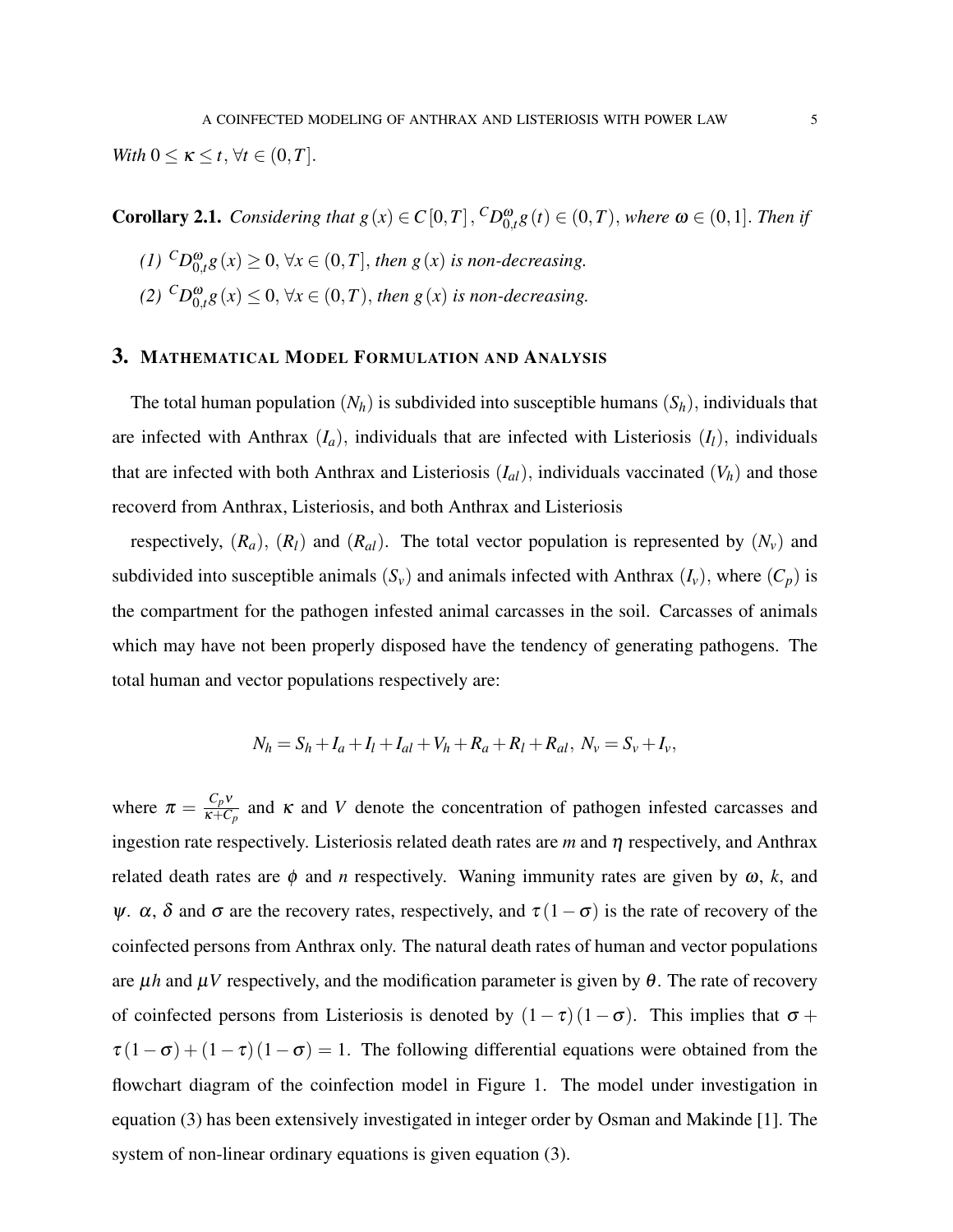

<span id="page-5-0"></span>FIGURE 1. Flowchart for the coinfection model

$$
\frac{dS_h}{dt} = (1-b)\Omega_h + kR_a(t) + wR_l(t) + \psi R_{al}(t) - \beta_h I_v(t)S_h(t) - \pi S_h(t) + dV_h(t) - \mu_h S_h(t),
$$

$$
\frac{dI_a}{dt} = \beta_h I_v(t) S_h(t) - \pi I_a(t) + \beta_h g I_v(t) V_h(t) - (\alpha + \mu_h + \phi) I_a(t),
$$

$$
\frac{dI_l}{dt} = \pi S_h(t) - \beta_l I_v(t) I_l(t) + \pi q V_h(t) - (\sigma + \mu_h + m + \rho) I_l(t),
$$

$$
(3)
$$

$$
\frac{dI_{al}}{dt} = \beta_h I_v(t) I_l(t) + \pi I_a(t) - (\sigma + \mu_h + \eta + \theta) I_{al}(t),
$$

$$
\frac{dV_h}{dt} = \Omega_h b - (d + \mu_h) V_h(t) - \beta_h g I_v(t) V_h(t) - \pi q V_h(t),
$$

$$
\frac{dR_a}{dt} = \alpha I_a(t) - (k + \mu h) R_a(t) + (1 - \tau) \gamma \sigma I_{al}(t),
$$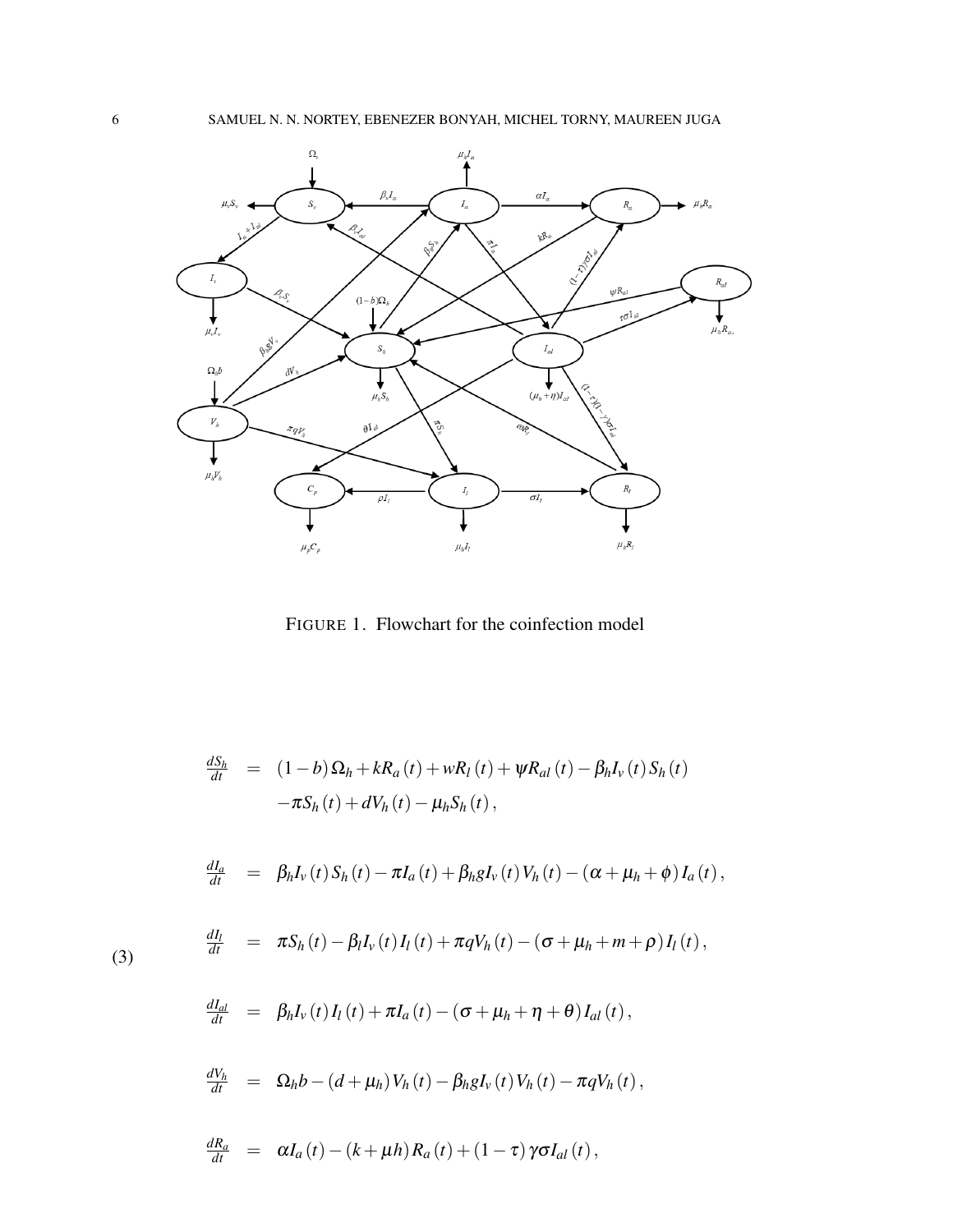$$
\frac{dR_l}{dt} = \sigma I_l(t) - (w + \mu h) R_l(t) + (1 - \tau) (1 - \gamma) \sigma I_{al}(t),
$$
\n
$$
\frac{dR_{al}}{dt} = \tau \sigma I_{al}(t) - (\psi + \mu h) R_{al}(t),
$$
\n
$$
\frac{dC_p}{dt} = \rho I_l(t) + \theta I_{al}(t) - \mu_b C_p(t),
$$
\n
$$
\frac{dS_v}{dt} = \Omega_v - \beta_v (I_a(t) + I_{al}(t)) S_v(t) - \mu_v S_v(t),
$$
\n
$$
\frac{dI_v}{dt} = \beta_v (I_a(t) + I_{al}(t)) S_v(t) - \mu_v I_v(t).
$$

# 3.1. Coinfection Model with Liouville-Caputo (LC) Fractional Order (FO) Derivative.

In this subsection we give the model in the context of Caputo derivative as follows:

<span id="page-6-0"></span>
$$
{}_{0}^{C}D_{t}^{\varpi}S_{h}(t) = (1-b)\Omega_{h} + kR_{a}(t) + wR_{l}(t) + \psi R_{al}(t) - \beta_{h}I_{v}(t)S_{h}(t) - \pi S_{h}(t) + dV_{h}(t) - \mu_{h}S_{h}(t),
$$

$$
{}_0^C D_t^{\varpi} I_a(t) = \beta_h I_v(t) S_h(t) - \pi I_a(t) + \beta_h g I_v(t) V_h(t) - (\alpha + \mu_h + \phi) I_a(t),
$$

$$
{}_{0}^{C}D_{t}^{\sigma}I_{l}(t) = \pi S_{h}(t) - \beta_{l}I_{v}(t)I_{l}(t) + \pi qV_{h}(t) - (\sigma + \mu_{h} + m + \rho)I_{l}(t),
$$

(4) 
$$
\mathrm{G}_{0}^{\mathbf{C}}D_{t}^{\mathbf{\overline{\omega}}}I_{al}\left(t\right) = \beta_{h}I_{v}\left(t\right)I_{l}\left(t\right) + \pi I_{a}\left(t\right) - \left(\sigma + \mu_{h} + \eta + \theta\right)I_{al}\left(t\right),
$$

(4)

$$
{}_{0}^{C}D_{t}^{\varpi}V_{h}(t) = \Omega_{h}b - (d + \mu_{h})V_{h}(t) - \beta_{h}gI_{v}(t)V_{h}(t) - \pi qV_{h}(t),
$$

$$
{}_{0}^{\mathbf{C}}\mathbf{D}_{t}^{\boldsymbol{\varpi}}R_{a}(t) = \alpha I_{a}(t) - (k+\mu h)R_{a}(t) + (1-\tau)\gamma\sigma I_{al}(t),
$$

$$
{}_{0}^{\mathbf{C}}\mathbf{D}_{t}^{\boldsymbol{\varpi}}R_{l}\left(t\right) = \boldsymbol{\sigma}I_{l}\left(t\right)-\left(w+\mu h\right)R_{l}\left(t\right)+\left(1-\tau\right)\left(1-\gamma\right)\boldsymbol{\sigma}I_{al}\left(t\right),\,
$$

$$
{}_{0}^{\mathbf{C}}\mathbf{D}_{t}^{\boldsymbol{\varpi}}R_{al}\left(t\right) = \tau\sigma I_{al}\left(t\right) - \left(\psi + \mu h\right)R_{al}\left(t\right),\,
$$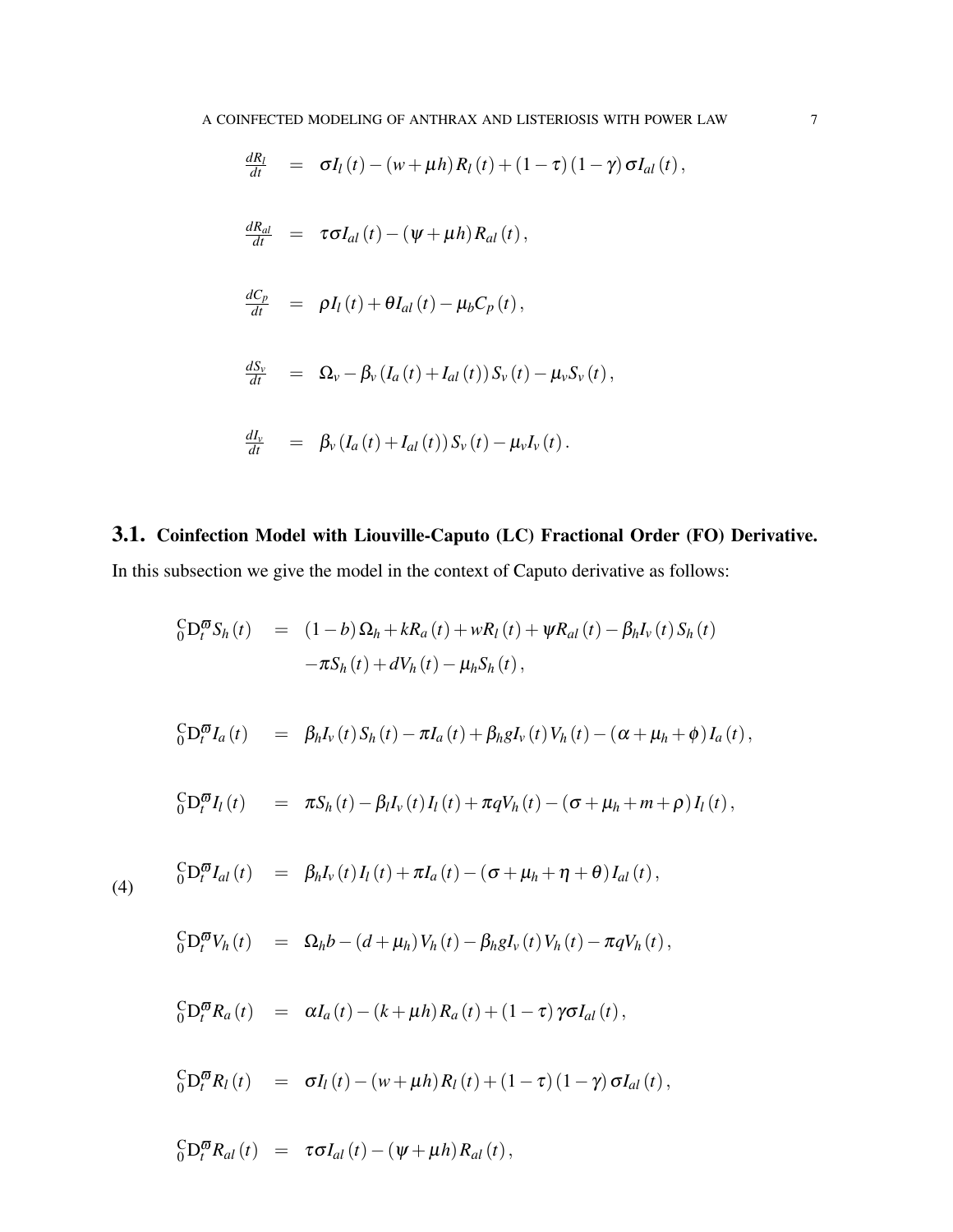$$
{}_{0}^{C}D_{t}^{\varpi}C_{p}(t) = \rho I_{l}(t) + \theta I_{al}(t) - \mu_{b}C_{p}(t),
$$
  

$$
{}_{0}^{C}D_{t}^{\varpi}S_{v}(t) = \Omega_{v} - \beta_{v}(I_{a}(t) + I_{al}(t))S_{v}(t) - \mu_{v}S_{v}(t),
$$
  

$$
{}_{0}^{C}D_{t}^{\varpi}I_{v}(t) = \beta_{v}(I_{a}(t) + I_{al}(t))S_{v}(t) - \mu_{v}I_{v}(t),
$$

where  ${}_{0}^{C}D_{t}^{\varpi}$  is the FO in LC sense,  $0 < \varpi \le 1$  is the fractional order and the associated initial conditions are given by:

$$
S_{h(0)} = S_h(0), \quad I_{a(0)} = I_a(0), \quad I_{l(0)} = I_l(0), \qquad I_{al(0)} = I_{al}(0), \quad V_{h(0)} = V_h(0),
$$

(5) 
$$
R_{a(0)} = R_a(0), R_{l(0)} = R_l(0), R_{al(0)} = R_{al}(0), C_{p(0)} = C_p(0), S_{v(0)} = S_v(0),
$$

 $I_{\nu(0)} = I_{\nu}(0)$ .

3.2. Positivity of the Coinfection Model Solutions. In order to establish the positivity of solutions and invariant region of the system  $(4)$  in the hyperoctant  $R^{11}_+$  We consider that

$$
\mathbb{R}^{11}_{+} = \{u \in \mathbb{R}^{11} | u \ge 0\}.
$$

Additionally,

$$
u = (S_h(t), I_a(t), I_l(t), I_{al}(t), V_h(t), R_a(t), R_l(t), R_{al}(t), C_p(t), S_v(t), I_v(t)).
$$

It is prudent to show that on every hyperplane bounding , the non-negative hyperoctant of the vector field points into  $\mathbb{R}^{11}_+$ . From the Caputo fractional model, we have,

$$
{}_{0}^{CF}D_{t}^{\varpi}S_{h}(t)=(1-b)\Omega_{h}+kR_{a}(t)+wR_{l}(t)+\psi R_{al}(t)\geq 0,
$$

$$
{}_0^{\rm CF}D_t^{\varpi}I_a(t)=\beta_hI_v(t)S_h(t)\geq 0,
$$

(6)

$$
{}_0^{\rm CF}D_t^{\varpi}I_l(t)=\pi S_h(t)\geq 0,
$$

$$
{}_{0}^{CF}D_{t}^{\varpi}I_{al}(t)=\beta_{h}I_{v}(t)I_{l}(t)+\pi I_{a}(t)\geq 0,
$$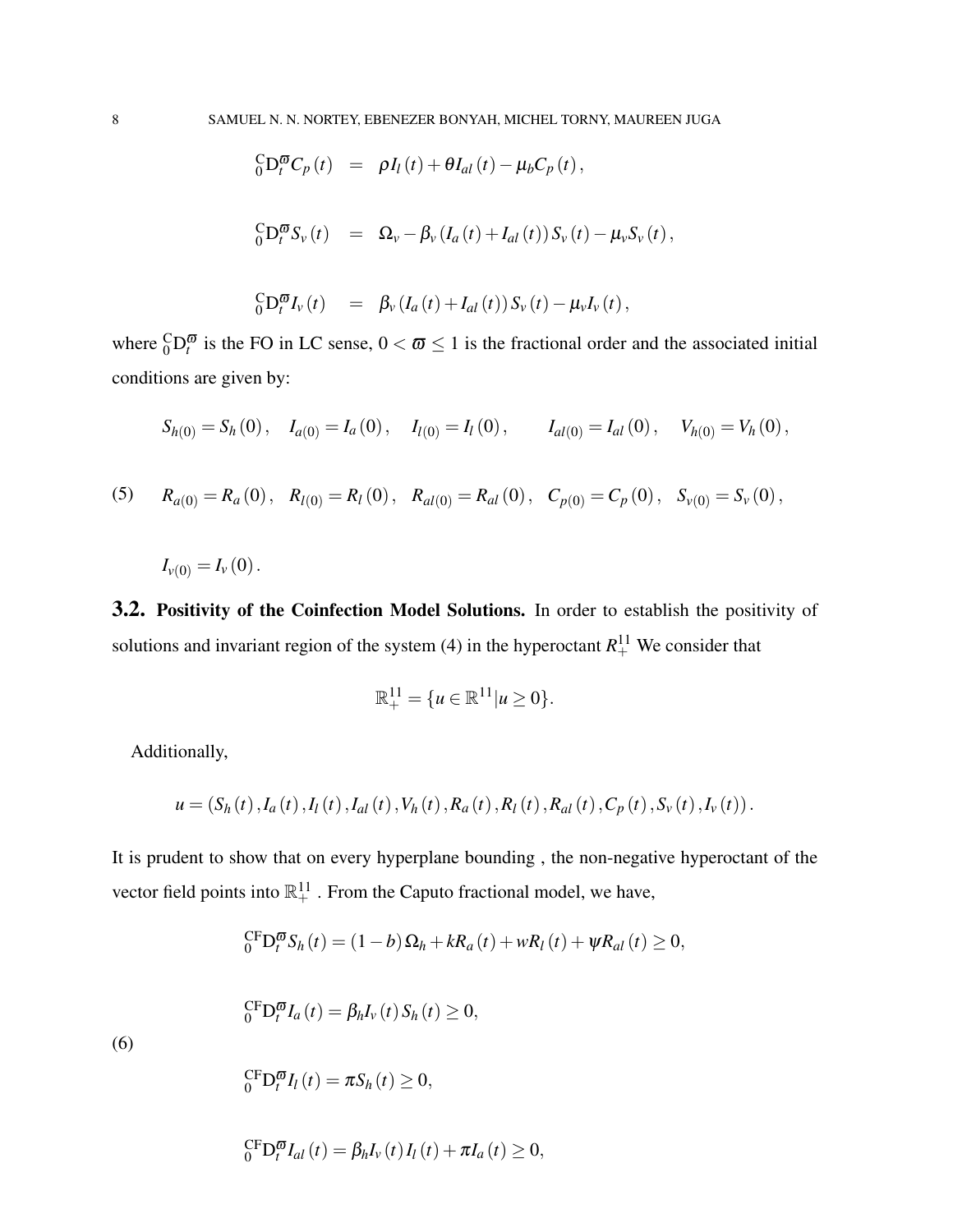$\sim$ 

$$
{}_{0}^{CF}D_{t}^{\varpi}V_{h}(t) = \Omega_{h}b \geq 0,
$$
  
\n
$$
{}_{0}^{CF}D_{t}^{\varpi}R_{a}(t) = \alpha I_{a}(t) + (1 - \tau)\gamma\sigma I_{al}(t) \geq 0,
$$
  
\n
$$
{}_{0}^{CF}D_{t}^{\varpi}R_{l}(t) = \sigma I_{l}(t) + (1 - \tau)(1 - \gamma)\sigma I_{al}(t) \geq 0,
$$
  
\n
$$
{}_{0}^{CF}D_{t}^{\varpi}R_{al}(t) = \tau\sigma I_{al} \geq 0,
$$
  
\n
$$
{}_{0}^{CF}D_{t}^{\varpi}C_{p}(t) = \rho I_{l}(t) + \theta I_{al}(t) \geq 0,
$$
  
\n
$$
{}_{0}^{CF}D_{t}^{\varpi}S_{v}(t) = \Omega_{v} \geq 0,
$$
  
\n
$$
{}_{0}^{CF}D_{t}^{\varpi}I(t)_{v} = \beta_{v}(I_{a}(t) + I_{al}(t))S_{v}(t) \geq 0.
$$

Using Corollary [2.1](#page-4-1) it can be established that the solution will stay in  $\mathbb{R}^{11}_+$ . This ends the proof of the positivity of the model solutions.

Making use of the concept of Laplace transforms and the inverse characteristics of Laplace transforms on both side of the system [\(4\)](#page-6-0), the connected equation is transformed into the following solutions:

(7)

<span id="page-8-0"></span>
$$
S_h(t) = S_h(0) + L^{-1} \left\{ \frac{1}{s^{\overline{\omega}}} L \left[ \begin{array}{c} (1-b) \Omega_h + kR_a(t) + wR_l(t) + \psi R_{al}(t) \\ -\beta_h I_v(t) S_h(t) - \pi S_h(t) + dV_h(t) - \mu_h S_h(t) \end{array} \right] (s) \right\} (t),
$$

$$
I_a(t) = I_a(0) + L^{-1} \left\{ \frac{1}{s^{\sigma}} L[\beta_h I_v(t) S_h(t) - \pi I_a(t) + \beta_h g I_v(t) V_h(t) - (\alpha + \mu_h + \phi) I_a(t)](s) \right\}(t),
$$

$$
I_{l}(t) = I_{l}(t) + L^{-1}\left\{\frac{1}{s^{\sigma}}L\left[\pi S_{h}(t) - \beta_{l}I_{v}(t)I_{l}(t) + \pi qV_{h}(t) - (\sigma + \mu_{h} + m + \rho)I_{l}(t)\right](s)\right\}(t),
$$

$$
I_{al}(t) = I_{al}(0) + L^{-1} \left\{ \frac{1}{s^{\sigma}} L[\beta_h I_v(t) I_l(t) + \pi I_a(t) - (\sigma + \mu_h + \eta + \theta) I_{al}(t)](s) \right\}(t),
$$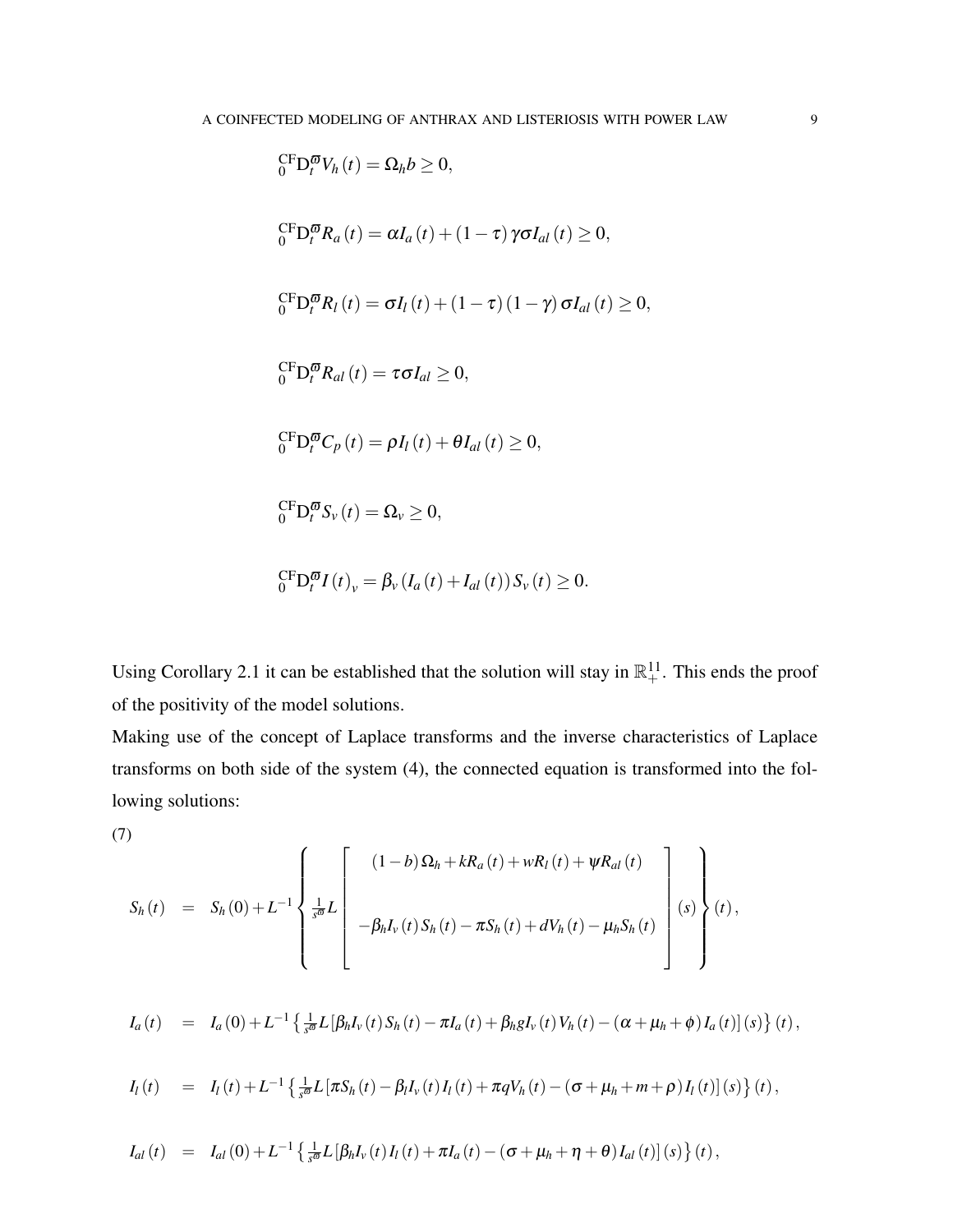$$
V_h(t) = V_h(0) + L^{-1} \left\{ \frac{1}{s^{\sigma}} L \left[ \Omega_h b - (d + \mu_h) V_h(t) - \beta_h g I_v(t) V_h(t) - \pi q V_h(t) \right] (s) \right\}(t),
$$
  
\n
$$
R_a(t) = R_a(0) + L^{-1} \left\{ \frac{1}{s^{\sigma}} L \left[ \alpha I_a(t) - (k + \mu h) R_a(t) + (1 - \tau) \gamma \sigma I_{al}(t) \right] (s) \right\}(t),
$$
  
\n
$$
R_l(t) = R_l(0) + L^{-1} \left\{ \frac{1}{s^{\sigma}} L \left[ \sigma I_l(t) - (w + \mu h) R_l(t) + (1 - \tau) (1 - \gamma) \sigma I_{al}(t) \right] (s) \right\}(t),
$$
  
\n
$$
R_{al}(t) = R_{al}(0) + L^{-1} \left\{ \frac{1}{s^{\sigma}} L \left[ \tau \sigma I_{al}(t) - (\psi + \mu h) R_{al}(t) \right] (s) \right\}(t),
$$
  
\n
$$
C_p(t) = C_p(0) + L^{-1} \left\{ \frac{1}{s^{\sigma}} L \left[ \rho I_l(t) + \theta I_{al}(t) - \mu_b C_p(t) \right] (s) \right\}(t),
$$
  
\n
$$
S_v(t) = S_v(0) + L^{-1} \left\{ \frac{1}{s^{\sigma}} L \left[ \Omega_v - \beta_v (I_a(t) + I_{al}(t)) S_v(t) - \mu_v S_v(t) \right] (s) \right\}(t),
$$
  
\n
$$
I_v(t) = I_v(0) + L^{-1} \left\{ \frac{1}{s^{\sigma}} L \left[ \beta_v (I_a(t) + I_{al}(t)) S_v(t) - \mu_v I_v(t) \right] (s) \right\}(t).
$$

<span id="page-9-0"></span>Considering the connected iterated scheme in equation [\(7\)](#page-8-0), we obtain the following:

$$
S_{h(u)}(t) = S_h(0) + L^{-1} \Biggl\{ \frac{1}{s^{\overline{\omega}}} L \Biggl[ (1-b) \Omega_h + k R_{a(u-1)}(t) + \omega R_{l(u-1)}(t) \Biggr]
$$
  
+  $\psi R_{al(u-1)}(t) - \beta_h I_{v(u-1)}(t) S_{h(u-1)}(t) - \pi S_{h(u-1)}(t)$   
+  $dV_{h(u-1)}(t) - \mu_h S_{h(u-1)}(t) (s) \Biggr] \Biggr\} (t),$   

$$
I_{a(u)}(t) = I_a(0) + L^{-1} \Biggl\{ \frac{1}{s^{\overline{\omega}}} L \Biggl[ \beta_h I_{v(u-1)}(t) S_{h(u-1)}(t) - \pi I_{a(u-1)}(t) \Biggr]
$$

$$
\left( \text{8}\right)
$$

$$
+\beta_h g I_{\nu(u-1)}(t) V_{h(u-1)}(t) - (\alpha + \mu_h + \phi) I_{a(u-1)}(t) (s) \Big] \Big\} (t) ,
$$

$$
I_{l(u)}(t) = I_{l}(0) + L^{-1} \Biggl\{ \frac{1}{s^{\varpi}} L \Biggl[ \pi S_{h(u-1)}(t) - \beta_l I_{v(u-1)}(t) I_{l(u-1)}(t) \Biggr]
$$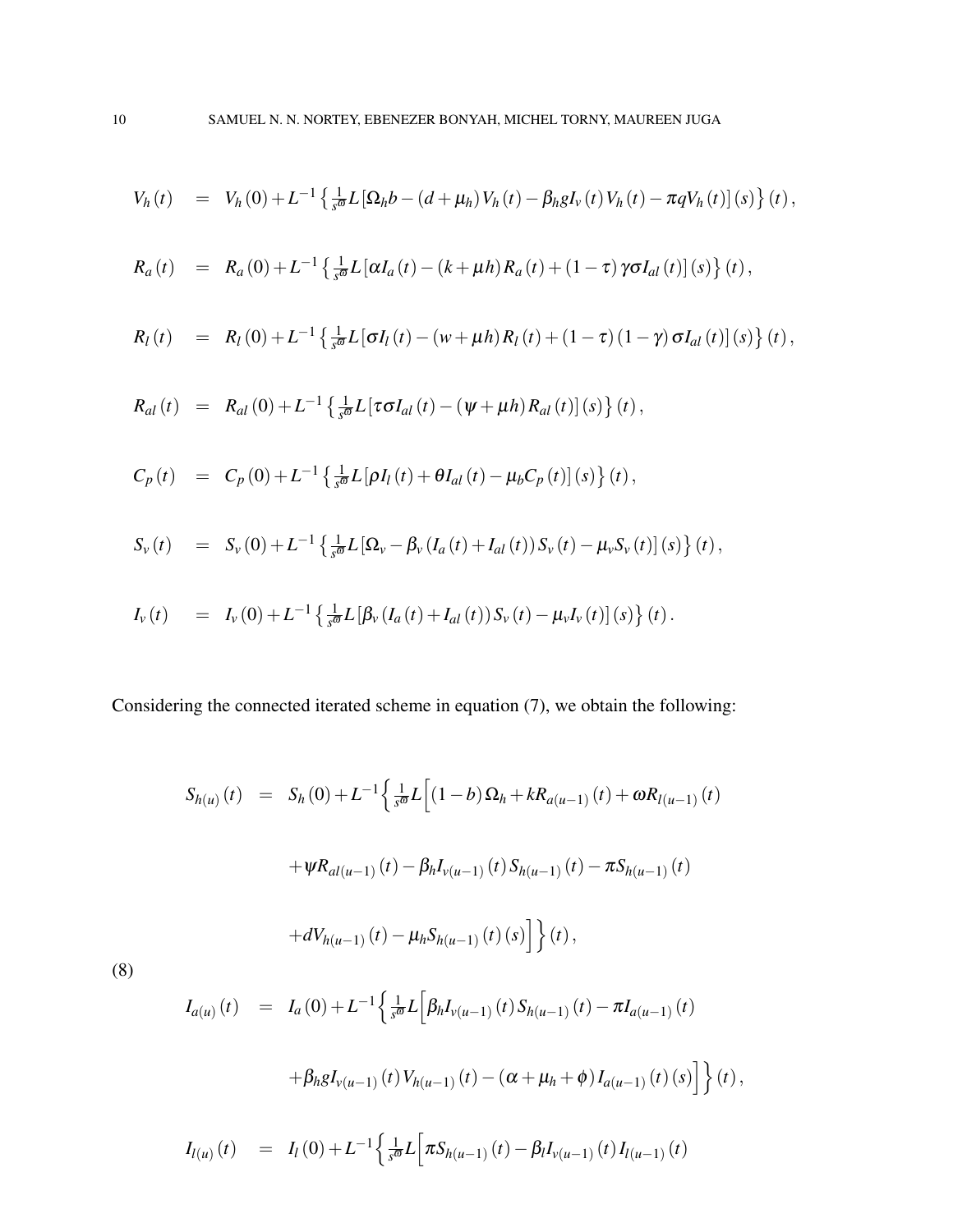$$
+\pi qV_{h(u-1)}(t) - (\sigma + \mu_h + m + \rho)I_{l(u-1)}(t)(s)]\Big\}(t),
$$

$$
I_{al(u)}(t) = I_{al}(0) + L^{-1} \Big\{ \frac{1}{s^{\varpi}} L \Big[ \beta_h I_{v(u-1)}(t) I_{l(u-1)}(t) + \pi I_{a(u-1)}(t) - (\sigma + \mu_h + \eta + \theta) I_{al(u-1)}(t)(s) \Big] \Big\}(t),
$$

$$
V_{h(u)}(t) = V_h(0) + L^{-1} \Big\{ \frac{1}{s^{\sigma}} L \Big[ \Omega_h b - (d + \mu_h) V_{h(u-1)}(t) \Big]
$$

$$
-\beta_h g I_{v(u-1)}(t) V_{h(u-1)}(t) - \pi q V_{h(u-1)}(t) (s) \Big] \Big\} (t) \, ,
$$

$$
R_{a(u)}(t) = R_a(0) + L^{-1} \left\{ \frac{1}{s^{\varpi}} L \left[ \alpha I_{a(u-1)}(t) - (k + \mu_h) R_{a(u-1)}(t) \right. \right.+ (1 - \tau) \gamma \sigma I_{al(u-1)}(t) (s) \right\}(t),
$$

$$
R_{l(u)}(t) = R_{l}(0) + L^{-1} \Big\{ \frac{1}{s^{\varpi}} L \Big[ \sigma I_{l(u-1)}(t) - (w + \mu_{h}) R_{l(u-1)}(t) + (1 - \tau) (1 - \gamma) \sigma I_{al(u-1)}(t) (s) \Big] \Big\}(t),
$$

$$
R_{al(u)}(t) = R_{al}(0) + L^{-1} \left\{ \frac{1}{s^{\overline{\omega}}} L \left[ \tau \sigma I_{al(u-1)}(t) - (\psi + \mu_h) R_{al(u-1)}(t) (s) \right] \right\}(t),
$$

$$
C_{p(u)}(t) = C_p(0) + L^{-1} \left\{ \frac{1}{s^{\sigma}} L \left[ \rho I_{l(u-1)}(t) + \theta I_{al(u-1)}(t) - \mu_b C_{p(u-1)}(t) \right] \right\}(t),
$$

$$
S_{\nu(u)}(t) = S_{\nu}(0) + L^{-1} \left\{ \frac{1}{s^{\omega}} L \left[ \Omega_{\nu} - \beta_{\nu} \left( I_{a(u-1)}(t) + I_{al(u-1)}(t) \right) S_{\nu(u-1)}(t) \right] \right\}
$$
  

$$
- \mu_{\nu} S_{\nu(u-1)}(t) (s) \right\} (t),
$$
  

$$
I_{\nu(u)}(t) = I_{\nu}(0) + L^{-1} \left\{ \frac{1}{s^{\omega}} L \left[ \beta_{\nu} \left( I_{a(u-1)}(t) + I_{al(u-1)}(t) \right) S_{\nu(u-1)}(t) \right] \right\}
$$
  

$$
- \mu_{\nu} I_{\nu(u-1)}(t) (s) \right\} (t),
$$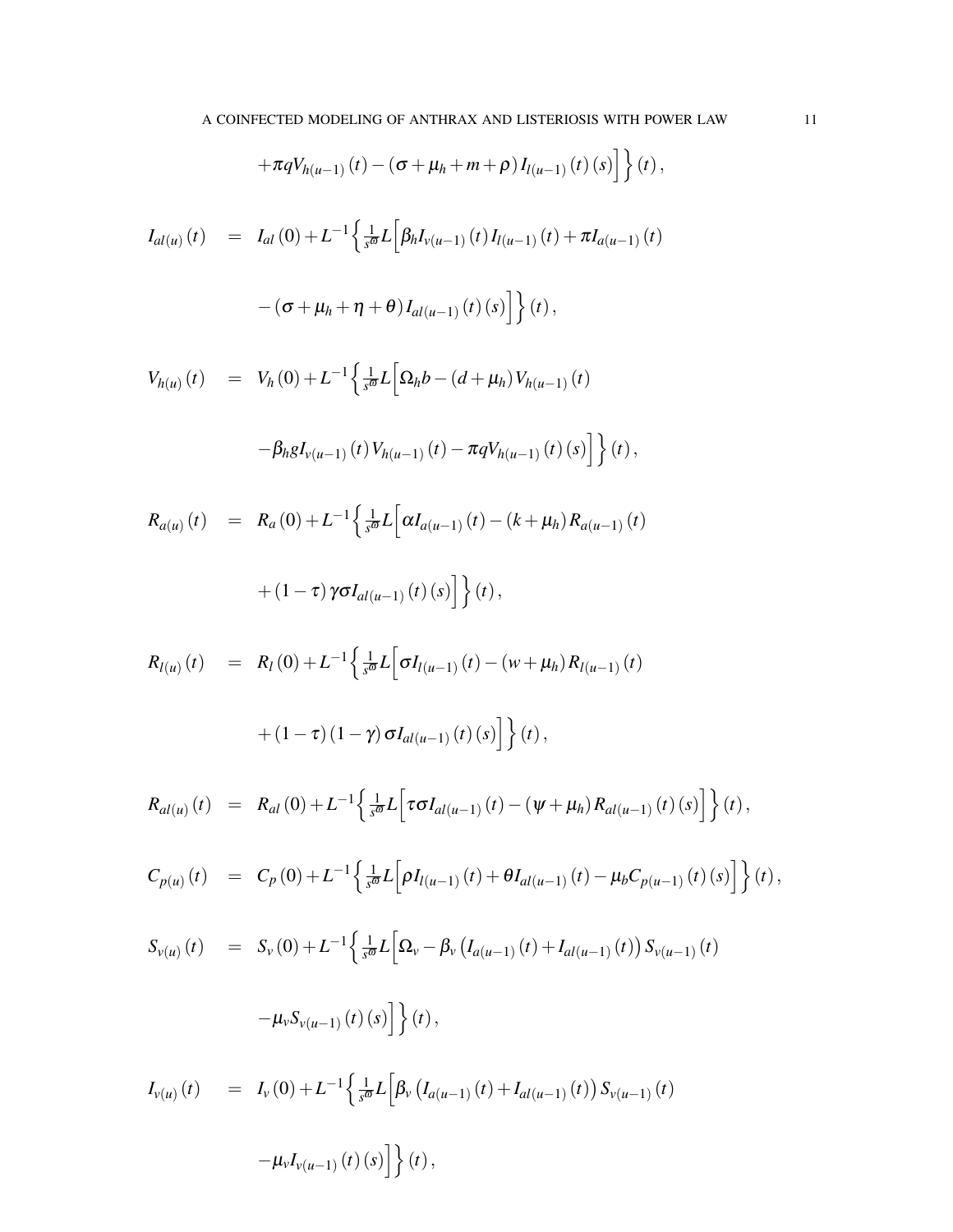where

(9) 
$$
S_{h(0)} = S_h(0), \quad I_{a(0)} = I_a(0), \qquad I_{l(0)} = I_l(0), \qquad V_{h(0)} = V_h(0), \qquad R_{a(0)} = R_a(0),
$$

$$
R_{l(0)} = R_l(0), \quad R_{al(0)} = R_{al}(0), \quad C_{p(0)} = C_p(0), \quad S_{\nu(0)} = S_{\nu}(0), \quad I_{\nu(0)} = I_{\nu}(0).
$$

In this regard, the approximate solution is attained as the limits at *u* approach infinity so that,

(10) 
$$
S_h(t) = \lim_{x \to \infty} S_{h(u)}(t), \qquad I_a(t) = \lim_{x \to \infty} I_{a(u)}(t), \qquad I_l(t) = \lim_{x \to \infty} I_{l(u)}(t),
$$

$$
V_h(t) = \lim_{x \to \infty} V_{h(u)}(t), \qquad R_a(t) = \lim_{x \to \infty} R_{a(u)}(t), \qquad R_l(t) = \lim_{x \to \infty} R_{l(u)}(t),
$$

$$
P_h(t) = \lim_{x \to \infty} P_{h(u)}(t) = \lim_{x \to \infty} R_{a(u)}(t) = \lim_{x \to \infty} R_{l(u)}(t),
$$

$$
R_{al}(t) = \lim_{x \to \infty} R_{al(u)}(t), \quad C_p(t) = \lim_{x \to \infty} C_{p(u)}(t), \quad S_v(t) = \lim_{x \to \infty} S_{v(u)}(t),
$$

$$
I_{\nu}(t)=\lim_{x\to\infty}I_{\nu(u)}(t).
$$

*Stability Analysis of Coinfection Model with LC Operator.* In order for one to investigate the stability of the system [\(8\)](#page-9-0), eleven positive constraints  $a_1$ ,  $a_2$ ,  $a_3$ ,  $a_4$ ,  $a_5$ ,  $a_6$ ,  $a_7$ ,  $a_8$ ,  $a_9$ ,  $a_{10}$ ,  $a_{11}$ are assumed such that for all  $0 \le t \le T \le \infty$ ,

$$
||S_h(t)|| < a_1, \quad ||I_a(t)|| < a_2, \quad ||I_l(t)|| < a_3, \quad ||I_{al}(t)|| < a_4, \quad ||V_h(t)|| < a_5,
$$

$$
(11) \t ||R_a(t)|| < a_6, \t ||R_l(t)|| < a_7, \t ||R_{al}(t)|| < a_8, \t ||C_p(t)|| < a_9, \t ||S_v(t)|| < a_{10},
$$

$$
||I_{\nu}(t)|| < a_{11}
$$

We consider a subset of the form  $Q_2\left(\left(c,d\right)\left(0,T\right)\right)$  expressed as

(12) 
$$
P = \left\{ \Phi : (c,d)(0,T) \mapsto R, \frac{1}{T(0)} \int (t - \Phi)^{\varpi - 1} v(\Phi) S(\Phi) d\Phi < \infty \right\},
$$

where  $\Phi$  is given by: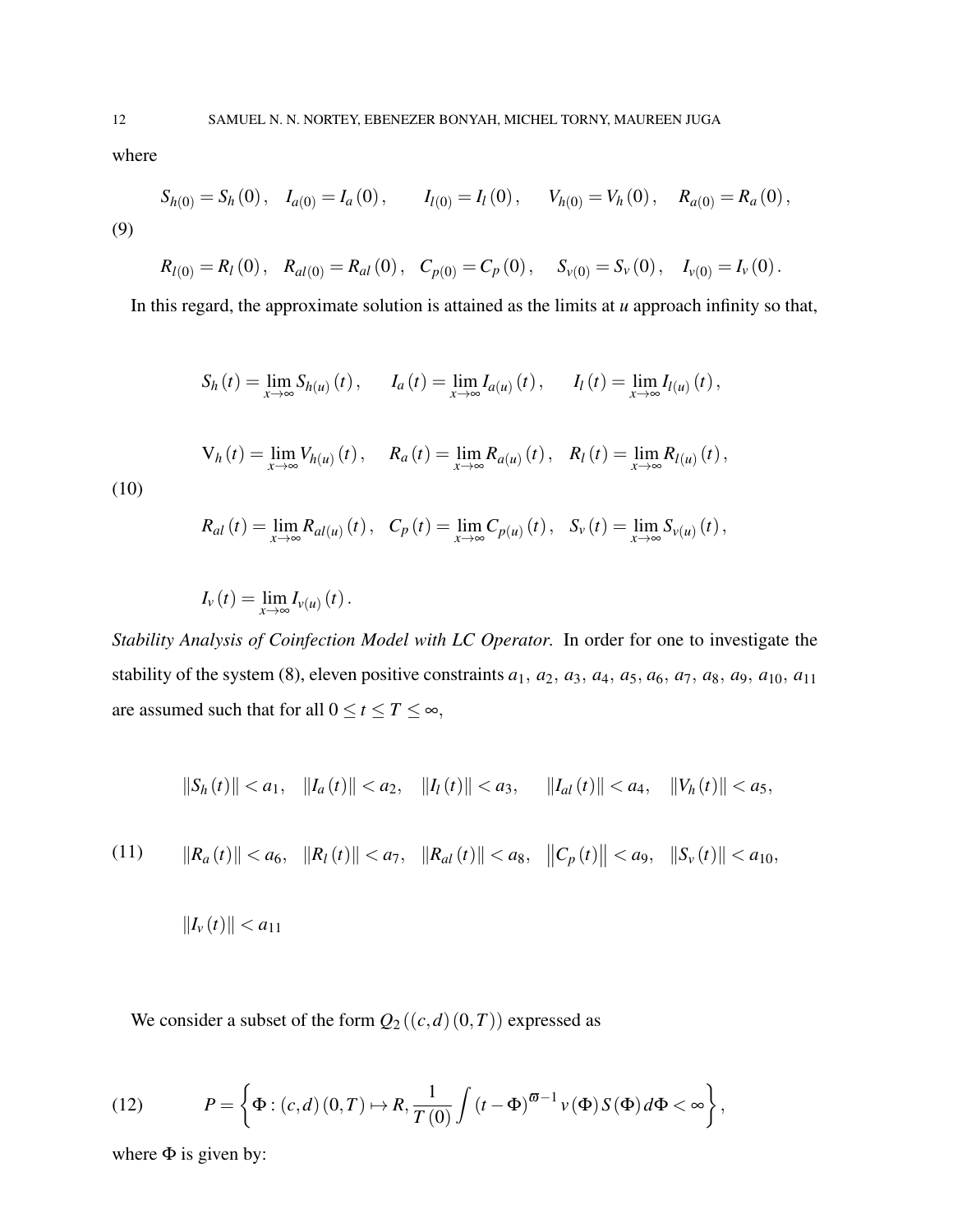$$
\begin{cases}\n((1-b)\Omega_h + kR_a(t) + wR_l(t) + \psi R_{al}(t) - \beta_h I_v(t) \\
S_h(t) - \pi S_h(t) + dV_h(t) - \mu_h S_h(t)), \\
\beta_h I_v(t) S_h(t) - \pi I_a(t) + \beta_h g I_v(t) V_h(t) \\
-(\alpha + \mu_h + \phi) I_a(t), \\
\pi S_h(t) - \beta_l I_v(t) I_l(t) + \pi q V_h(t) - (\sigma + \mu_h + m + \rho) I_l(t), \\
\beta_h I_v(t) I_l(t) + \pi I_a(t) - (\sigma + \mu_h + \eta + \theta) I_{al}(t), \\
\beta_h I_v(t) I_l(t) + \pi I_a(t) - (\sigma + \mu_h + \eta + \theta) I_{al}(t), \\
\alpha I_a(t) - (k + \mu_h) R_h(t) + (1 - \tau) \gamma \sigma I_{al}(t), \\
\sigma I_l(t) - (w + \mu h) R_h(t) + (1 - \tau) (1 - \gamma) \sigma I_{al}(t), \\
\tau \sigma I_{al}(t) - (\psi + \mu h) R_h(t), \\
\beta I_l(t) + \theta I_{al}(t) - \mu_b C_p(t), \\
\beta V_l(t) + \theta I_{al}(t) S_v(t) - \mu_v I_v(t), \\
\beta V_l(t) + I_{al}(t) S_v(t) - \mu_v I_v(t),\n\end{cases}
$$

where  $X = (S_h, I_a, I_l, I_{al}, V_h, R_a, R_l, R_{al}, C_p, S_v, I_v)$ . Then,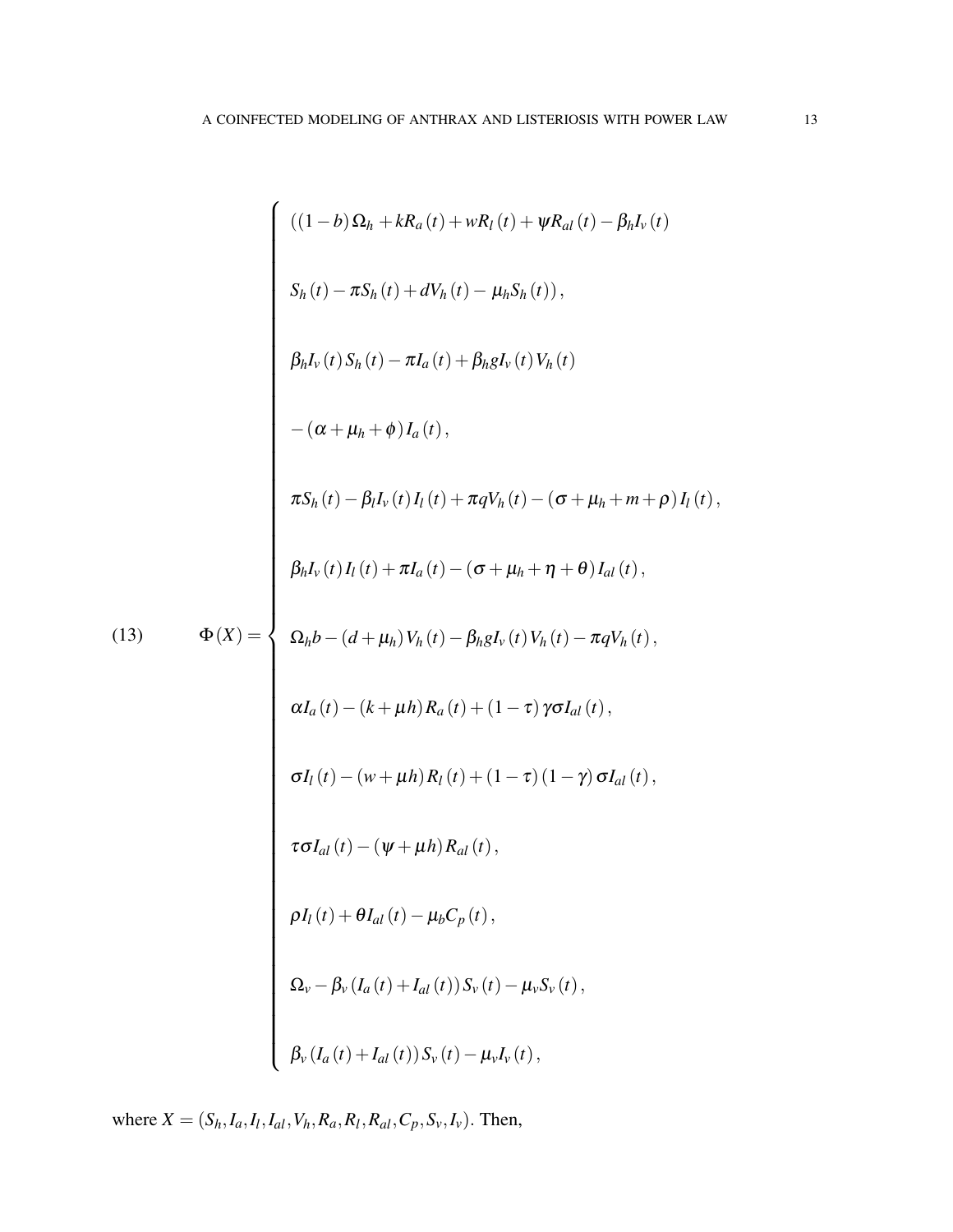$$
\begin{pmatrix}\n\left\langle \Phi\left(S_{h, I_{\alpha}, I_{1}, I_{\alpha |}, V_{h}, R_{\alpha}, R_{1}, R_{\alpha |}, C_{p}, S_{v}, I_{v}\right) - \Phi\left(M_{1, M_{2}, M_{3}, M_{4}, M_{5}, M_{6}, M_{7, M_{8}, M_{9}, M_{10}, M_{11}\right), (S_{h} - M_{1}), I_{a} - M_{2}, I_{1} - M_{3}, I_{a1} - M_{4}, V_{h} - M_{5}, R_{a} - M_{6}, R_{l} - M_{7}, R_{a l} - M_{8}, C_{p} - M_{9}, S_{v} - M_{10}, I_{v} - M_{11})\right\rangle, \\
\left\langle (1 - b) \Omega_{h} + k (R_{\alpha} (t) - M_{6}) + w (R_{l} (t) - M_{7}) + \psi (R_{\alpha l} (t) - M_{8}) - \frac{\beta_{h} (I_{v} (t) - M_{11}) (S_{h} (t) - M_{1}) - \pi (S_{h} (t) - M_{11}) + d (V_{h} (t) - M_{5})}{\beta_{h} (I_{v} (t) - M_{11}) (S_{h} (t) - M_{11}) - \pi (I_{a} (t) - M_{2}) + \beta_{h} g (I_{v} - M_{11}) (V_{h} - M_{5})\right\rangle\right\rangle \\
\left\langle \beta_{h} (I_{v} (t) - M_{11}) (S_{h} (t) - M_{11}) - \pi (I_{a} (t) - M_{2}) + \beta_{h} g (I_{v} - M_{11}) (V_{h} - M_{5})\right\rangle \\
\left\langle \alpha (I_{v} (t) - M_{11}) - \beta_{l} (I_{v} (t) - M_{11}) (I_{l} (t) - M_{3}) + \pi q (V_{h} (t) - M_{5})\right\rangle \\
\left\langle \alpha (I_{v} (t) - M_{11}) (I_{l} (t) - M_{3}) + \pi (I_{a} (t) - M_{2})\right\rangle \\
\left\langle \alpha (I_{v} (t) - M_{11}) (I_{l} (t) - M_{5}) - \beta_{h} g (I_{v} (t) - M_{11})\right\rangle \\
\left\langle \alpha (I_{v} (t) - M_{5}) - \pi q (V_{h} (t) - M_{5})\right\r
$$

(14)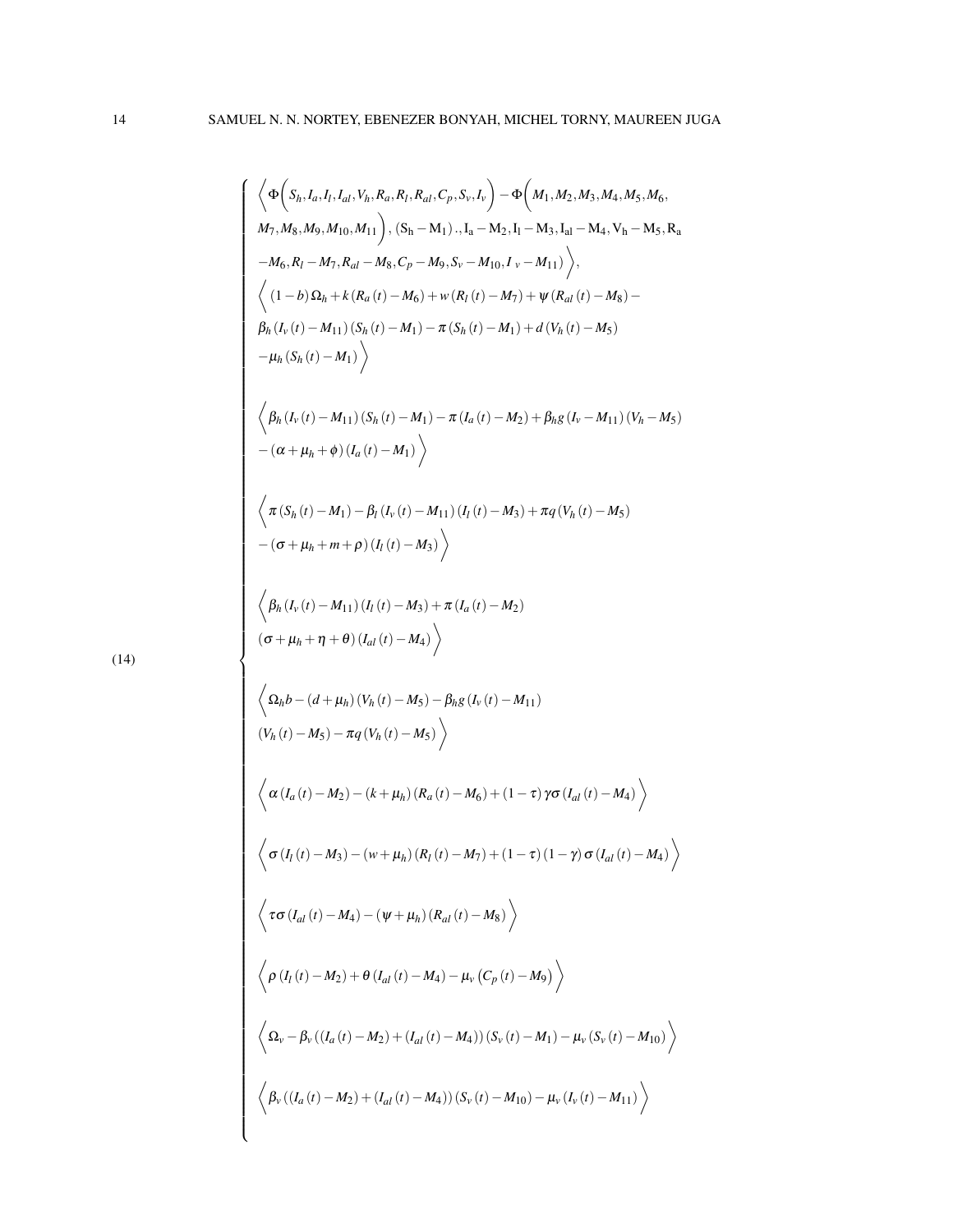Taking the absolute values and the norm on both sides, we have:

$$
\left\{\begin{array}{l} \left\{\frac{(1-b)\,\Omega_{n}+k[\,R_{c}(t)-M_{5}(t)]}{|\beta_{1}(t)-M_{1}(t)|}\right\}+\frac{w||R_{c}(t)-M_{1}(t)||^{2}}{|\beta_{2}(t)-M_{1}(t)||^{2}}-\frac{B_{b}((\|L_{c}(t)-M_{1}(t)||^{2})}{|\beta_{3}(t)-M_{1}(t)||^{2}}-\frac{B_{b}((\|L_{c}(t)-M_{1}(t)||^{2})}{|\beta_{2}(t)-M_{1}(t)|^{2}}\right)\\-\frac{B_{b}((\|L_{c}(t)-M_{1}(t)||^{2})}{|\beta_{2}(t)-M_{1}(t)|^{2}}\right)-\mu_{h}\left(\frac{B_{b}((\|L_{c}(t)-M_{1}(t)||^{2})}{|\beta_{2}(t)-M_{1}(t)|^{2}}\right)+\frac{B_{b}g((\|L_{c}(t)-M_{1}(t)||^{2})}{|\beta_{4}(t)-M_{1}(t)|^{2}}\\-\frac{(e+\mu_{h}+b)}{|\beta_{4}(t)-M_{2}(t)|^{2}}\right\}\\+\frac{2}{\left[\frac{R_{b}(\|L_{c}(t)-M_{1}(t)||^{2})}{|\beta_{4}(t)-M_{2}(t)||^{2}}\right]\left\{\frac{B_{b}((\|L_{c}(t)-M_{1}(t)||^{2})}{|\beta_{4}(t)-M_{2}(t)||^{2}},\frac{B_{b}((\|L_{c}(t)-M_{1}(t)||^{2})}{|\beta_{4}(t)-M_{3}(t)|^{2}}\right\}\\-\frac{(e+\mu_{h}+b)}{|\beta_{4}(t)-M_{3}(t)||^{2}}\right\}\\+\frac{2}{\left[\frac{R_{b}((\|L_{c}(t)-M_{1}(t)||^{2})}{|\beta_{4}(t)-M_{3}(t)||^{2}}\right]\left\{\frac{B_{b}((\|L_{c}(t)-M_{1}(t)||^{2})}{|\beta_{4}(t)-M_{2}(t)||^{2}},\frac{B_{b}((\|L_{c}(t)-M_{2}(t)||^{2})}{|\beta_{4}(t)-M_{3}(t)||^{2}},\frac{B_{b}((\|L_{c}(t)-M_{2}(t)||^{2})}{|\beta_{4}(t)-M_{4}(t)||^{2}},\frac{B_{b}((\|L_{c}(t)-M_{2}(t)||^{2})}{|\beta_{4}(t)-M_{4}(t)||^{2}},\frac{B_{b
$$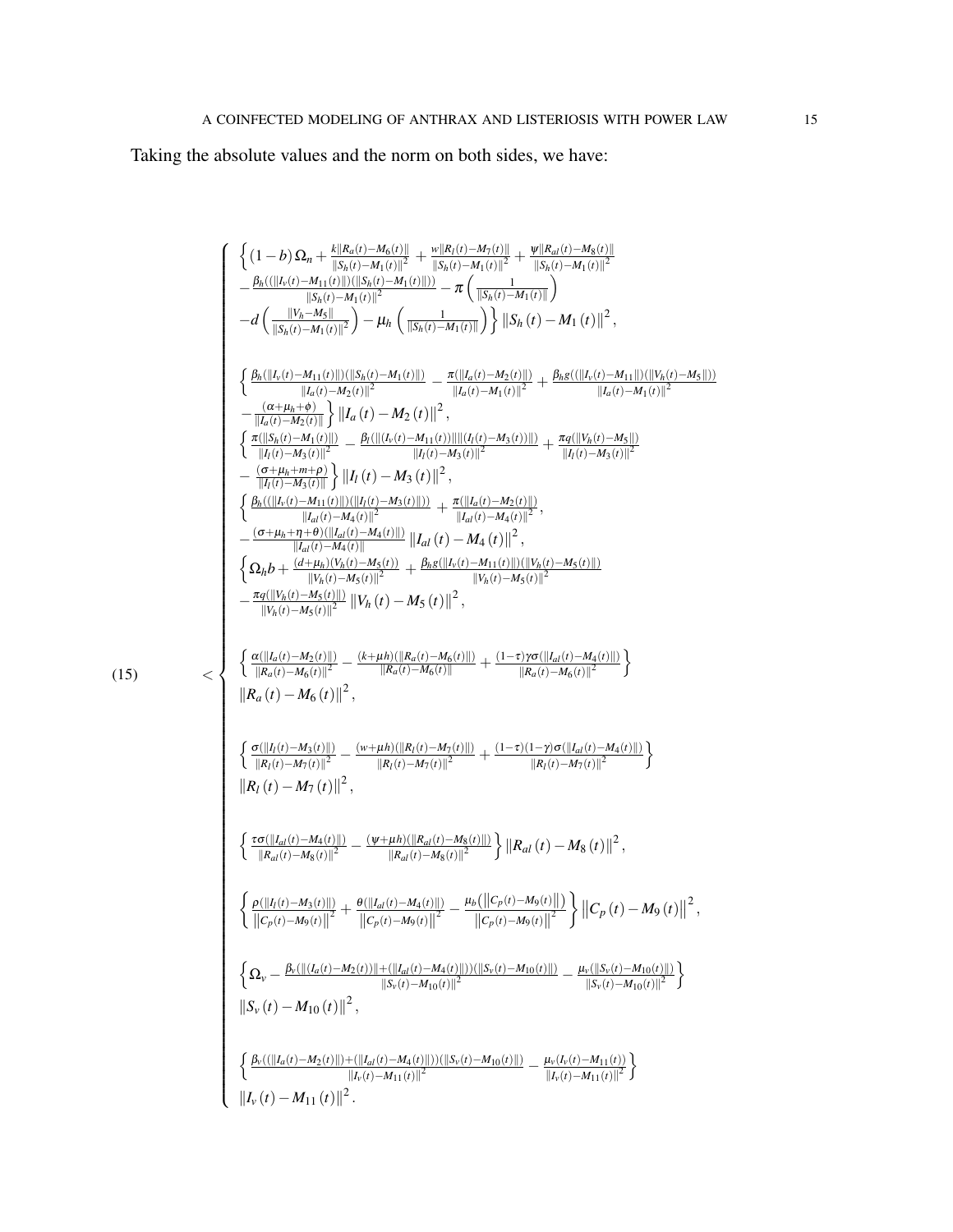<span id="page-15-1"></span>Where

$$
\left\langle \Phi\big(S_h, I_a, I_l, I_{al}, V_h, R_a, R_l, R_{al}, C_p, S_v, I_v \big) - \Phi\big(M_1, M_2, M_3, M_4, M_5, M_6, M_7, M_8, M_9, M_{10}, M_{11} \big), (S_h - M_1) \dots, I_a - M_2, I_l - M_3, I_{al} - M_4, V_h - M_5, R_a - M_6, R_l - M_7, R_{al} - M_8, C_p - M_9, S_v - M_{10}, I_v - M_{11}) \right\rangle,
$$

$$
\begin{cases}\nB_1 \|S_h(t) - M_1(t)\|^2, \\
B_2 \|I_a(t) - M_2(t)\|^2, \\
B_3 \|I_l(t) - M_3(t)\|^2, \\
B_4 \|I_{al}(t) - M_4(t)\|^2, \\
B_5 \|V_h(t) - M_5(t)\|^2, \\
B_6 \|R_a(t) - M_6(t)\|^2, \\
B_7 \|R_l(t) - M_7(t)\|^2, \\
B_8 \|R_{al}(t) - M_8(t)\|^2, \\
B_9 \|C_p(t) - M_9(t)\|^2, \\
B_{10} \|S_v(t) - M_{10}(t)\|^2, \\
B_{11} \|I_v(t) - M_{11}(t)\|^2,\n\end{cases}
$$

(17)

<span id="page-15-0"></span>with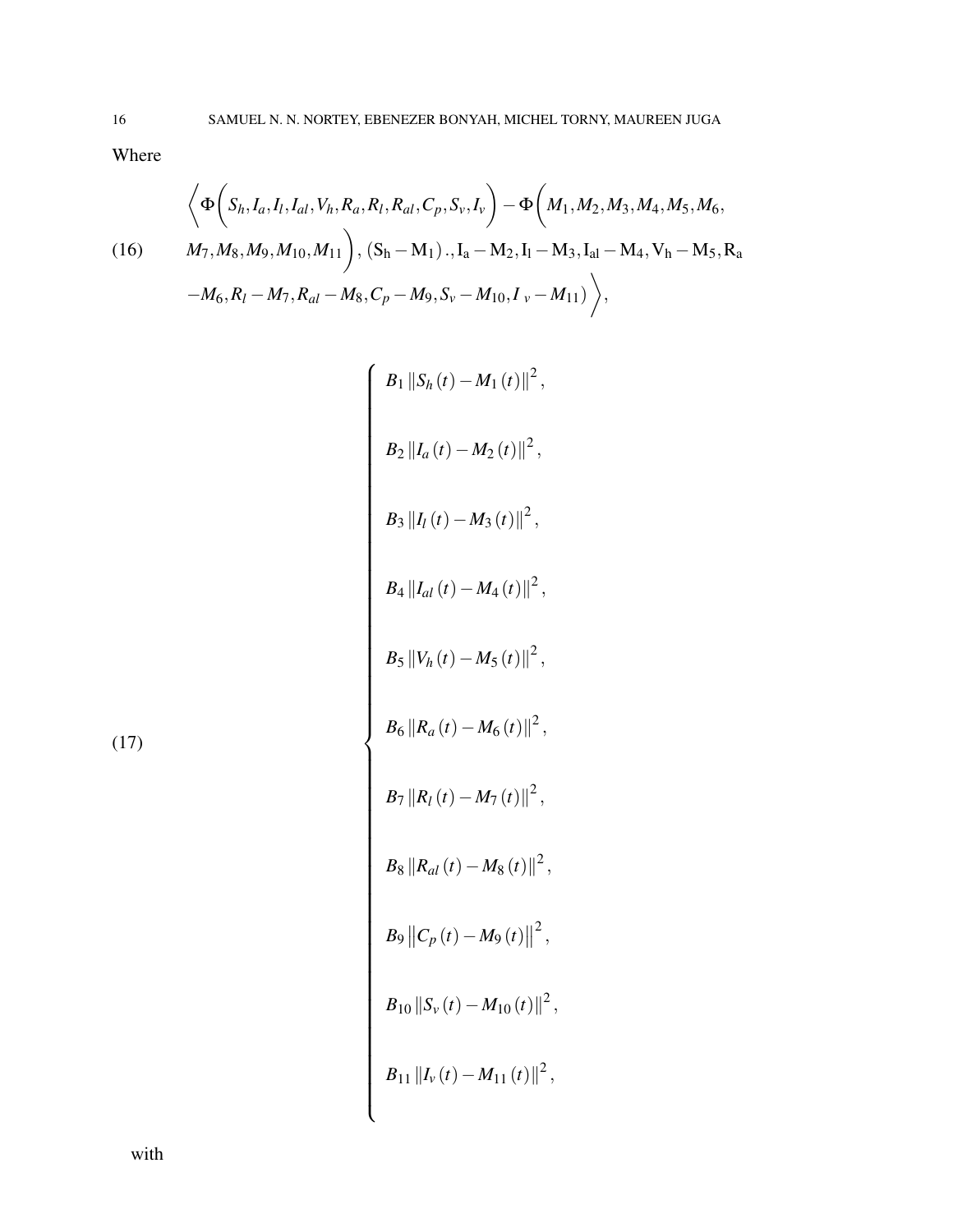$$
B_{1} = \left\{ (1-b) \Omega_{h} + \frac{k||R_{a}(t) - M_{6}(t)||}{||S_{h}(t) - M_{1}(t)||^{2}} + \frac{w||R_{I}(t) - M_{7}(t)||}{||S_{h}(t) - M_{1}(t)||^{2}} + \frac{w||R_{a}(t) - M_{8}(t)||}{||S_{h}(t) - M_{1}(t)||^{2}} \right\}
$$
\n
$$
- \frac{\beta_{h}((||L_{v}(t) - M_{11}(t)||)(||S_{h}(t) - M_{1}(t)||))}{||S_{h}(t) - M_{1}(t)||^{2}} + \frac{d|V_{h}(t) - M_{5}(t)|}{||S_{h}(t) - M_{1}(t)||^{2}} - \pi \left( \frac{1}{||S_{h}(t) - M_{1}(t)||} \right)
$$
\n
$$
- \mu_{h} \left( \frac{1}{||S_{h}(t) - M_{1}(t)||} \right) \left\{ ||S_{h}(t) - M_{1}(t)||^{2}, \right.
$$
\n
$$
B_{2} = \left\{ \frac{\beta_{h}(||L_{v}(t) - M_{11}(t)||)(||S_{h}(t) - M_{1}(t)||)}{||L_{a}(t) - M_{2}(t)||^{2}} - \frac{\pi(||L_{a}(t) - M_{2}(t)||)}{||L_{a}(t) - M_{1}(t)||^{2}} + \frac{\beta_{h}g(||L_{v}(t) - M_{11}(t)||)(||V_{h}(t) - M_{5}(t)||)}{||L_{a}(t) - M_{1}(t)||^{2}} - \frac{(\alpha + \mu_{h} + \phi)}{||L_{a}(t) - M_{2}(t)||} \right\} ||I_{a}(t) - M_{2}(t)||^{2},
$$
\n
$$
B_{3} = \left\{ \frac{\pi(||S_{h}(t) - M_{1}(t)||)}{||L_{a}(t) - M_{1}(t)||^{2}} - \frac{\beta_{f}(||(L_{v}(t) - M_{10}(t))||||(L_{l}(t) - M_{3}(t)||)}{||L_{l}(t) - M_{3}(t)||^{2}} + \frac{\pi_{q}||V_{h}(t) - M_{5}(t)||}{||L_{l}(t) - M_{3}(t)||^{2}} \right\}
$$
\n(18)\n
$$
(18)
$$

$$
-\frac{(\sigma+\mu_h+m+\rho)}{\Vert I_l(t)-M_3(t)\Vert}\bigg\}\,\Vert I_l\left(t\right)-M_3\left(t\right)\Vert^2,
$$

$$
B_4 = \left\{ \frac{\beta_h((\|I_v(t) - M_{11}(t)\|)(\|I_l(t) - M_3(t)\|))}{\|I_{al}(t) - M_4(t)\|^2} + \frac{\pi(\|I_a(t) - M_2(t)\|)}{\|I_{al}(t) - M_4(t)\|^2} \right\}
$$

$$
-\frac{(\sigma + \mu_h + \eta + \theta)(\|I_{al}(t) - M_4(t)\|)}{\|I_{al}(t) - M_4(t)\|^2} \right\} \left\|I_{al}(t) - M_4(t)\right\|^2,
$$

$$
B_5 = \left\{ \Omega_h b - \frac{(d + \mu_h) ||V_h(t) - M_5(t)||}{||V_h(t) - M_5(t)||^2} - \frac{\beta_h g I_v(t) ||V_h(t) - M_5(t)||}{||V_h(t) - M_5(t)||^2} - \frac{\pi_q ||V_h(t) - M_5(t)||}{||V_h(t) - M_5(t)||^2} \right\}
$$
  

$$
||V_h(t) - M_5(t)||^2,
$$

$$
B_6 = \left\{ \frac{\alpha(\|I_a(t) - M_2(t)\|)}{\|R_a(t) - M_6(t)\|^2} - \frac{(k + \mu h)(\|R_a(t) - M_6(t)\|)}{\|R_a(t) - M_6(t)\|} + \frac{(1 - \tau)\gamma\sigma(\|I_{al}(t) - M_4(t)\|)}{\|R_a(t) - M_6(t)\|^2} \right\}
$$
  

$$
\left\| R_a(t) - M_6(t) \right\|^2,
$$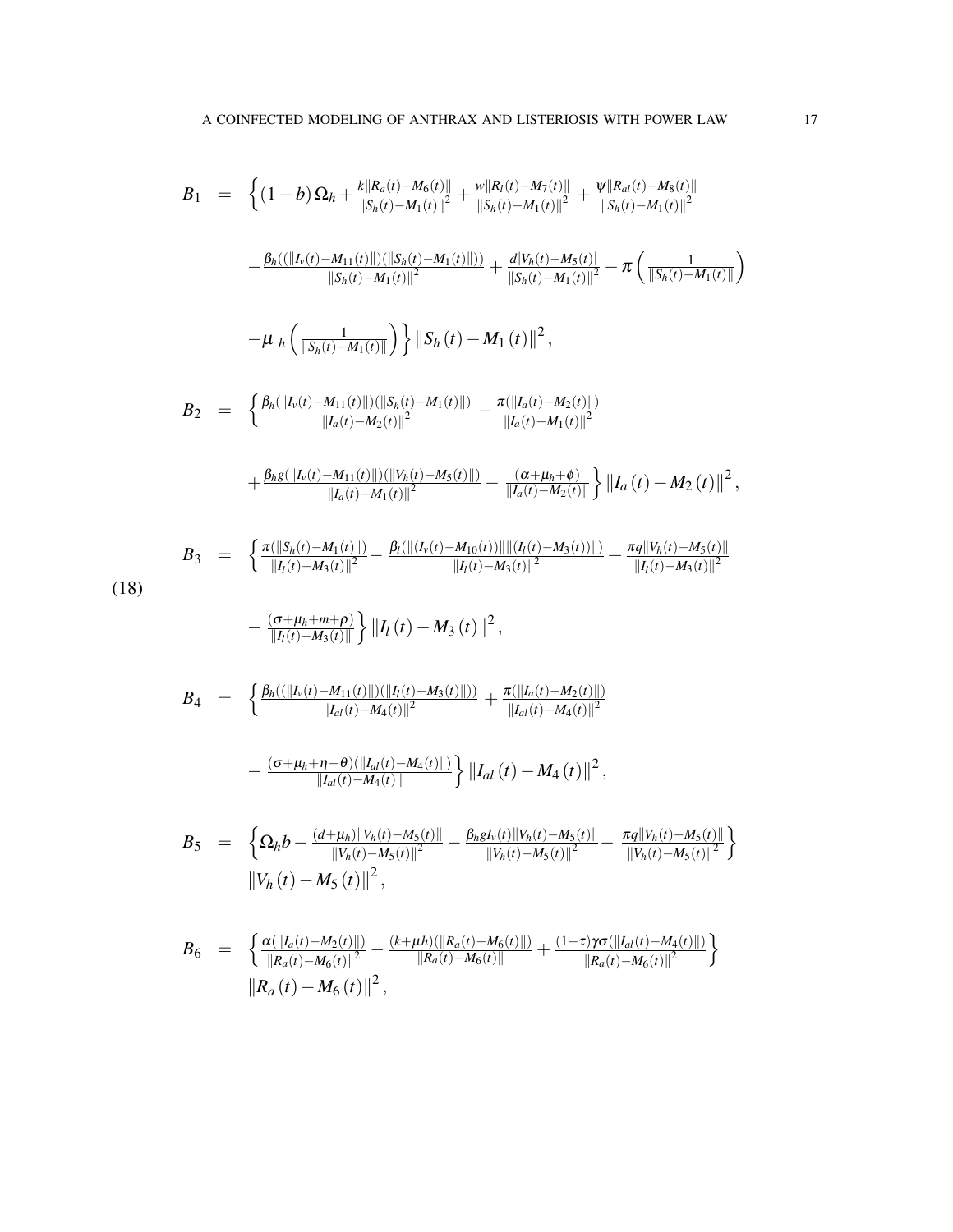$$
B_7 = \left\{ \frac{\sigma(\|I_l(t) - M_3(t)\|)}{\|R_l(t) - M_7(t)\|^2} - \frac{(w + \mu h)(\|R_l(t) - M_7(t)\|)}{\|R_l(t) - M_7(t)\|^2} + \frac{(1 - \tau)(1 - \gamma)\sigma(\|I_{al}(t) - M_4(t)\|)}{\|R_l(t) - M_7(t)\|^2} \right\}
$$
  

$$
\left\| R_l(t) - M_7(t) \right\|^2,
$$

$$
B_8 = \left\{ \frac{\tau \sigma(||I_{al}(t) - M_4(t)||)}{||R_{al}(t) - M_8(t)||^2} - \frac{(\psi + \mu h)(||R_{al}(t) - M_8(t)||)}{||R_{al}(t) - M_8(t)||^2} \right\} ||R_{al}(t) - M_8(t)||^2,
$$

$$
B_9 = \left\{ \frac{\rho(||I_l(t) - M_3(t)||)}{||C_p(t) - M_9(t)||^2} + \frac{\theta(||I_{al}(t) - M_4(t)||)}{||C_p(t) - M_9(t)||^2} - \frac{\mu_b(||C_p(t) - M_9(t)||)}{||C_p(t) - M_9(t)||^2} \right\}
$$
  

$$
||C_p(t) - M_9(t)||^2,
$$

$$
B_{10} = \left\{ \Omega_{\nu} - \frac{\beta_{\nu}(\| (I_a(t) - M_2(t)) \| + (\|I_{al}(t) - M_4(t) \|))(\|S_{\nu}(t) - M_{10}(t) \|)}{\|S_{\nu}(t) - M_{10}(t)\|^2} - \frac{\mu_{\nu}(\|S_{\nu}(t) - M_{10}(t) \|)}{\|S_{\nu}(t) - M_{10}(t)\|^2} \right\}
$$
  

$$
\left\| S_{\nu}(t) - M_{10}(t) \right\|^2,
$$

$$
B_{11} = \left\{ \frac{\beta_{\nu}((\|I_a(t) - M_2(t)\|) + (\|I_{a1}(t) - M_4(t)\|))(\|S_{\nu}(t) - M_{10}(t)\|)}{\|I_{\nu}(t) - M_{11}(t)\|^2} - \frac{\mu_{\nu}(I_{\nu}(t) - M_{11}(t))}{\|I_{\nu}(t) - M_{11}(t)\|^2} \right\}
$$
  

$$
\left\|I_{\nu}(t) - M_{11}(t)\right\|^2.
$$

<span id="page-17-0"></span>If we consider the Ortain null-rector  $(S_h, I_a, I_l, I_{al}, V_h, R_a, R_l, R_l, R_{al}, C_p, S_v, I_v)$  and take some iterations in equation [\(18\)](#page-15-0), we obtain the following:

$$
\left\langle \Phi\bigg(S_h, I_a, I_l, I_{al}, V_h, R_a, R_l, R_{al}, C_p, S_v, I_v\bigg) - \Phi\bigg(M_1, M_2, M_3, M_4, M_5, M_6, M_7, M_8, M_9, M_{10}, M_{11}\bigg),
$$
\n
$$
\left(\begin{array}{c} S_h - M_1, I_a - M_2, I_l - M_3, I_{al} - M_4, V_h - M_5, R_a - M_6, R_l - M_7, R_{al} - M_8, \\ C_p - M_9, S_v - M_{10}, I_v - M_{11} \end{array}\right)\right\rangle,
$$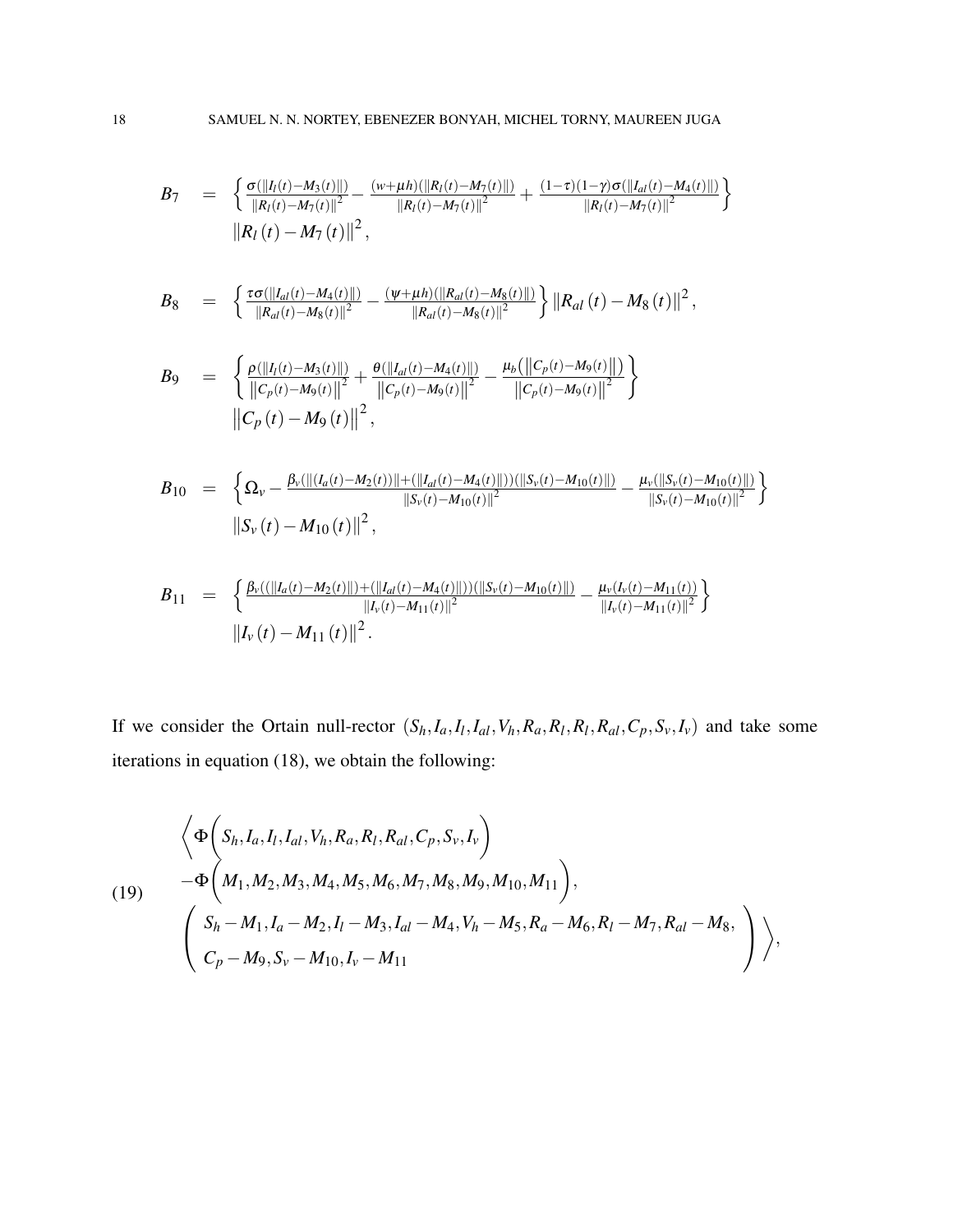$$
B_1 || S_h(t) - M_1(t) || || S_h(t) ||,
$$
  
\n
$$
B_2 || I_a(t) - M_2(t) || || I_a(t) ||,
$$
  
\n
$$
B_3 || I_l(t) - M_3(t) || || I_l(t) ||,
$$
  
\n
$$
B_4 || I_{al}(t) - M_4(t) || || I_{al}(t) ||,
$$
  
\n
$$
B_5 || V_h(t) - M_5(t) || || V_h(t) ||,
$$
  
\n
$$
B_6 || R_a(t) - M_6(t) || || R_a(t) ||,
$$
  
\n
$$
B_7 || R_l(t) - M_7(t) || || R_l(t) ||,
$$
  
\n
$$
B_8 || R_{al}(t) - M_8(t) || || R_{al}(t) ||,
$$
  
\n
$$
B_9 || C_p(t) - M_9(t) || || C_p(t) ||,
$$
  
\n
$$
B_{10} || S_v(t) - M_{10}(t) || || S_v(t) ||,
$$
  
\n
$$
B_{11} || I_v(t) - M_{11}(t) || || I_v(t) ||.
$$

Following the results obtained in Eq [\(16\)](#page-15-1) and Eq [\(19\)](#page-17-0) one can conclude that the iterative approach is stable.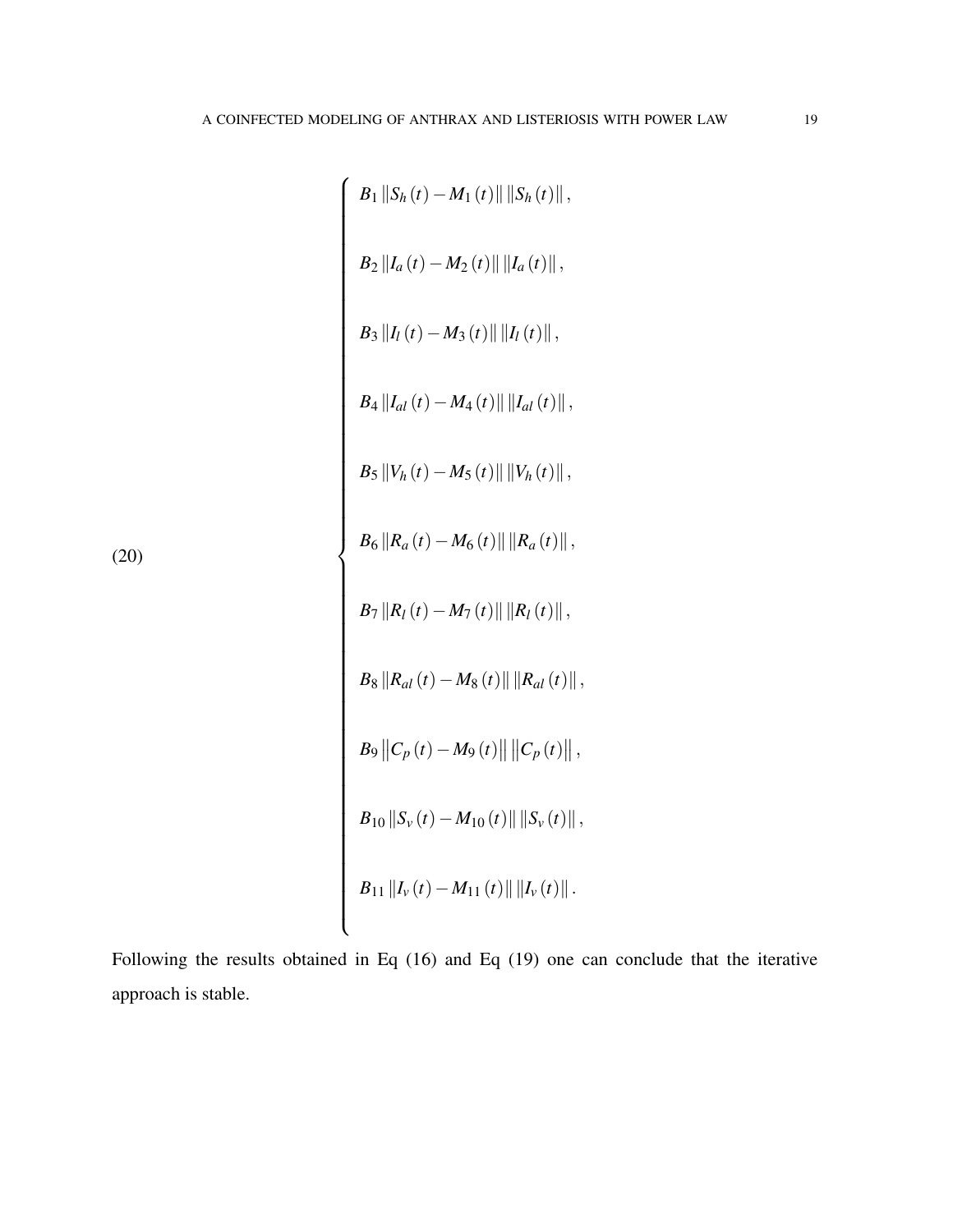<span id="page-19-0"></span>3.2.1. *Predictor-Corrector Adams-Bashforth-Mouton Method.*

(21) 
$$
\Theta(t) = \sum_{k=0}^{n-1} \Theta^{k(t)} \frac{t^k}{k!} + \frac{1}{T(\Theta)} \int_{0}^{t} (t-v)^{\Theta-1} f(v, \Theta(v)) dv, t < T.
$$

<span id="page-19-1"></span>The equation [\(21\)](#page-19-0) is considered to have a singular solution expressed in the interval  $t \in [0,1]$ the equation [\(21\)](#page-19-0) holds the Volterra integral equation given by equation [\(22\)](#page-19-1):

(22) 
$$
\Theta(t) = \sum_{k=0}^{n-1} \Theta^{k(t)} \frac{t^k}{k!} + \frac{1}{T(\Theta)} \int_{0}^{t} (t-v)^{\Theta-1} f(v, \Theta(v)) dv, t < T,
$$

where  $\Theta > 0$  and  ${}_{0}^{C}D_{t}^{\varpi}$  represents the Liouvile-Caputo Operator.

The scheme for this work is Predictor-Conector Adom-Bashforth-Moulton iterated [\[32\]](#page-39-13). The associated general iterative solution is given by

(23)  
\n
$$
g_{k+1}^{Q} = \sum_{j=0}^{n-1} \frac{t_{k+1}^{j}}{j!} g_0^{(j)} + \frac{1}{T(\Theta)} \sum_{j=0}^{k} P_j, k+1 g(t_j, \Theta_j),
$$
\n
$$
\Theta_{k+1} = \sum_{j=0}^{n-1} \frac{t_{k+1}^{j}}{j!} g_0^{(j)} + \frac{1}{T(0)} \left( \sum_{j=0}^{k} r_j, k+1 (t_j, \Theta_j) + r_{k+1}, k+1 g(t_{k+1}, g_{k+1}^{Q}) \right),
$$
\n
$$
r_j, k+1 = \frac{h^{\Theta}}{\Theta(\Theta+1)} \begin{cases} k^{\Theta+1} - (k-\Theta)^{\Theta} & j=0, \\ \left( (k-j+2)^{\Theta+1} (k-j)^{\Theta+1} - 2 (k-j+1)^{\Theta+1} \right) & 1 \le j \le k, \\ 1 & j=k+1, \end{cases}
$$
\n
$$
p_{j,k+1} = \frac{h^{\Theta}}{\Theta} \left( (k+1-j)^{\Theta} - 2 (k-j+1)^{\Theta} \right).
$$

Making use of this iterative scheme the context of Adams-Bashford Technique as follows:

$$
S_h(t) = \sum_{k=0}^{n-1} S_h(0)^k \frac{t^k}{k!} + \frac{1}{T(\Theta)} \int_0^t (t-v)^{\Theta-1} \begin{bmatrix} (1-b)\Omega_h + kR_a(t) + wR_l(t) \\ + \psi R_{al}(t) - \beta_h I_v(t) S_h(t) \\ + dV_h(t) - \pi S_h(t) - \mu_h S_h(t) \end{bmatrix} dv
$$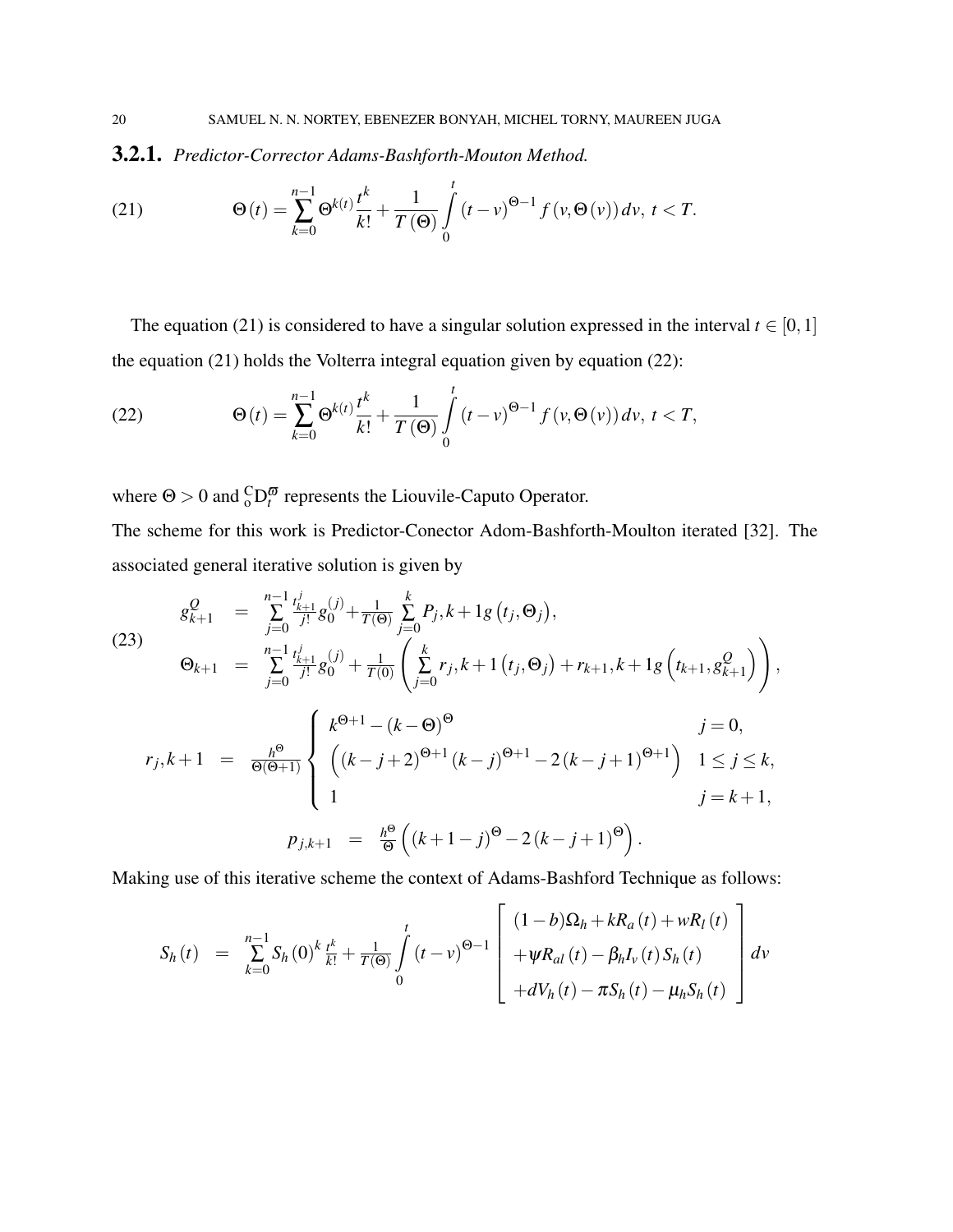$$
I_{l}(t) = \sum_{k=0}^{n-1} I_{a}(0)^{k} \frac{t^{k}}{k!} + \frac{1}{T\Theta} \int_{0}^{t} (t-v)^{\Theta-1} \left[ \frac{\beta_{h} I_{v}(t) S_{h}(t) - \pi I_{a}(t) + \beta_{h} g I_{v}(t) V_{h}(t)}{-(\alpha + \mu_{h} + \phi) I_{a}(t)} \right] dv
$$

$$
I_a(t) = \sum_{k=0}^{n-1} I_a(0)^k \frac{t^k}{k!} + \frac{1}{T\Theta} \int_0^t (t-v)^{\Theta-1} \left[ \pi S_h(t) - \beta_l I_v(t) I_l(t) + \pi q V_h(t) \right] dv
$$

$$
I_{al}(t) = \sum_{k=0}^{n-1} I_{al}(0)^k \frac{t^k}{k!} + \frac{1}{T\Theta} \int_{0}^{t} (t-v)^{\Theta-1} \left[ \frac{\beta_h I_v(t) I_l(t) + \pi I_a(t)}{-(\sigma + \mu_h + \eta + \theta) I_{al}(t)} \right] dv
$$

$$
V_h(t) = \sum_{k=0}^{n-1} I_{al}(0)^k \frac{t^k}{k!} + \frac{1}{T\Theta} \int_0^t (t-v)^{\Theta-1} \left[ \begin{array}{c} \Omega_h b - (d+\mu_h) V_h(t) \\ -\beta_h g I_v(t) V_h(t) - \pi q V_h(t) \end{array} \right] dv
$$

$$
R_a(t) = \sum_{k=0}^{n-1} R_a(0)^k \frac{t^k}{k!} + \frac{1}{T\Theta} \int_0^t (t-v)^{\Theta-1} \left[ \frac{\alpha I_a(t) - (k+\mu_h)R_a(t)}{+(1-\tau)\gamma \sigma I_{al}(t)} \right] dv
$$

$$
R_{l}(t) = \sum_{k=0}^{n-1} R_{l}(0)^{k} \frac{t^{k}}{k!} + \frac{1}{T\Theta} \int_{0}^{t} (t-v)^{\Theta-1} \left[ \frac{\sigma I_{l}(t) - (w + \mu_{h}) R_{l}(t)}{+(1-\tau)(1-\gamma) \sigma I_{al}(t)} \right] dv
$$

$$
R_{al}(t) = \sum_{k=0}^{n-1} R_{al}(0)^k \frac{t^k}{k!} + \frac{1}{T\Theta} \int_{0}^{t} (t-v)^{\Theta-1} \left[ \tau \sigma I_{al} - (\psi + \mu_h) R_{al}(t) \right] dv
$$

$$
C_p(t) = \sum_{k=0}^{n-1} C_p(0)^k \frac{t^k}{k!} + \frac{1}{T\Theta} \int_0^t (t-v)^{\Theta-1} \left[ \rho I_l(t) + \theta I_{al}(t) - \mu_b C_p(t) \right] dv
$$

$$
S_{\nu}(t) = \sum_{k=0}^{n-1} S_{\nu}(0)^{k} \frac{t^{k}}{k!} + \frac{1}{T\Theta} \int_{0}^{t} (t-\nu)^{\Theta-1} \left[ \Omega_{\nu} - \beta_{\nu} (I_{a}(t) + I_{al}(t)) S_{\nu}(t) - \mu_{\nu} S_{\nu}(t) \right] dv
$$

$$
I_{\nu}(t) = \sum_{k=0}^{n-1} I_{\nu}(0)^{k} \frac{t^{k}}{k!} + \frac{1}{T\Theta} \int_{0}^{t} (t-\nu)^{\Theta-1} \left[ \beta_{\nu} (I_{a}(t) + I_{al}(t)) S_{\nu}(t) - \mu_{\nu} I_{\nu}(t) \right] dv
$$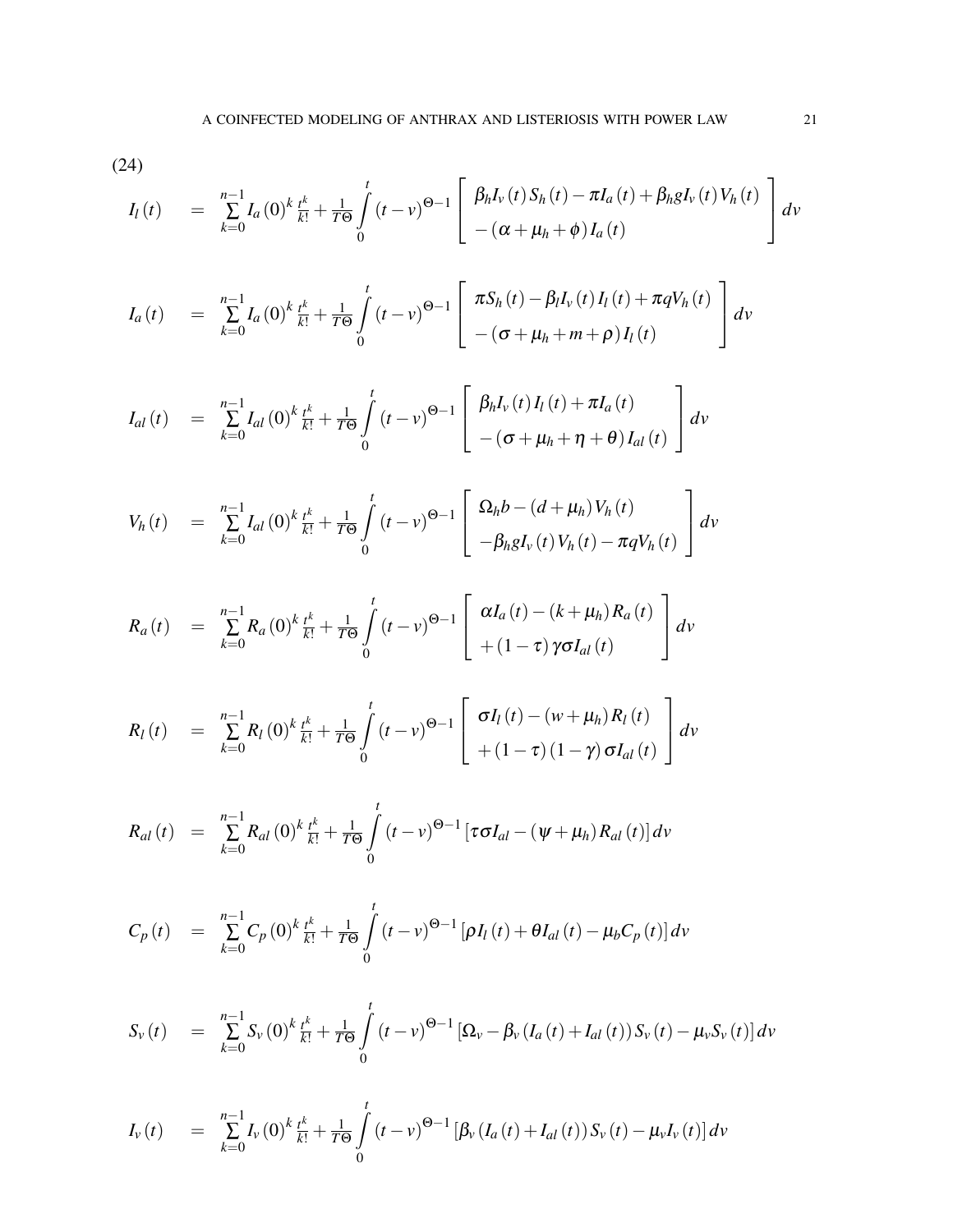### 4. EXISTENCE AND UNIQUENESS OF SOLUTIONS

Let  $\Gamma$  be a convex, bounded, and closed subset of a Banach space  $\Upsilon$  and  $\chi : \Gamma \to \Gamma$  a condensing map, where  $\Upsilon$  has a fixed point in  $\Gamma$ . Consider the initial value problem on the cylinder  $\Delta = \{(t,n) \in \mathbb{R} \times \Upsilon : t \in [0,T], y \in \Gamma(0,\kappa)\}\$  fixed for some  $T > 0$ ,  $\kappa > 0$ , and suppose  $\exists \Delta \in (0, \zeta)$ , and  $S_h$ ,  $I_a$ ,  $I_l$ ,  $I_{al}$ ,  $V_h$ ,  $R_a$ ,  $R_l$ ,  $R_{al}$ ,  $C_p$ ,  $S_v$ ,  $I_v \in L_{1/\Delta}(0, T, \mathbb{R}^+)$ . It follows that  $|(\mathbb{R}, n) - \mathbb{R}(t, x)| \le L_1(t) ||n - x||, ∀ (t, n), (t, x) \in \mathbb{R}$ . so that,

$$
S_h = S_{0h} + S_{1h},
$$
  
\n
$$
I_a = I_{0a} + I_{1a},
$$
  
\n
$$
I_l = I_{0l} + I_{1l},
$$
  
\n
$$
I_{al} = I_{0al} + I_{1al},
$$
  
\n
$$
V_h = V_{0h} + V_{1h},
$$
  
\n
$$
R_a = R_{0a} + R_{1a},
$$
  
\n
$$
R_l = R_{0l} + R_{1l},
$$
  
\n
$$
R_{al} = R_{0al} + R_{1al},
$$
  
\n
$$
C_p = C_{0p} + C_{1p},
$$
  
\n
$$
S_v = S_{0v} + S_{1v},
$$
  
\n
$$
I_v = I_{0v} + I_{1v},
$$

and the suppositions below hold:

- (1)  $S_{0h}$ ,  $I_{0a}$ ,  $I_{0l}$ ,  $I_{0al}$ ,  $V_{0h}$ ,  $R_{0a}$ ,  $R_{0l}$ ,  $R_{0al}$ ,  $C_{0p}$ ,  $S_{0v}$ , and  $I_{0v}$  are bounded and lipszchitz.
- (2)  $S_{1h}$ ,  $I_{1l}$ ,  $I_{1al}$ ,  $V_{1h}$ ,  $R_{1a}$ ,  $R_{1l}$ ,  $C_{1p}$ ,  $S_{1v}$ , and  $I_{1v}$  are compact and bounded.
- (3)  $|(\mathbb{R}, n) \mathbb{R}(t, x)| \le L_1(t) ||n x||, ∀ (t, n), (t, x) \in \mathbb{R}.$

Employing the Riemann-Liouville integral to both sides of equation [\(3\)](#page-4-0) we obtain the system of integral equations below:

$$
S_h(t) = S_h(0) + \frac{1}{\Lambda(\varpi)} \int_0^t (t-\eta)^{\varpi-1} S_{0h}(\eta, S_h(\eta)) d\eta + \int_0^t (t-\eta)^{\varpi-1} S_{1h}(\eta) d\eta,
$$
\n(25)

$$
I_a(t) = I_a(0) + \frac{1}{\Lambda(\overline{\omega})} \int_0^t (t - \eta)^{\overline{\omega}-1} I_{0a}(\eta, I_a(\eta)) d\eta + \int_0^t (t - \eta)^{\overline{\omega}-1} I_{1a}(\eta) d\eta,
$$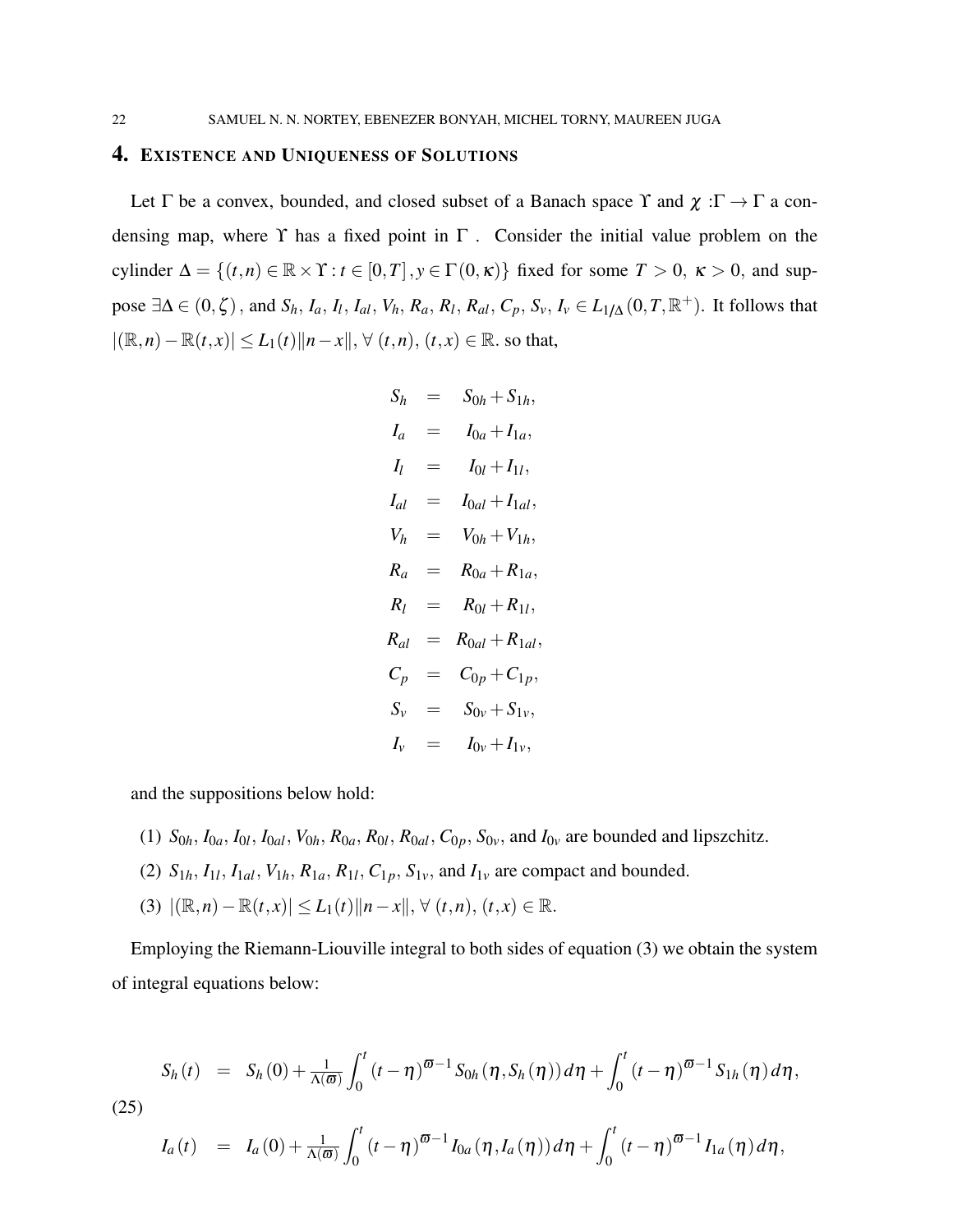$$
I_{l}(t) = I_{l}(0) + \frac{1}{\Lambda(\varpi)} \int_{0}^{t} (t-\eta)^{\varpi-1} I_{0l}(\eta, I_{l}(\eta)) d\eta + \int_{0}^{t} (t-\eta)^{\varpi-1} I_{1l}(\eta) d\eta,
$$

$$
I_{al}\left(t\right) \quad = \quad I_{al}\left(0\right) + \frac{1}{\Lambda(\varpi)}\int_0^t \left(t-\eta\right)^{\varpi-1} I_{0al}\left(\eta, I_{al}\left(\eta\right)\right) d\eta + \int_0^t \left(t-\eta\right)^{\varpi-1} I_{1al}\left(\eta\right) d\eta,
$$

$$
V_h(t) = V_h(0) + \frac{1}{\Lambda(\sigma)} \int_0^t (t-\eta)^{\sigma-1} V_{0h}(\eta, V_h(\eta)) d\eta + \int_0^t (t-\eta)^{\sigma-1} V_{1h}(\eta) d\eta,
$$

$$
R_a(t) = R_a(0) + \frac{1}{\Lambda(\overline{\omega})} \int_0^t (t-\eta)^{\overline{\omega}-1} R_{0a}(\eta, R_a(\eta)) d\eta + \int_0^t (t-\eta)^{\overline{\omega}-1} R_{1a}(\eta) d\eta,
$$

$$
R_{l}(t) = R_{l}(0) + \frac{1}{\Lambda(\overline{\omega})} \int_{0}^{t} (t-\eta)^{\overline{\omega}-1} R_{0l}(\eta, R_{l}(\eta)) d\eta + \int_{0}^{t} (t-\eta)^{\overline{\omega}-1} R_{1l}(\eta) d\eta,
$$

$$
R_{al}(t) = R_{al}(0) + \frac{1}{\Lambda(\sigma)} \int_0^t (t-\eta)^{\sigma-1} R_{0al}(\eta, R_{al}(\eta)) d\eta + \int_0^t (t-\eta)^{\sigma-1} R_{1al}(\eta) d\eta,
$$

$$
C_p(t) = C_p(0) + \frac{1}{\Lambda(\overline{\omega})} \int_0^t (t-\eta)^{\overline{\omega}-1} C_{0p}(\eta, C_p(\eta)) d\eta + \int_0^t (t-\eta)^{\overline{\omega}-1} C_{1p}(\eta) d\eta,
$$

$$
S_{\nu}(t) = S_{\nu}(0) + \frac{1}{\Lambda(\sigma)} \int_0^t (t-\eta)^{\sigma-1} S_{0\nu}(\eta, S_{\nu}(\eta)) d\eta + \int_0^t (t-\eta)^{\sigma-1} S_{1\nu}(\eta) d\eta,
$$

$$
I_{\nu}(t) = I_{\nu}(0) + \frac{1}{\Lambda(\varpi)} \int_0^t (t-\eta)^{\varpi-1} I_{0\nu}(\eta, I_{\nu}(\eta)) d\eta + \int_0^t (t-\eta)^{\varpi-1} I_{1\nu}(\eta) d\eta.
$$

Theorem 2. *Based on the suppositions 1 and 2 above, the initial value problem has at least one solution in the interval* [0,*T*] *dependent on the condition*

(26) 
$$
\xi = \frac{v \, ||L||_{1/\nabla} T^{K}}{\Lambda(\varpi)} < 1,
$$

*where*  $K = \zeta - \nabla$  *and*  $\Gamma = \left(\frac{1-\nabla}{\zeta - \nabla}\right)$ ζ−∇  $\big)^{1-\nabla}$ .

*Proof.* Let v be such that  $\psi(0) + \frac{1}{\Lambda(\varpi)} \nu \left( \|H_1\|_{1/\nabla} + \|H_2\|_{1/\nabla} \right) T^{K} \leq \nu$  and suppose that the closed ball in a Banach space  $([0, T], Y)$ , with sup  $\|\cdot\|$ .

Considering a Banach space  $([0, T], \Upsilon)$ ,  $n \mapsto S_{0h} + S_{1h}n$  with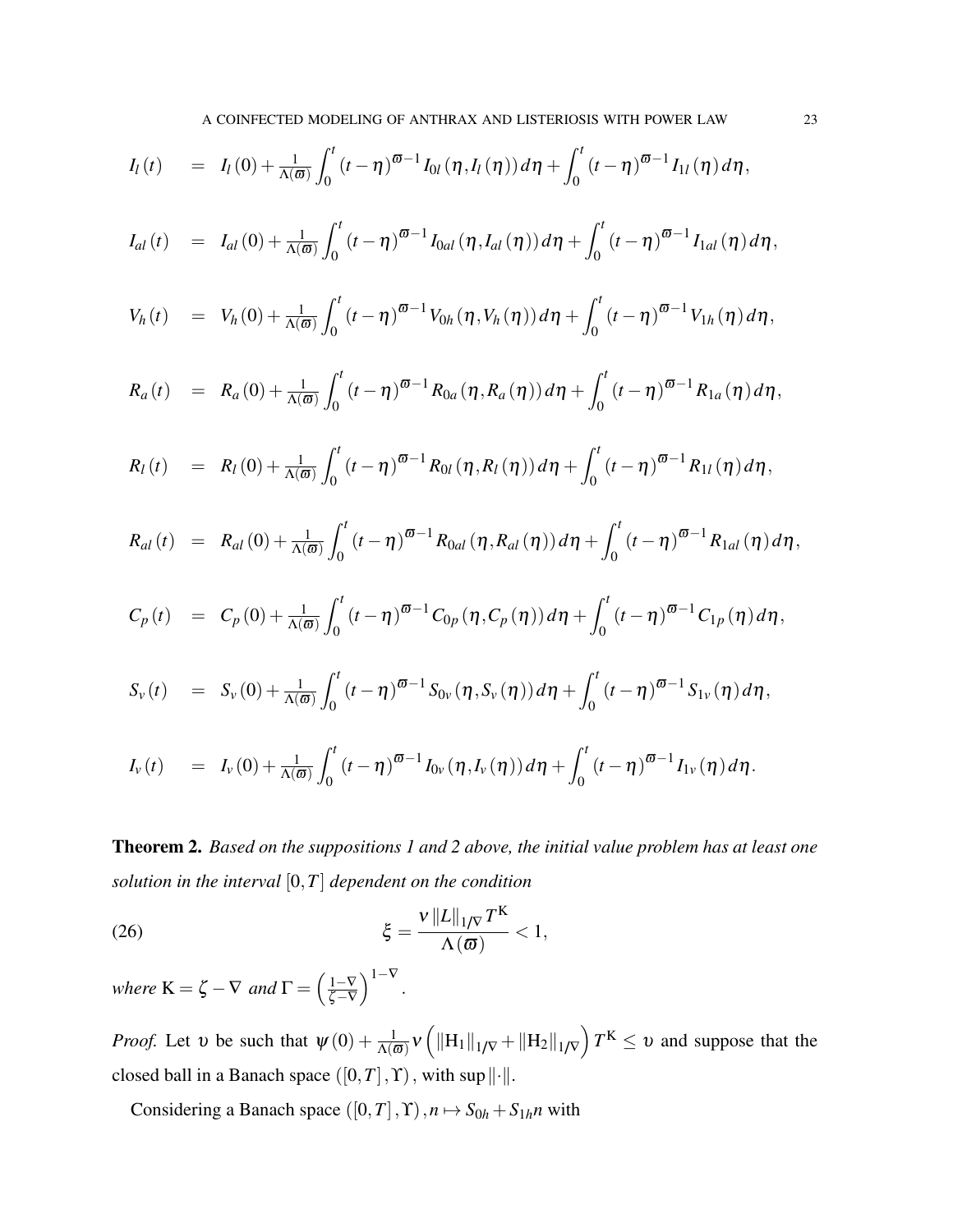$$
S_{0h}(t) = S_{1h}(0) + \frac{1}{\Lambda(\varpi)} \int_0^{tr} (1-\eta)^{\varpi-1} S_{0h}(\eta, n(\eta)) d\eta,
$$

$$
S_{1h}(t) = S_{1h}(0) + \frac{1}{\Lambda(\varpi)} \int_0^{tr} (1-\eta)^{\varpi-1} S_{1h}(\eta, n(\eta)) d\eta,
$$

$$
I_{0a}(t) = I_{1a}(0) + \frac{1}{\Lambda(\varpi)} \int_0^{tr} (1-\eta)^{\varpi-1} I_{0a}(\eta, n(\eta)) d\eta,
$$

$$
I_{1a}(t) = I_{1a}(0) + \frac{1}{\Lambda(\overline{\omega})} \int_0^{tr} (1-\eta)^{\overline{\omega}-1} I_{1a}(\eta, n(\eta)) d\eta,
$$

$$
I_{0l}(t) = I_{1l}(0) + \frac{1}{\Lambda(\varpi)} \int_0^{tr} (1-\eta)^{\varpi-1} I_{0l}(\eta, n(\eta)) d\eta,
$$

$$
I_{1l}(t) = I_{1l}(0) + \frac{1}{\Lambda(\varpi)} \int_0^{tr} (1-\eta)^{\varpi-1} I_{1l}(\eta, n(\eta)) d\eta,
$$

$$
I_{0al}\left(t\right) = I_{1al}\left(0\right) + \frac{1}{\Lambda(\varpi)} \int_0^{tr} (1-\eta)^{\varpi-1} I_{0al}\left(\eta, n(\eta)\right) d\eta,
$$

(27)

$$
I_{1al}(t) = I_{1al}(0) + \frac{1}{\Lambda(\varpi)} \int_0^{tr} (1-\eta)^{\varpi-1} I_{1al}(\eta, n(\eta)) d\eta,
$$

$$
V_{0h}(t) = V_{1h}(0) + \frac{1}{\Lambda(\varpi)} \int_0^{tr} (1 - \eta)^{\varpi - 1} V_{0h}(\eta, n(\eta)) d\eta,
$$

$$
V_{1h}(t) = V_{1h}(0) + \frac{1}{\Lambda(\overline{\omega})} \int_0^{tr} (1-\eta)^{\overline{\omega}-1} V_{1h}(\eta, n(\eta)) d\eta,
$$

$$
R_{0a}(t) = R_{1a}(0) + \frac{1}{\Lambda(\overline{\omega})} \int_0^{tr} (1-\eta)^{\overline{\omega}-1} R_{0a}(\eta, n(\eta)) d\eta,
$$

$$
R_{1a}(t) = R_{1a}(0) + \frac{1}{\Lambda(\overline{\omega})} \int_0^{tr} (1-\eta)^{\overline{\omega}-1} R_{1a}(\eta, n(\eta)) d\eta,
$$

$$
R_{0l}(t) = R_{1l}(0) + \frac{1}{\Lambda(\overline{\omega})} \int_0^{tr} (1-\eta)^{\overline{\omega}-1} R_{0l}(\eta, n(\eta)) d\eta,
$$

$$
R_{1l}(t) = R_{1l}(0) + \frac{1}{\Lambda(\varpi)} \int_0^{tr} (1-\eta)^{\varpi-1} R_{1l}(\eta, n(\eta)) d\eta,
$$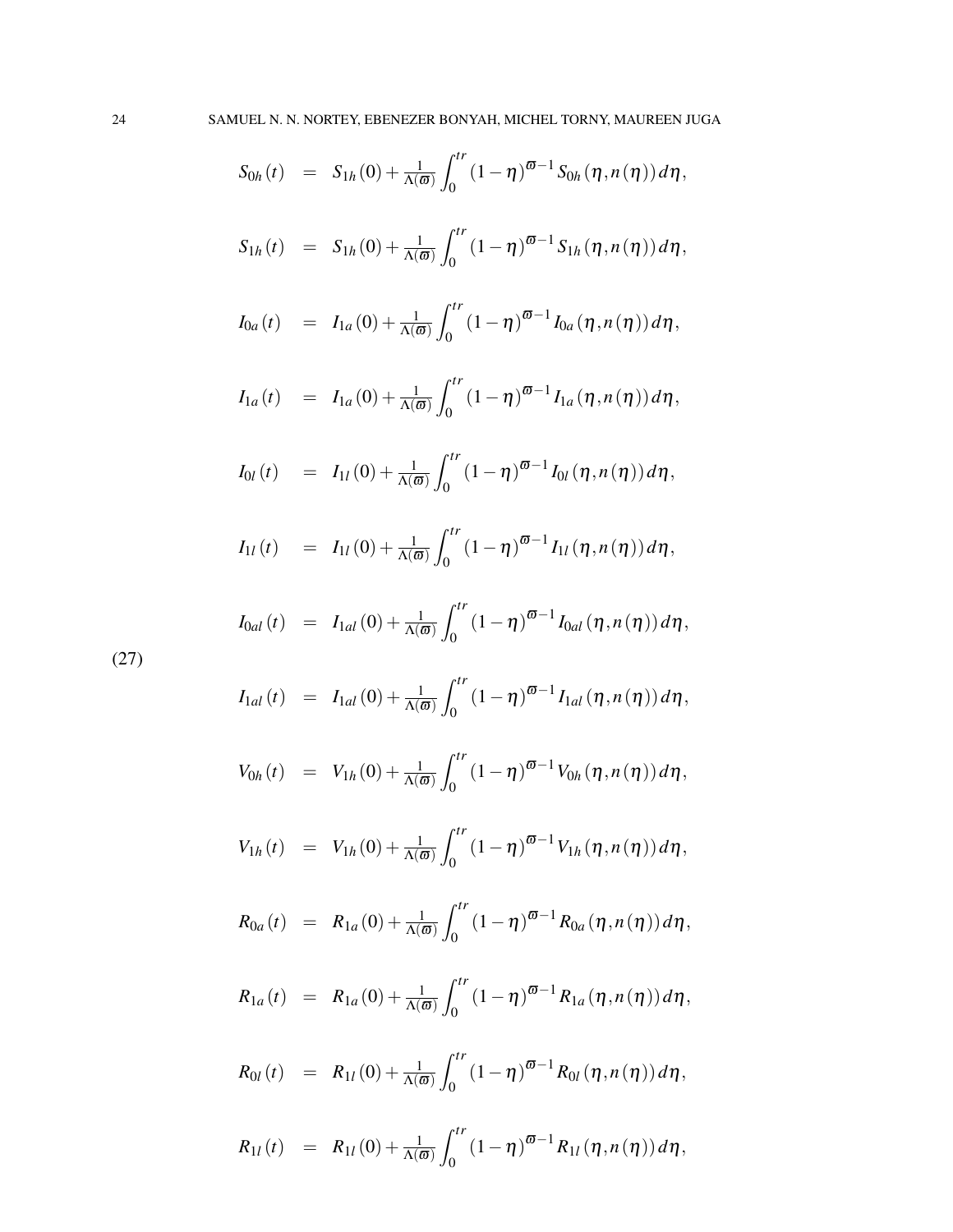$$
R_{0al}(t) = R_{1al}(0) + \frac{1}{\Lambda(\varpi)} \int_{0}^{tr} (1 - \eta)^{\varpi - 1} R_{0al}(\eta, n(\eta)) d\eta,
$$
  
\n
$$
R_{1al}(t) = R_{1al}(0) + \frac{1}{\Lambda(\varpi)} \int_{0}^{tr} (1 - \eta)^{\varpi - 1} R_{1al}(\eta, n(\eta)) d\eta,
$$
  
\n
$$
C_{0p}(t) = C_{1p}(0) + \frac{1}{\Lambda(\varpi)} \int_{0}^{tr} (1 - \eta)^{\varpi - 1} C_{0p}(\eta, n(\eta)) d\eta,
$$
  
\n
$$
C_{1p}(t) = C_{1p}(0) + \frac{1}{\Lambda(\varpi)} \int_{0}^{tr} (1 - \eta)^{\varpi - 1} C_{1p}(\eta, n(\eta)) d\eta,
$$
  
\n
$$
S_{0v}(t) = S_{1v}(0) + \frac{1}{\Lambda(\varpi)} \int_{0}^{tr} (1 - \eta)^{\varpi - 1} S_{0v}(\eta, n(\eta)) d\eta,
$$
  
\n
$$
S_{1v}(t) = S_{1v}(0) + \frac{1}{\Lambda(\varpi)} \int_{0}^{tr} (1 - \eta)^{\varpi - 1} S_{1v}(\eta, n(\eta)) d\eta,
$$
  
\n
$$
I_{0v}(t) = I_{1v}(0) + \frac{1}{\Lambda(\varpi)} \int_{0}^{tr} (1 - \eta)^{\varpi - 1} I_{0v}(\eta, n(\eta)) d\eta,
$$
  
\n
$$
I_{1v}(t) = I_{1v}(0) + \frac{1}{\Lambda(\varpi)} \int_{0}^{tr} (1 - \eta)^{\varpi - 1} I_{1v}(\eta, n(\eta)) d\eta,
$$

We need to prove that  $S_h(\Gamma_v) \subset \Gamma_v$ , for  $n \in \Gamma_v$ .

(28)

$$
\begin{array}{lcl} \left\|S_{h}(t)\right\| & \leq & \left|S_{h}(0)\right|+\frac{1}{\Lambda(\varpi)}\int_{0}^{t}\left(t-\eta\right)^{\varpi-1}S_{0h}(\eta,n(\eta))d\eta \\ \\ & \leq & \left|S_{h}(0)\right|+\frac{1}{\Lambda(\varpi)}\int_{0}^{t}\left(t-\eta\right)^{\varpi-1}S_{0h}(\eta,n(\eta))d\eta \\ \\ & +\frac{1}{\Lambda(\varpi)}\int_{0}^{t}\left(t-\eta\right)^{\varpi-1}S_{1h}(\eta,n(\eta))d\eta \\ \\ & \leq & \left|S_{h}(0)\right|+\frac{1}{\Lambda(\varpi)}\left(\int_{0}^{t}\left(t-\eta\right)^{\frac{\varpi-1}{1-\nabla}}d\eta\right)^{1-\nabla}\left(\int_{0}^{t}\mathrm{M}_{1}^{1/\nabla}(\eta)d\eta\right) \\ \\ & +\frac{1}{\Lambda(\varpi)}\left(\int_{0}^{t}\left(t-\eta\right)^{\frac{\varpi-1}{1-\nabla}}d\eta\right)^{1-\nabla}\left(\int_{0}^{t}\mathrm{M}_{2}^{1/\nabla}(\eta)d\eta\right)^{\nabla} \end{array}
$$

 $\lambda^{\nabla}$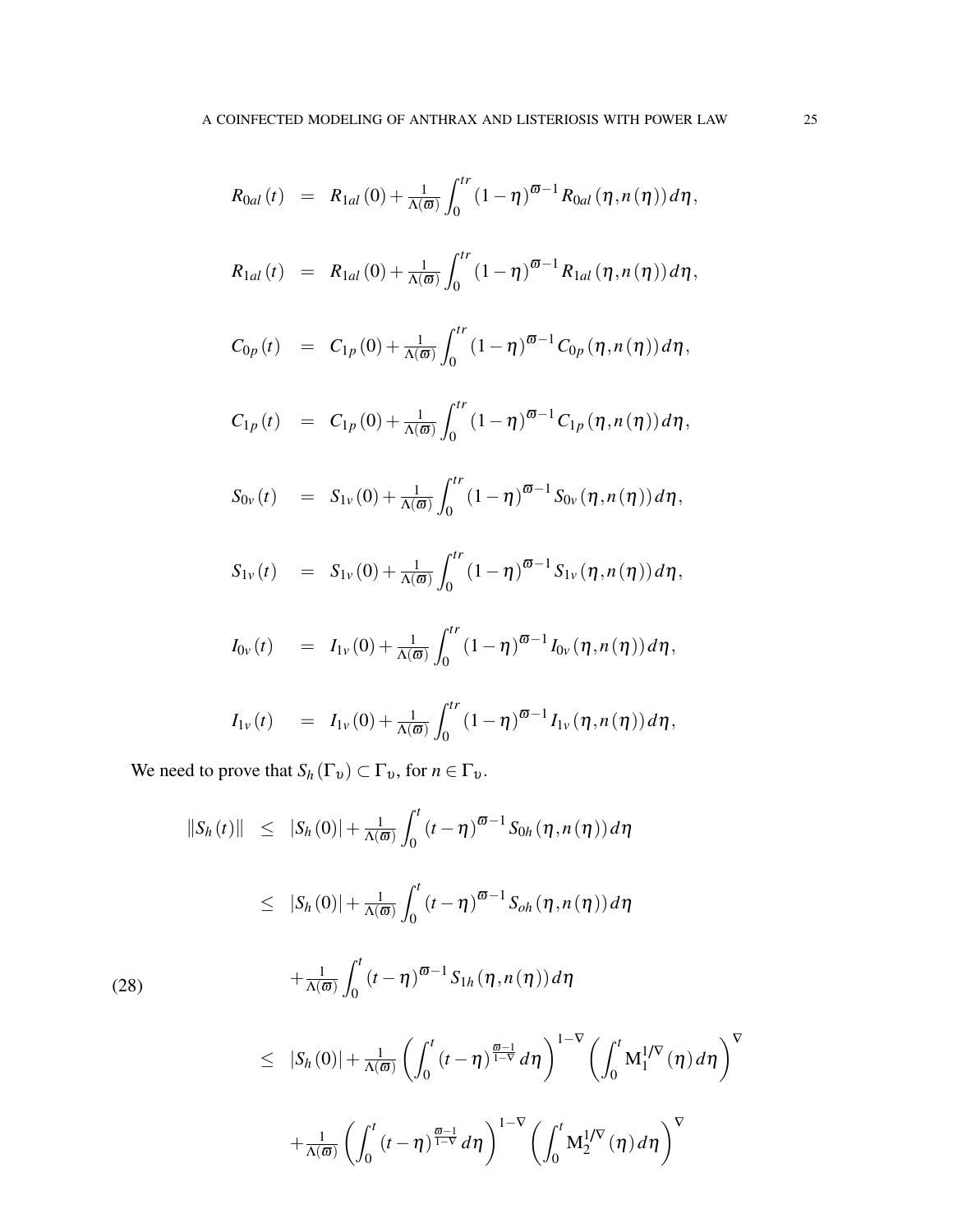$$
\leq |S_h(0)| + \frac{\nu_1(|M_1||_{1/\nabla} + ||M_2||_{1/\nabla})}{\Lambda(\varpi)}T^{K_1} \leq \nu_1.
$$

Using the same strategy, we get

$$
||I_{a}(t)|| \leq |I_{a}(0)| + \frac{\nu_{2}(|M_{3}||_{1/\nabla} + ||M_{4}||_{1/\nabla})}{\Lambda(\varpi)}T^{K_{2}} \leq \nu_{2},
$$
  
\n
$$
||I_{l}(t)|| \leq |I_{l}(0)| + \frac{\nu_{3}(|M_{5}||_{1/\nabla} + ||M_{6}||_{1/\nabla})}{\Lambda(\varpi)}T^{K_{3}} \leq \nu_{3},
$$
  
\n
$$
||I_{al}(t)|| \leq |I_{al}(0)| + \frac{\nu_{4}(|M_{7}||_{1/\nabla} + ||M_{8}||_{1/\nabla})}{\Lambda(\varpi)}T^{K_{4}} \leq \nu_{4},
$$
  
\n
$$
||V_{h}(t)|| \leq |V_{h}(0)| + \frac{\nu_{5}(|M_{9}||_{1/\nabla} + ||M_{10}||_{1/\nabla})}{\Lambda(\varpi)}T^{K_{5}} \leq \nu_{5},
$$
  
\n
$$
||R_{a}(t)|| \leq |R_{a}(0)| + \frac{\nu_{6}(|M_{11}||_{1/\nabla} + ||M_{12}||_{1/\nabla})}{\Lambda(\varpi)}T^{K_{6}} \leq \nu_{6},
$$
  
\n
$$
||R_{l}(t)|| \leq |R_{l}(0)| + \frac{\nu_{7}(|M_{13}||_{1/\nabla} + ||M_{14}||_{1/\nabla})}{\Lambda(\varpi)}T^{K_{7}} \leq \nu_{7},
$$

$$
||R_{al}(t)|| \leq |R_{al}(0)| + \frac{v_8(||M_{15}||_{1/\nabla} + ||M_{16}||_{1/\nabla})}{\Lambda(\varpi)}T^{K_8} \leq v_8,
$$

$$
||C_p(t)|| \leq |C_p(0)| + \frac{\nu_9(||M_{17}||_{1/\nabla} + ||M_{18}||_{1/\nabla})}{\Lambda(\varpi)}T^{K_9} \leq v_9,
$$

$$
||S_{\nu}(t)|| \leq |S_{\nu}(0)| + \frac{\nu_{10} (||M_{19}||_{1/\nabla} + ||M_{20}||_{1/\nabla})}{\Lambda(\varpi)} T^{K_{10}} \leq \nu_{10},
$$

$$
||I_{\nu}(t)|| \leq ||I_{\nu}(0)| + \frac{\nu_{11}(|M_{21}||_{1/\nabla} + ||M_{22}||_{1/\nabla})}{\Lambda(\varpi)}T^{K_{11}} \leq \nu_{11},
$$

and therefore,  $(S_h(\Gamma_v), I_a(\Gamma_v), I_l(\Gamma_v), I_{al}(\Gamma_v), V_h(\Gamma_v), R_a(\Gamma_v), R_l(\Gamma_v), R_{al}(\Gamma_v),$  $C_p(\Gamma_v), S_v(\Gamma_v), I_v(\Gamma_v)$  $\setminus$  $\subset \Gamma_v$ We now prove that  $S_{0h}$ ,  $I_{0a}$ ,  $I_{0l}$ ,  $I_{0al}$ ,  $V_{0h}$ ,  $R_{0a}$ ,  $R_{0l}$ ,  $R_{0al}$ ,  $C_{0p}$ ,  $S_{0v}$ , and  $I_{0v}$  are contractions. For

 $n, x \in \Gamma$ <sub>v</sub>, we have

(29)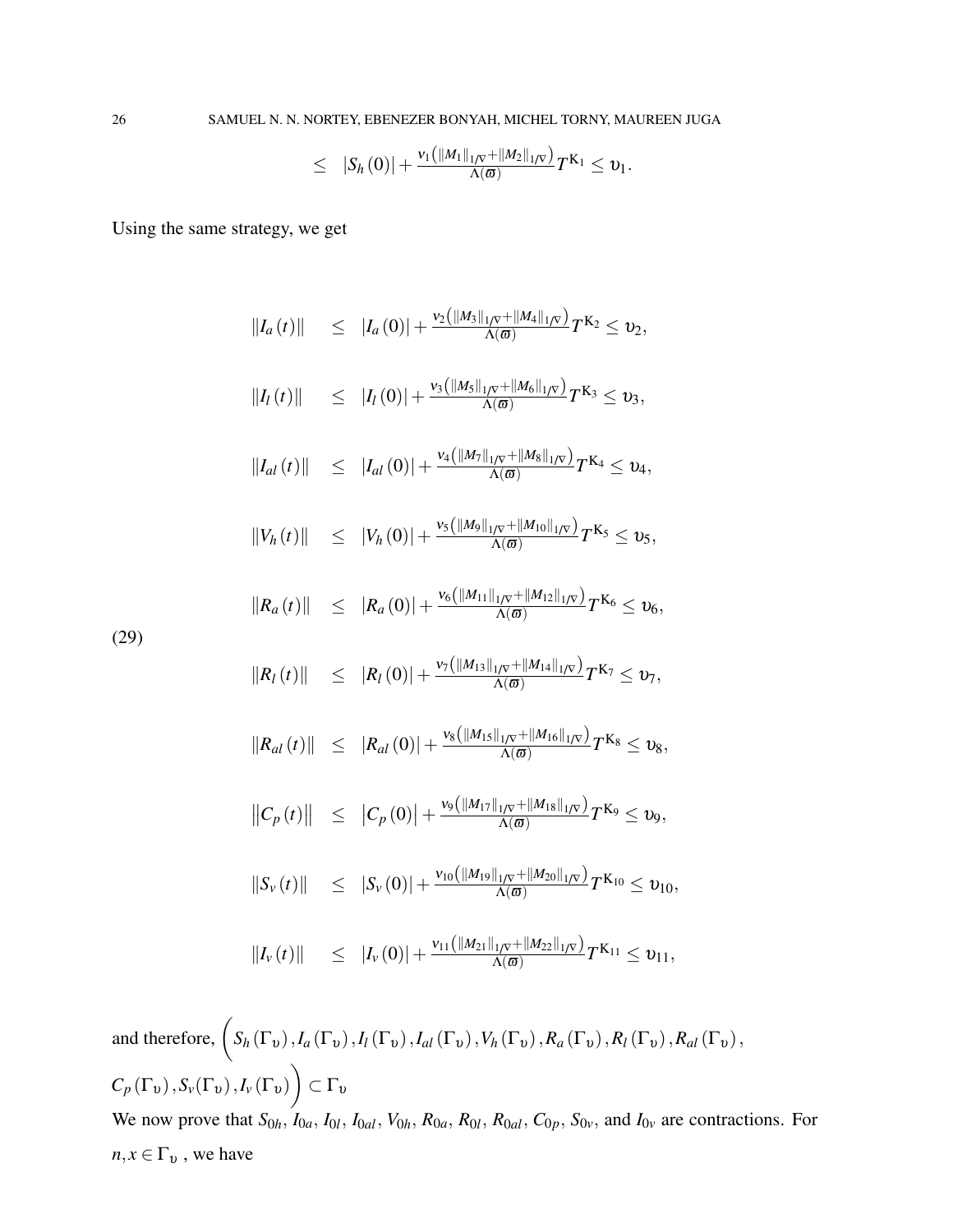$$
\begin{array}{rcl}\n\|S_{0h}n(t)-S_{1h}x(t)\| &\leq & \frac{1}{\Lambda(\varpi)}\int_{0}^{t}(t-\eta)^{\varpi-1}L(\eta)\left|n(\eta)-x(\eta)\right|d\eta \\
\\ &\leq & \frac{1}{\Lambda(\varpi)}\left(\int_{0}^{t}(t-\eta)^{\frac{\varpi-1}{1-\nu}}d\eta\right)^{1-\nabla}\left(L^{1/\nabla}(\eta)d\eta\right)^{\nabla}\left\|n-x\right\| \\
\\ &\leq & \Psi_{i}\left\|n-x\right\|,\n\end{array}
$$
\n
$$
\begin{array}{rcl}\n\|I_{0\alpha}n(t)-I_{1\alpha}x(t)\| &\leq & \frac{1}{\Lambda(\varpi)}\int_{0}^{t}(t-\eta)^{\varpi-1}L(\eta)\left|n(\eta)-x(\eta)\right|d\eta \\
\\ &\leq & \frac{1}{\Lambda(\varpi)}\left(\int_{0}^{t}(t-\eta)^{\frac{\varpi-1}{1-\nu}}d\eta\right)^{1-\nabla}\left(L^{1/\nabla}(\eta)d\eta\right)^{\nabla}\left\|n-x\right\| \\
\\ &\leq & \Psi_{i}\left\|n-x\right\|,\n\end{array}
$$
\n
$$
\begin{array}{rcl}\n\|I_{0l}n(t)-I_{1l}x(t)\| &\leq & \frac{1}{\Lambda(\varpi)}\int_{0}^{t}(t-\eta)^{\varpi-1}L(\eta)\left|n(\eta)-x(\eta)\right|d\eta \\
\\ &\leq & \frac{1}{\Lambda(\varpi)}\left(\int_{0}^{t}(t-\eta)^{\frac{\varpi-1}{1-\nu}}d\eta\right)^{1-\nabla}\left(L^{1/\nabla}(\eta)d\eta\right)^{\nabla}\left\|n-x\right\| \\
\\ &\leq & \Psi_{i}\left\|n-x\right\|,\n\end{array}
$$

(30)

 $\|I_{0l}n(t) - I_{1l}x(t)\|$  ≤  $\frac{1}{\Lambda(t)}$  $\overline{\Lambda(\varpi)}$  $\int_0^t$  $\int_0^1 (t - \eta)^{π - 1} L(η) |n(η) – x(η)| dη$  $\leq \frac{1}{\Delta}$  $\Lambda(\varpi)$  $\int f^t$  $\int_0^t \left(t-\eta\right)^{\frac{\varpi-1}{1-\nabla}}d\eta$  $\int_{0}^{1-\nabla} (L^{1/\nabla}(\eta) d\eta)^{\nabla} ||n-x||$  $\leq \Psi_i \|n - x\|$ ,  $\left\| I_{0al}n(t) - I_{1al}x(t) \right\| \leq \frac{1}{\Delta(t)}$  $\int_0^t$  $\int_0^1 (t - \eta)^{π - 1} L(η) |n(η) – x(η)| dη$ 

 $\Lambda(\varpi)$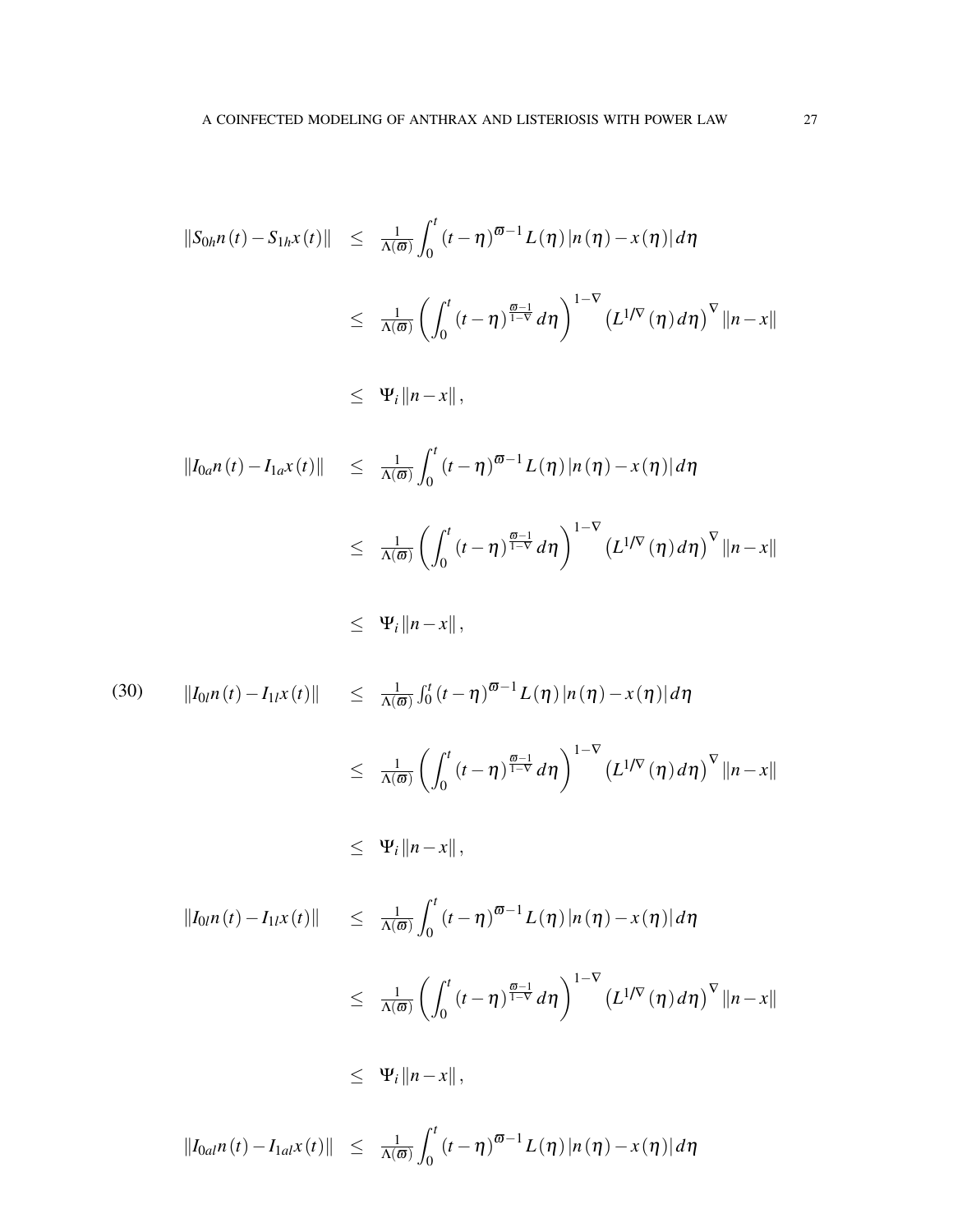$$
\leq \frac{1}{\Lambda(\varpi)} \left( \int_0^t (t-\eta)^{\frac{\varpi-1}{1-\nu}} d\eta \right)^{1-\nabla} \left( L^{1/\nabla}(\eta) d\eta \right)^{\nabla} ||n-x||
$$
  
\n
$$
\leq \Psi_i ||n-x||,
$$
  
\n
$$
||V_{0h}n(t) - V_{1h}x(t)|| \leq \frac{1}{\Lambda(\varpi)} \int_0^t (t-\eta)^{\varpi-1} L(\eta) |n(\eta) - x(\eta)| d\eta
$$
  
\n
$$
\leq \frac{1}{\Lambda(\varpi)} \left( \int_0^t (t-\eta)^{\frac{\varpi-1}{1-\nu}} d\eta \right)^{1-\nabla} \left( L^{1/\nabla}(\eta) d\eta \right)^{\nabla} ||n-x||
$$
  
\n
$$
\leq \Psi_i ||n-x||,
$$
  
\n
$$
||C_{0p}n(t) - C_{1p}x(t)|| \leq \frac{1}{\Lambda(\varpi)} \int_0^t (t-\eta)^{\varpi-1} L(\eta) |n(\eta) - x(\eta)| d\eta
$$
  
\n
$$
\leq \frac{1}{\Lambda(\varpi)} \left( \int_0^t (t-\eta)^{\frac{\varpi-1}{1-\nu}} d\eta \right)^{1-\nabla} \left( L^{1/\nabla}(\eta) d\eta \right)^{\nabla} ||n-x||
$$

$$
\leq \Psi_i \|n - x\|,
$$

$$
\begin{array}{lcl} \|S_{0v}n(t)-S_{1v}x(t)\|&\leq&\displaystyle\frac{1}{\Lambda(\varpi)}\int_0^t(t-\eta)^{\varpi-1}L(\eta)\left|n(\eta)-x(\eta)\right|d\eta\\ \\ &\leq&\displaystyle\frac{1}{\Lambda(\varpi)}\left(\int_0^t(t-\eta)^{\frac{\varpi-1}{1-\nabla}}d\eta\right)^{1-\nabla}\left(L^{1/\nabla}(\eta)d\eta\right)^{\nabla}\left\|n-x\right\| \end{array}
$$

$$
\leq \Psi_i \|n - x\|,
$$

$$
\begin{array}{lcl} \left\| I_{0\nu}n(t)-I_{1\nu}x(t)\right\| & \leq & \displaystyle \frac{1}{\Lambda(\varpi)}\int_0^t (t-\eta)^{\varpi-1}L(\eta)\left|n(\eta)-x(\eta)\right|d\eta \\ \\ & \leq & \displaystyle \frac{1}{\Lambda(\varpi)}\left(\int_0^t (t-\eta)^{\frac{\varpi-1}{1-\nabla}}d\eta\right)^{1-\nabla}\left(L^{1/\nabla}(\eta)d\eta\right)^{\nabla}\left\|n-x\right\| \\ \\ & \leq & \displaystyle \Psi_i\left\|n-x\right\|, \end{array}
$$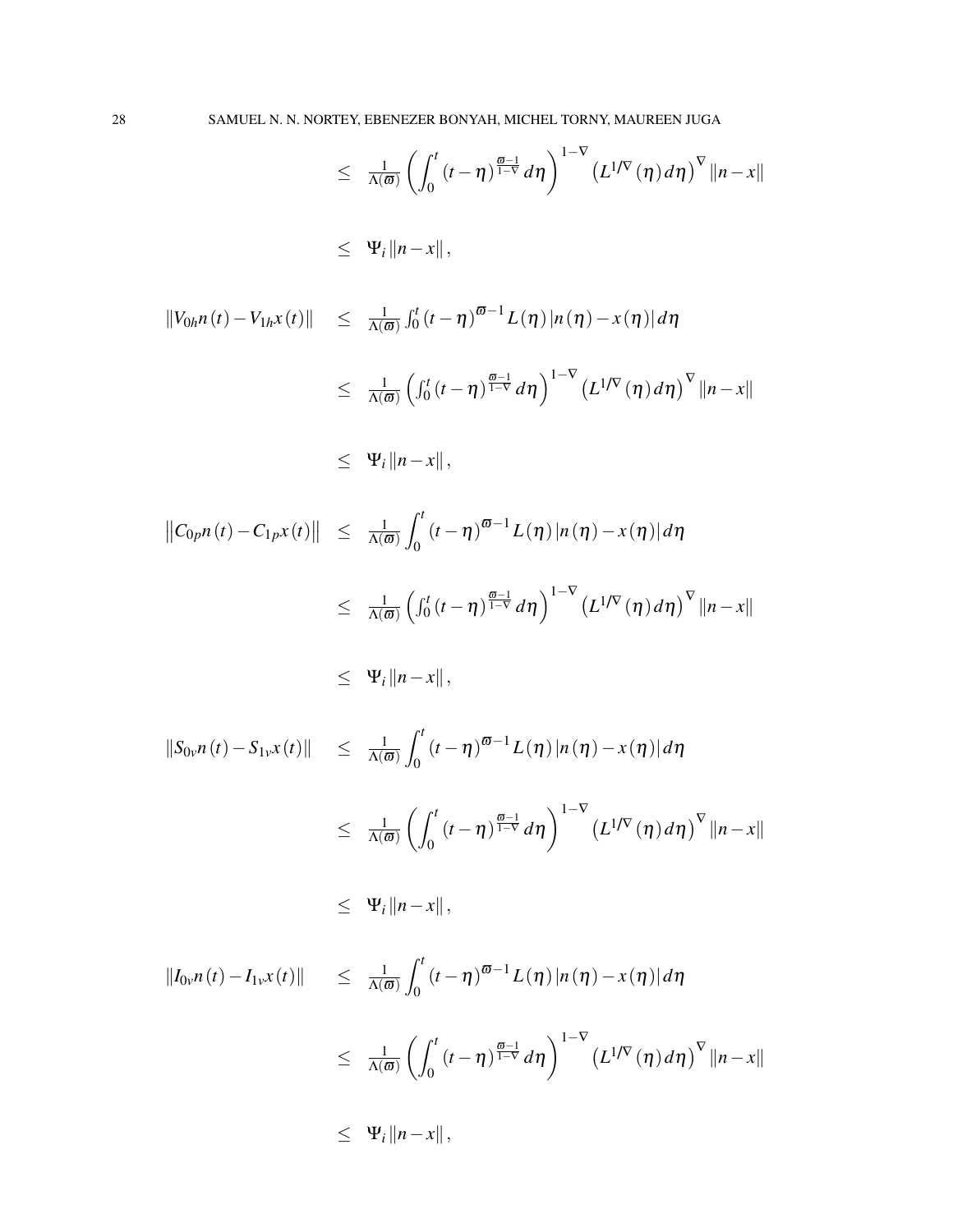<span id="page-28-0"></span>Where

(31) 
$$
\Psi_i = \frac{v_i ||L||_{1/\nabla} T^{\lambda_i}}{\Lambda(\varpi)} < 1, \ i \in \{1, 2, 3, 4, 5, 6, 7, 8, 9, 10, 11\}
$$

These equations prove that  $S_{0h}$ ,  $I_{0a}$ ,  $I_{0l}$ ,  $I_{0al}$ ,  $V_{0h}$ ,  $R_{0a}$ ,  $R_{0l}$ ,  $R_{0al}$ ,  $C_{0p}$ ,  $S_{0v}$ , and  $I_{0v}$  are contractions and satisfy

- $||S_{oh}(n) S_{1h}(x)||$  ≤ Ψ*i*  $||n x||$ ,  $||I_{oa}(n) - I_{1a}(x)||$  ≤ Ψ*i*  $||n - x||$ ,  $\|I_{oa}(n) - I_{1a}(x)\|$  < Ψ*i* $\|n - x\|$ ,  $||I_{ol}(n) - I_{1l}(x)||$  ≤ Ψ*i*  $||n - x||$ ,  $||I_{oal}(n) - I_{1al}(x)||$  ≤ Ψ*i*  $||n - x||$ ,  $||V_{oh}(n) - V_{1h}(x)||$  ≤ Ψ*i*  $||n - x||$ ,  $\|R_{oa}(n) - R_{1a}(x)\|$  ≤ Ψ*i* $\|n - x\|$ ,  $\|R_{ol}(n) - R_{1l}(x)\| \leq \Psi_i \|n - x\|$ ,  $\|R_{oal}(n) - R_{1al}(x)\| \leq \Psi_i \|n - x\|$ ,  $\left\|C_{op}(n) - C_{1p}(x)\right\| \leq \Psi_i \|n - x\|,$  $||S_{ov}(n) - S_{1v}(x)||$  ≤ Ψ*i*  $||n - x||$ ,
- $||I_{ov}(n) I_{1v}(x)||$  ≤ Ψ*i*  $||n x||$ ,

(32)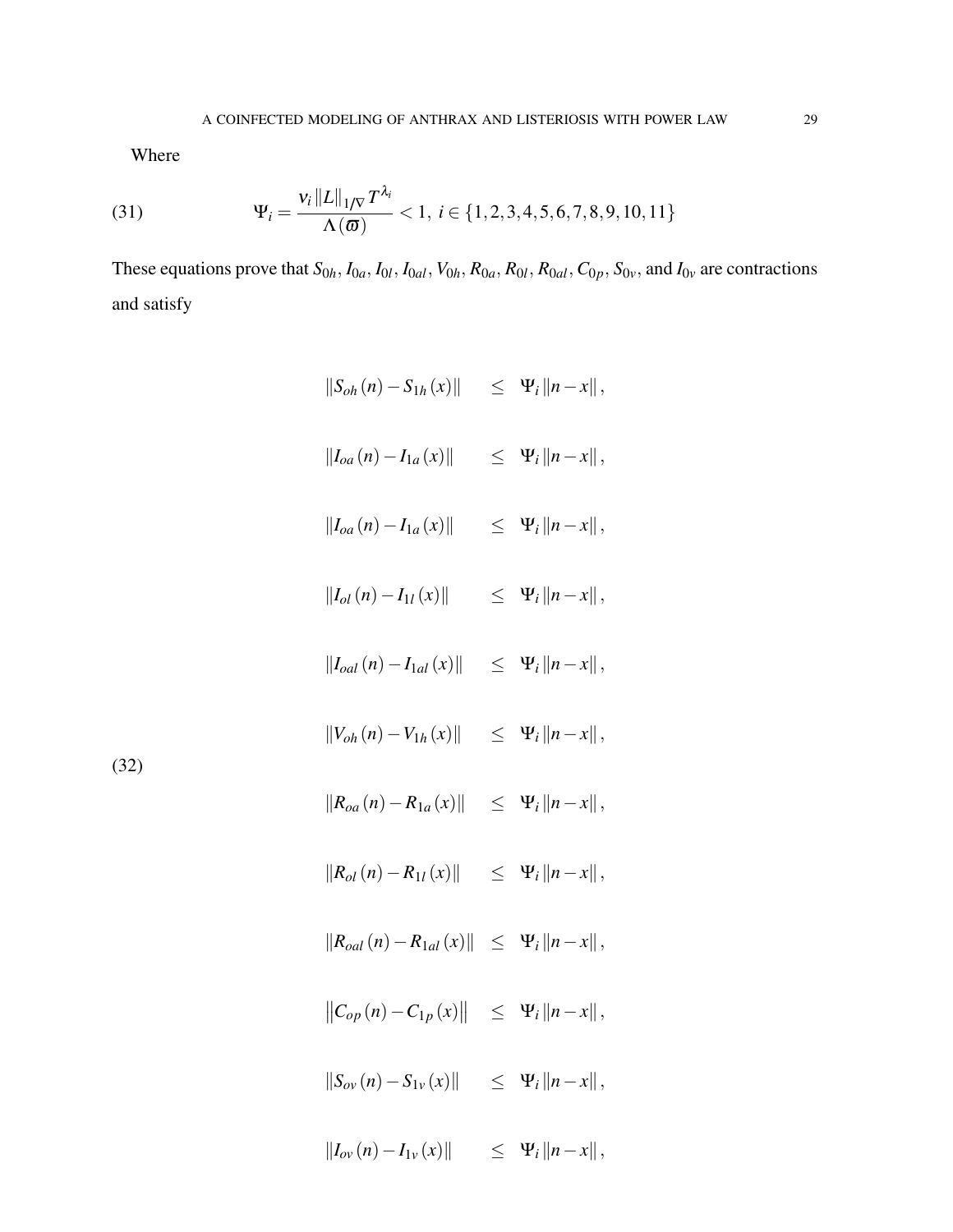for  $i \in \{1,2,3,4,5,6,7,8,9,10,11\}$ 

Next we prove that  $S_{1h}$ ,  $I_{1a}$ ,  $I_{1l}$ ,  $I_{1al}$ ,  $V_{1h}$ ,  $R_{1a}$ ,  $R_{1l}$ ,  $R_{1al}$ ,  $C_{1p}$ ,  $S_{1v}$ , and  $I_{1v}$  are compact. For  $0 \leq k_1 \leq k_2 \leq T$  we have

$$
(33)
$$
\n
$$
||S_{1h}k(k_1) - S_{1h}x(k_2)|| \leq \frac{1}{\Lambda(\sigma)} \Big| \int_0^{k_2} (k_2 - \eta)^{\sigma-1} S_{1h}(\eta, n(\eta)) d\eta \Big|
$$
\n
$$
- \int_0^{k_1} (k_1 - \eta)^{\sigma-1} S_{1h}(\eta, n(\eta)) d\eta \Big|
$$
\n
$$
\leq \frac{1}{\Lambda(\sigma)} \int_0^{k_1} ((k_1 - \eta)^{\sigma-1} - (k_2 - \eta)^{\sigma-1}) M_{11}(\eta) d\eta
$$
\n
$$
+ \int_0^{k_2} (k_2 - \eta)^{\sigma-1} M_{11}(\eta) d\eta
$$
\n
$$
\leq \frac{1}{\Lambda(\sigma)} \Big[ \int_0^{k_1} ((k_1 - \eta)^{\sigma-1} - (k_2 - \eta)^{\sigma-1})^{\frac{1}{1-\nu}} d\eta \Big]^{1-\nu} (M_{11}(\eta) d\eta)^{\nu}
$$
\n
$$
+ \frac{1}{\Lambda(\sigma)} \Big( \int_0^{k_2} (k_2 - \eta)^{\frac{\sigma-\nu}{1-\nu}} d\eta \Big) (M_{11}^{1/\nu}(\eta) d\eta)^{\nu}
$$
\n
$$
\leq \frac{V_1}{\Lambda(\sigma)} \Big[ k_1^{\frac{\sigma-\nu}{1-\nu}} - k_2^{\frac{\sigma-\nu}{1-\nu}} + (k_2 - k_1)^{\frac{\sigma-\nu}{1-\nu}} \Big]^{1-\nu} ||M_{11}||_{1/\nu}
$$
\n
$$
+ \frac{V_1}{\Lambda(\sigma)} (k_2 - k_1)^{\sigma-\nu} ||M_{11}||_{1/\nu}
$$
\n
$$
\leq \frac{V_2}{\Lambda(\sigma)} \Big[ (k_2 - k_1)^{\frac{\sigma-\nu}{1-\nu}} \Big] ||M_{11}||_{1/\nu} + \frac{V_1}{\Lambda(\sigma)} (k_2 - k_1)^{\sigma-\nu} ||M_{11}||_{1/\nu}
$$
\n
$$
\leq \frac{2V_1 ||M_{11}||_{1/\nu}}{\Lambda(\sigma)} (k_2 - k_1)^{\sigma-\nu}
$$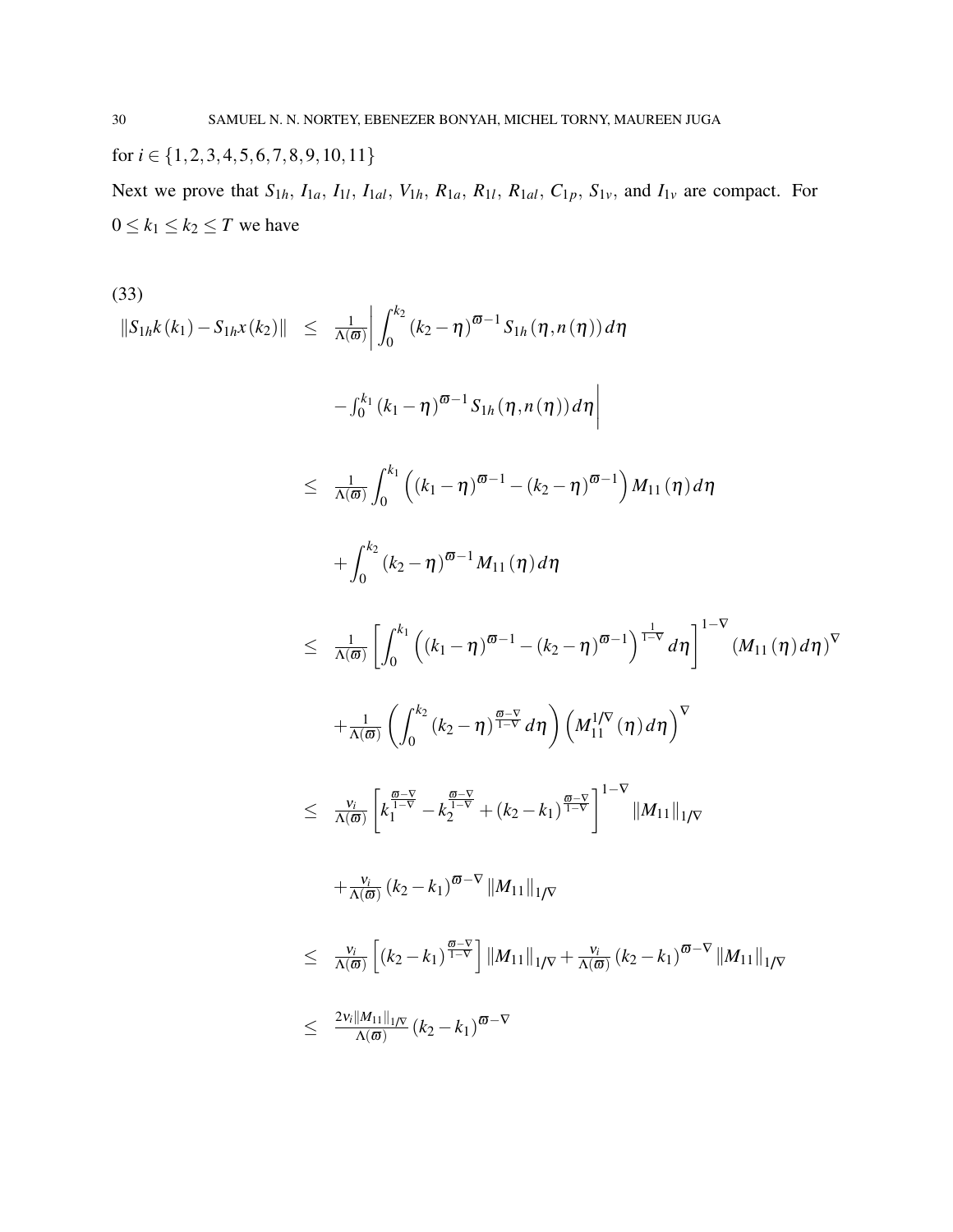Using the same strategy, we obtain

$$
||I_{1a}k(k_{1}) - I_{1a}x(k_{2})|| \leq \frac{2v_{i}||M_{21}||_{1/\nabla}}{\Lambda(\varpi)} (k_{2} - k_{1})^{\varpi - \nabla},
$$
  
\n
$$
||I_{1l}k(k_{1}) - I_{1l}x(k_{2})|| \leq \frac{2v_{i}||M_{31}||_{1/\nabla}}{\Lambda(\varpi)} (k_{2} - k_{1})^{\varpi - \nabla},
$$
  
\n
$$
||I_{1a}k(k_{1}) - I_{1a}k(k_{2})|| \leq \frac{2v_{i}||M_{41}||_{1/\nabla}}{\Lambda(\varpi)} (k_{2} - k_{1})^{\varpi - \nabla},
$$
  
\n
$$
||V_{1h}k(k_{1}) - V_{1h}x(k_{2})|| \leq \frac{2v_{i}||M_{51}||_{1/\nabla}}{\Lambda(\varpi)} (k_{2} - k_{1})^{\varpi - \nabla},
$$
  
\n
$$
||R_{1a}k(k_{1}) - R_{1a}x(k_{2})|| \leq \frac{2v_{i}||M_{61}||_{1/\nabla}}{\Lambda(\varpi)} (k_{2} - k_{1})^{\varpi - \nabla},
$$
  
\n
$$
||R_{1l}k(k_{1}) - R_{1l}x(k_{2})|| \leq \frac{2v_{i}||M_{71}||_{1/\nabla}}{\Lambda(\varpi)} (k_{2} - k_{1})^{\varpi - \nabla},
$$
  
\n
$$
||R_{1a}k(k_{1}) - R_{1a}x(k_{2})|| \leq \frac{2v_{i}||M_{81}||_{1/\nabla}}{\Lambda(\varpi)} (k_{2} - k_{1})^{\varpi - \nabla},
$$
  
\n
$$
||C_{1p}k(k_{1}) - C_{1p}x(k_{2})|| \leq \frac{2v_{i}||M_{91}||_{1/\nabla}}{\Lambda(\varpi)} (k_{2} - k_{1})^{\varpi - \nabla},
$$
  
\n
$$
||S_{1v}k(k_{1}) - S_{1v}x(k_{2})|| \leq \frac{2v_{i}||M_{10}||_{1/\nabla}}{\Lambda(\varpi)} (k_{2} - k_{1})^{\varpi -
$$

for  $v_i \in \{1, 2, 3, ..., 11\}$ .

(34)

From the Arzela-Ascoli principle, it can be concluded that  $S_{1h}(\Gamma_{\zeta})$ ,  $I_{1a}(\Gamma_{\zeta})$ ,  $I_{1l}(\Gamma_{\zeta})$ ,  $I_{1al}\left(\Gamma_{\zeta}\right)$  ,  $V_{1h}\left(\Gamma_{\zeta}\right)$  ,  $R_{1a}\left(\Gamma_{\zeta}\right)$  ,  $R_{1al}\left(\Gamma_{\zeta}\right)$  ,  $C_{1p}\left(\Gamma_{\zeta}\right)$  ,  $S_{1v}\left(\Gamma_{\zeta}\right)$  ,  $I_{1v}\left(\Gamma_{\zeta}\right)$  are relatively compact, which means that  $S_{1h}$ ,  $I_{1a}$ ,  $I_{1l}$ ,  $I_{1al}$ ,  $V_{1h}$ ,  $R_{1a}$ ,  $R_{1l}$ ,  $R_{1al}$ ,  $C_{1p}$ ,  $S_{1v}$ , and  $I_{1v}$  are compact. Since  $S_{0h}$ ,  $I_{0a}$ ,  $I_{0l}$ ,  $I_{0al}$ ,  $V_{0h}$ ,  $R_{0a}$ ,  $R_{0l}$ ,  $R_{0al}$ ,  $C_{0p}$ ,  $S_{0v}$ , and  $I_{0v}$  are contractions and  $S_{1h}$ ,  $I_{1a}$ ,  $I_{1l}$ ,  $I_{1a}$ ,  $V_{1h}$ ,  $R_{1a}$ ,  $R_{1l}$ ,  $R_{1a}$ ,  $C_{1p}$ ,  $S_{1v}$ , and  $I_{1v}$  are compact and therefore completely continuous. The maps  $S_h = S_{0h} + S_{1h}$ ,  $I_a = I_{0a} + I_{1a}$ ,  $I_l = I_{0l} + I_{1l}$ ,  $I_{al} = I_{0al} + I_{1al}$ ,  $V_h = V_{0h} + V_{1h}$ ,  $R_a = R_{0a} + R_{1a}$ ,  $R_l = R_{0l} + R_{1l}$ ,  $R_{al} = R_{0al} + R_{1al}$ ,  $C_p = C_{0p} + C_{1p}$ ,  $S_v = S_{0v} + S_{1v}$ , and  $I_v = I_{0v} + I_{1v}$  are condensing on  $\Gamma_v$ , and we get the existence of fixed points of  $S_h$ ,  $I_a$ ,  $I_l$ ,  $I_{al}$ ,  $V_h$ ,  $R_a$ ,  $R_l$ ,  $R_{al}$ ,  $C_p$ ,  $S_v$ ,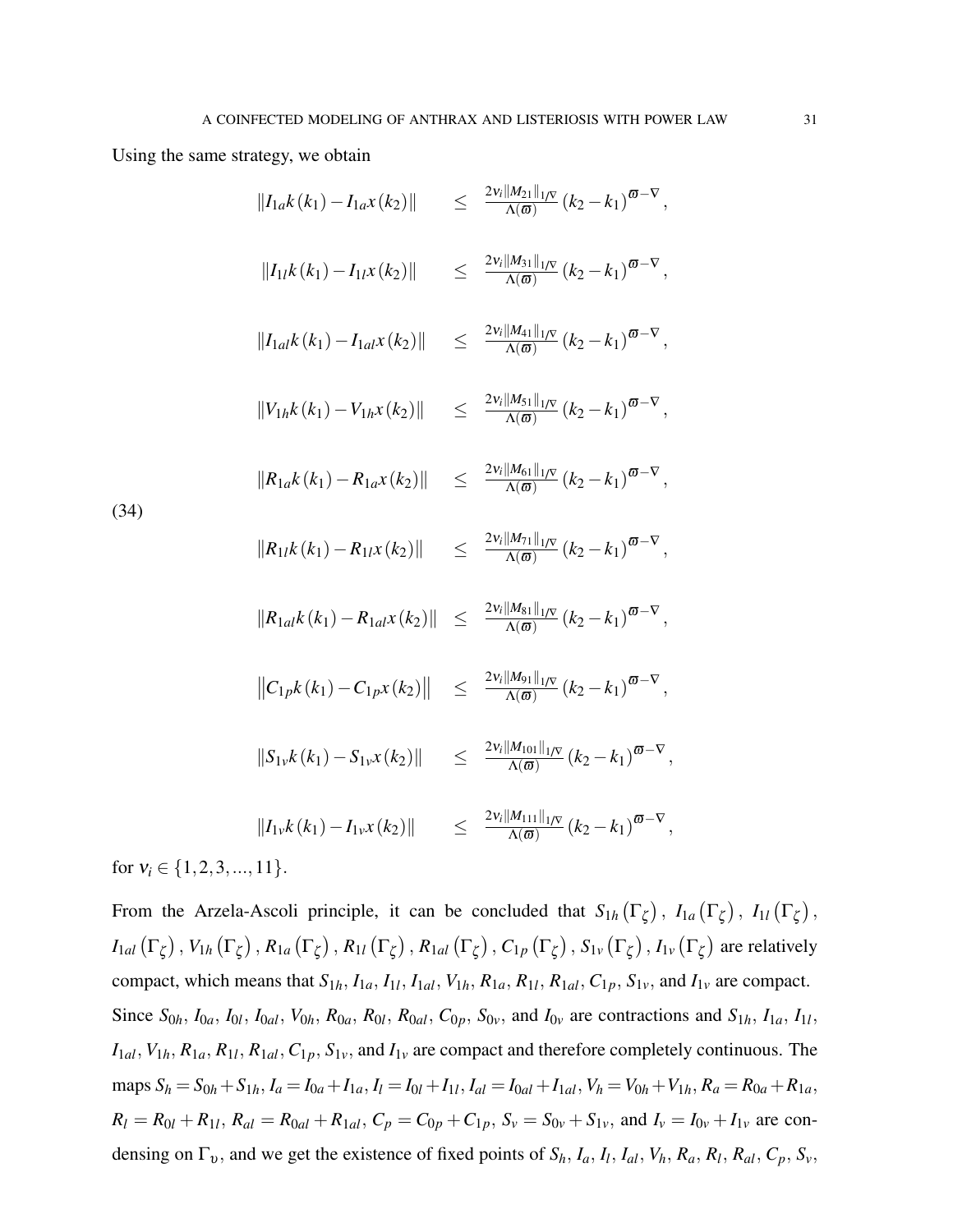and  $I<sub>v</sub>$  respectively. Finally we prove that the given initial value problem has solution in the real interval  $[0, T]$ . To prove this, we consider supposition 3 Condition [\(31\)](#page-28-0), and the map H given by

$$
H[S_h(t)] = S_h(0) + \frac{1}{\Lambda(\varpi)} \int_0^t (1-\eta)^{\varpi-1} S_h(\eta, S_h(\eta)) d\eta,
$$

$$
H[I_a(t)] = I_a(0) + \frac{1}{\Lambda(\overline{\omega})} \int_0^t (1-\eta)^{\overline{\omega}-1} I_a(\eta, I_a(\eta)) d\eta,
$$

$$
H[I_l(t)] = I_l(0) + \frac{1}{\Lambda(\varpi)} \int_0^t (1-\eta)^{\varpi-1} I_l(\eta, I_l(\eta)) d\eta,
$$

$$
H[I_{al}(t)] = I_{al}(0) + \frac{1}{\Lambda(\varpi)} \int_0^t (1-\eta)^{\varpi-1} I_{al}(\eta, I_{al}(\eta)) d\eta,
$$

$$
H[V_h(t)] = V_h(0) + \frac{1}{\Lambda(\varpi)} \int_0^t (1-\eta)^{\varpi-1} V_h(\eta, V_h(\eta)) d\eta,
$$

(35) 
$$
H[R_a(t)] = R_a(0) + \frac{1}{\Lambda(\varpi)} \int_0^t (1-\eta)^{\varpi-1} R_a(\eta, R_a(\eta)) d\eta,
$$

$$
H[R_l(t)] = R_l(0) + \frac{1}{\Lambda(\varpi)} \int_0^t (1-\eta)^{\varpi-1} R_l(\eta, R_l(\eta)) d\eta,
$$

$$
H[R_{al}(t)] = R_{al}(0) + \frac{1}{\Lambda(\varpi)} \int_0^t (1-\eta)^{\varpi-1} R_{al}(\eta, R_{al}(\eta)) d\eta,
$$

$$
H[C_p(t)] = C_p(0) + \frac{1}{\Lambda(\varpi)} \int_0^t (1-\eta)^{\varpi-1} C_p(\eta, C_p(\eta)) d\eta,
$$

$$
H[S_{\nu}(t)] = S_{\nu}(0) + \frac{1}{\Lambda(\varpi)} \int_0^t (1-\eta)^{\varpi-1} S_{\nu}(\eta, S_{\nu}(\eta)) d\eta,
$$

$$
H[I_v(t)] = I_v(0) + \frac{1}{\Lambda(\varpi)} \int_0^t (1-\eta)^{\varpi-1} I_v(\eta, I_v(\eta)) d\eta.
$$

For  $S_{0h}(t)$ ,  $I_{0a}(t)$ ,  $I_{0l}(t)$ ,  $I_{0al}(t)$ ,  $V_{0h}(t)$ ,  $R_{0a}(t)$ ,  $R_{0l}(t)$ ,  $R_{0al}(t)$ ,  $C_{0p}(t)$ ,  $S_{0v}(t)$ ,  $I_{0v}(t) \in \Gamma_{\zeta}$ , we get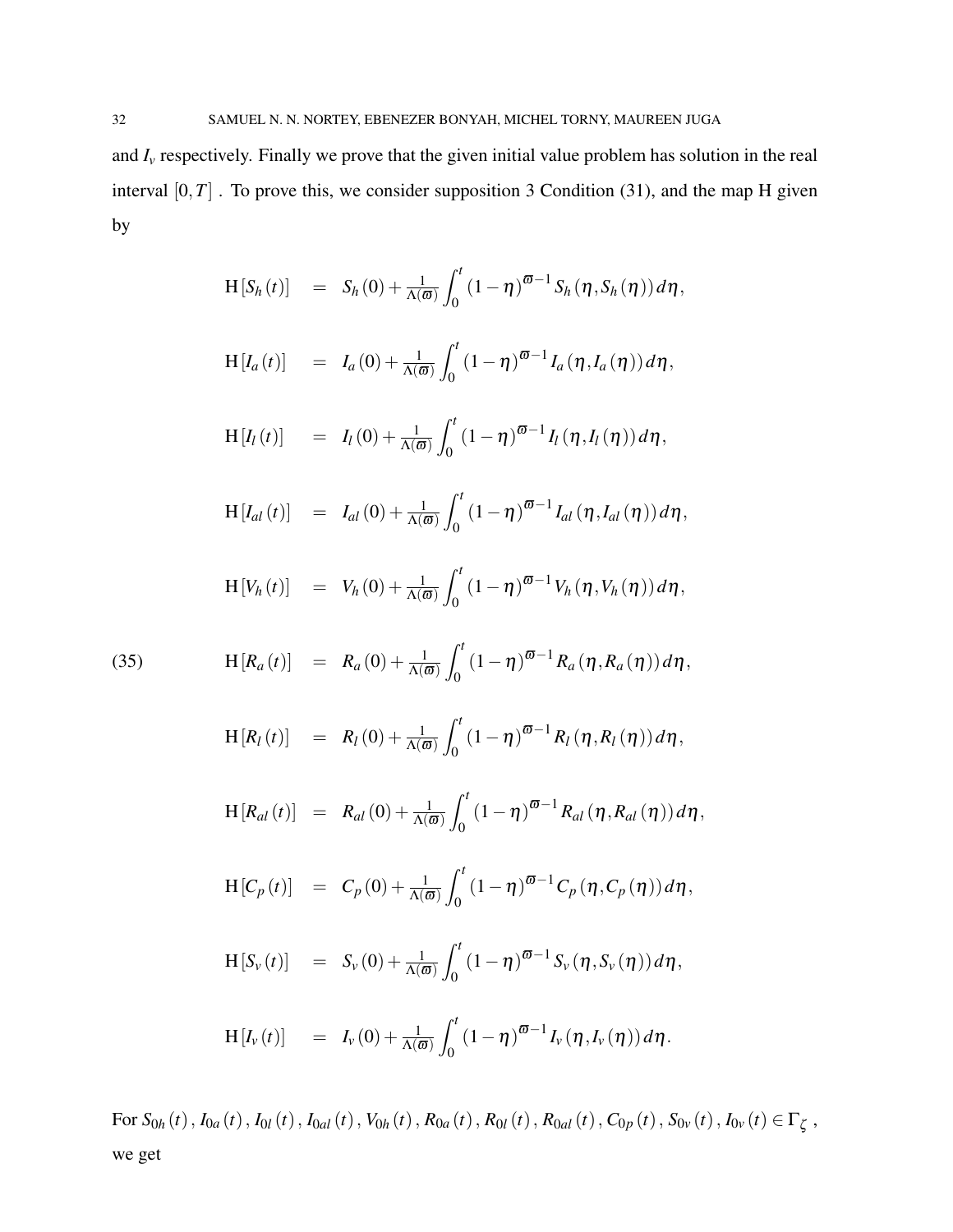(36)  
\n
$$
|H[S_h(t)] - F[S_h(t)]| \leq \frac{1}{\Lambda(\overline{\omega})} \int_0^t (1-\eta)^{\overline{\omega}-1} L_1(\eta) |S_{0h}(\eta) - S_{1h}(\eta)| d\eta
$$
\n
$$
\leq \frac{1}{\Lambda(\overline{\omega})} \left[ \int_0^t (t-\eta)^{\frac{\overline{\omega}-1}{1-\overline{\nu}}} d\eta \right]^{1-\overline{\nu}} \left[ \int_0^t L_1^{1/\overline{\nu}}(\eta) d\eta \right]^\overline{\nu}
$$
\n
$$
\leq \frac{\nu_1 \|L_1\|_{1/\overline{\nu}} T^{K_1}}{\Lambda(\overline{\omega})} \|S_{0h} - S_{1h}\|;
$$

Using the same strategy, we obtain

(37)

$$
|H[I_{a}(t)] - F[I_{a}(t)]| \leq \frac{v_{2}||L_{2}||_{1/\nabla}T^{K_{2}}}{\Lambda(\varpi)} ||I_{0a} - I_{1a}||,
$$
  
\n
$$
|H[I_{l}(t)] - F[I_{l}(t)]| \leq \frac{v_{3}||L_{3}||_{1/\nabla}T^{K_{3}}}{\Lambda(\varpi)} ||I_{0l} - I_{1l}||,
$$
  
\n
$$
|H[I_{a l}(t)] - F[I_{a l}(t)]| \leq \frac{v_{4}||L_{4}||_{1/\nabla}T^{K_{4}}}{\Lambda(\varpi)} ||I_{0a l} - I_{1a l}||,
$$
  
\n
$$
|H[V_{h}(t)] - F[V_{h}(t)]| \leq \frac{v_{5}||L_{5}||_{1/\nabla}T^{K_{5}}}{\Lambda(\varpi)} ||V_{0h} - V_{1h}||,
$$
  
\n
$$
|H[R_{a}(t)] - F[R_{a}(t)]| \leq \frac{v_{6}||L_{6}||_{1/\nabla}T^{K_{6}}}{\Lambda(\varpi)} ||R_{0a} - R_{1a}||,
$$
  
\n
$$
|H[R_{l}(t)] - F[R_{l}(t)]| \leq \frac{v_{7}||L_{7}||_{1/\nabla}T^{K_{7}}}{\Lambda(\varpi)} ||R_{0l} - R_{1l}||,
$$
  
\n
$$
|H[R_{a l}(t)] - F[R_{a l}(t)]| \leq \frac{v_{8}||L_{8}||_{1/\nabla}T^{K_{8}}}{\Lambda(\varpi)} ||R_{0a l} - R_{1a l}||,
$$
  
\n
$$
|H[C_{p}(t)] - F[C_{p}(t)]| \leq \frac{v_{9}||L_{9}||_{1/\nabla}T^{K_{10}}}{\Lambda(\varpi)} ||C_{0p} - C_{1p}||,
$$
  
\n
$$
|H[S_{\nu}(t)] - F[S_{\nu}(t)]| \leq \frac{v_{10}||L_{10}||_{1/\nabla}T^{K_{10}}}{\Lambda(\varpi)} ||S_{0\nu} - S_{1\nu}||.
$$
  
\n
$$
|H[I_{\nu}(t)] - F[I_{\nu}(t)]| \leq \frac{v_{11}||L_{11}||_{1/
$$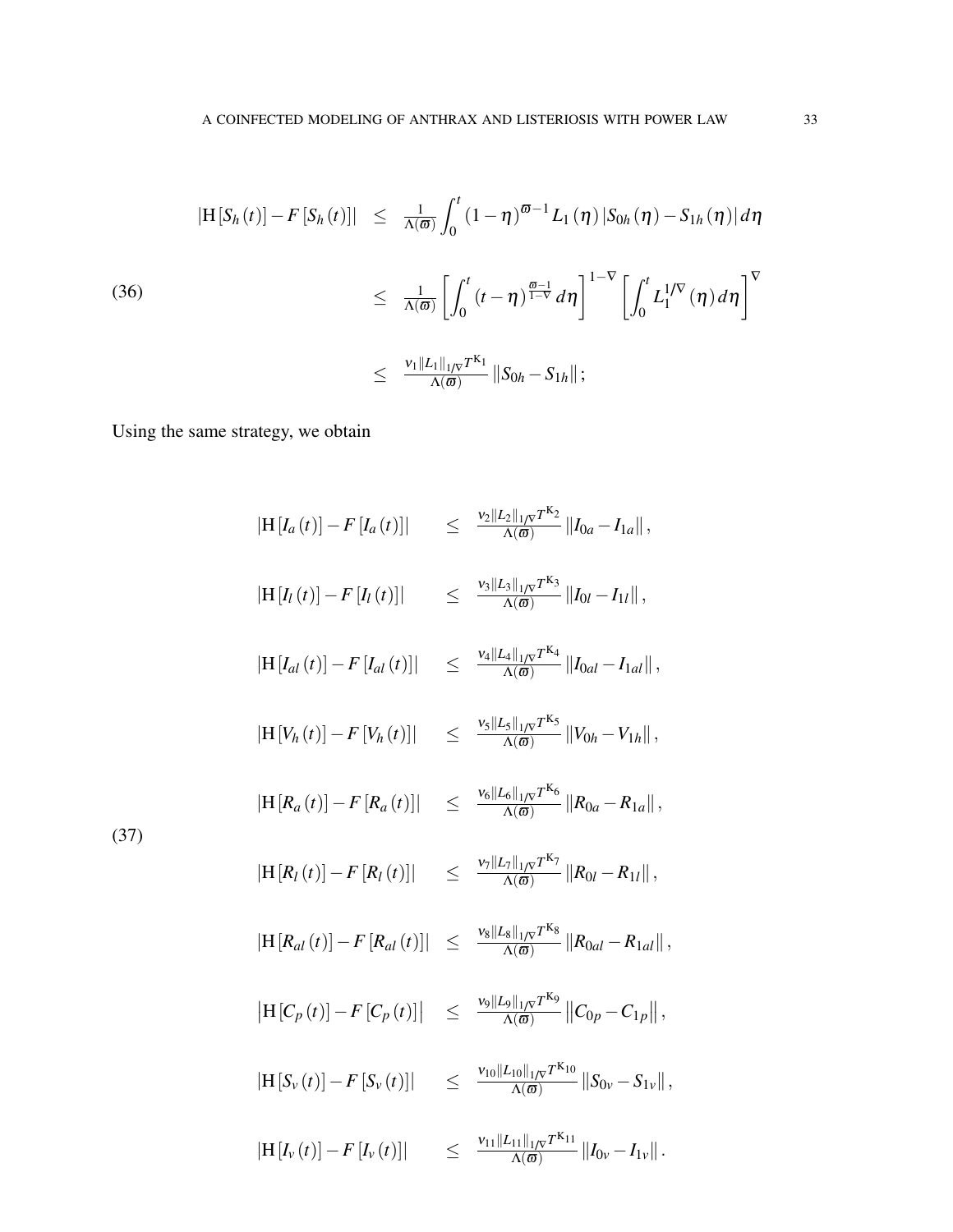For the cases above, condition[\(31](#page-28-0) ) is assured, and the existence of the unique solution for the model is thus proved.

In this section, the numerical simulation results are presented with a step size of  $h = 0.001$ . The numerical scheme employed was based on Adam-type predictor-corrector as extensively examined in [\[32\]](#page-39-13). The parameter values utilised some were obtained in [\[1\]](#page-37-0) and others were estimated:  $b = 0.01$ ,  $\Omega_h = 0.001$ ,  $k = 0.01$ ,  $w = 0.01$ ,  $\psi = 0.07$ ,  $\beta_h = 0.005$ ,  $\pi = 0.08$ ,  $d =$ 0.001,  $\mu_h = 0.05$ ,  $\alpha = 0.33$ ,  $\phi = 0.2$ ,  $\beta_l = 0.005$ ,  $\sigma = 0.05$ ,  $m = 0.2$ ,  $\rho = 0.02$ ,  $\eta = 0.08$ , θ = 0.04, Ω*<sup>h</sup>* = 0.4, *q* = 0.02, τ = 0.01, µ*<sup>b</sup>* = 0.0025, γ = 0.006, Ω*<sup>v</sup>* = 0.005, β*<sup>v</sup>* = 0.05,  $\mu_v = 0.008$ ,  $\kappa = 10000$ ,  $v = 0.5$ ,  $g = 0.001$ 

Figure [2\(](#page-34-0)a) represents the number of Susceptible individuals (*Sh*) and as the fractional order derivative increases from 0.7 towards 1 the number of Susceptible individuals reduce. This is reasonable since more people get infected and move out of the  $(S_h)$  class. In Figure [2\(](#page-34-0)b), the number of individuals infected with Anthrax  $(I_a)$  reduce as the fractional order derivatives increase. Therefore, increasing the fractional order can help curb the disease spread. Figure  $2(c)$ represents the individuals infected with Listeriosis (*Il*). Increasing the fractional order from 0.7 towards 1 leads to a decrease in the number of individuals in this class. Similar to the case of the Anthrax disease, the spread of Listeriosis can also be reduced by increasing the fractional order. Figure [2\(](#page-34-0)d) shows the dynamics of the coinfected individuals. We observe that the number of individuals infected with both Anthrax and Listeriosis (*Ial*) increases as the fractional order derivative decreases from 1 towards 0.7. From the results obtained in [2\(](#page-34-0)b) and [2\(](#page-34-0)c), it is plausible therefore to say that if we increase the fractional order instead, the number of coinfected individuals will decrease. Figure [2\(](#page-34-0)e) shows how the number of individuals Vaccinated *V<sup>h</sup>* changes with the fractional order. The observed decrease in the number of individuals getting vaccinated as the fractional order increases is justifiable since an increase in the fractional order causes a decrease in the number of individuals infected with both or any of the diseases.

 $\Box$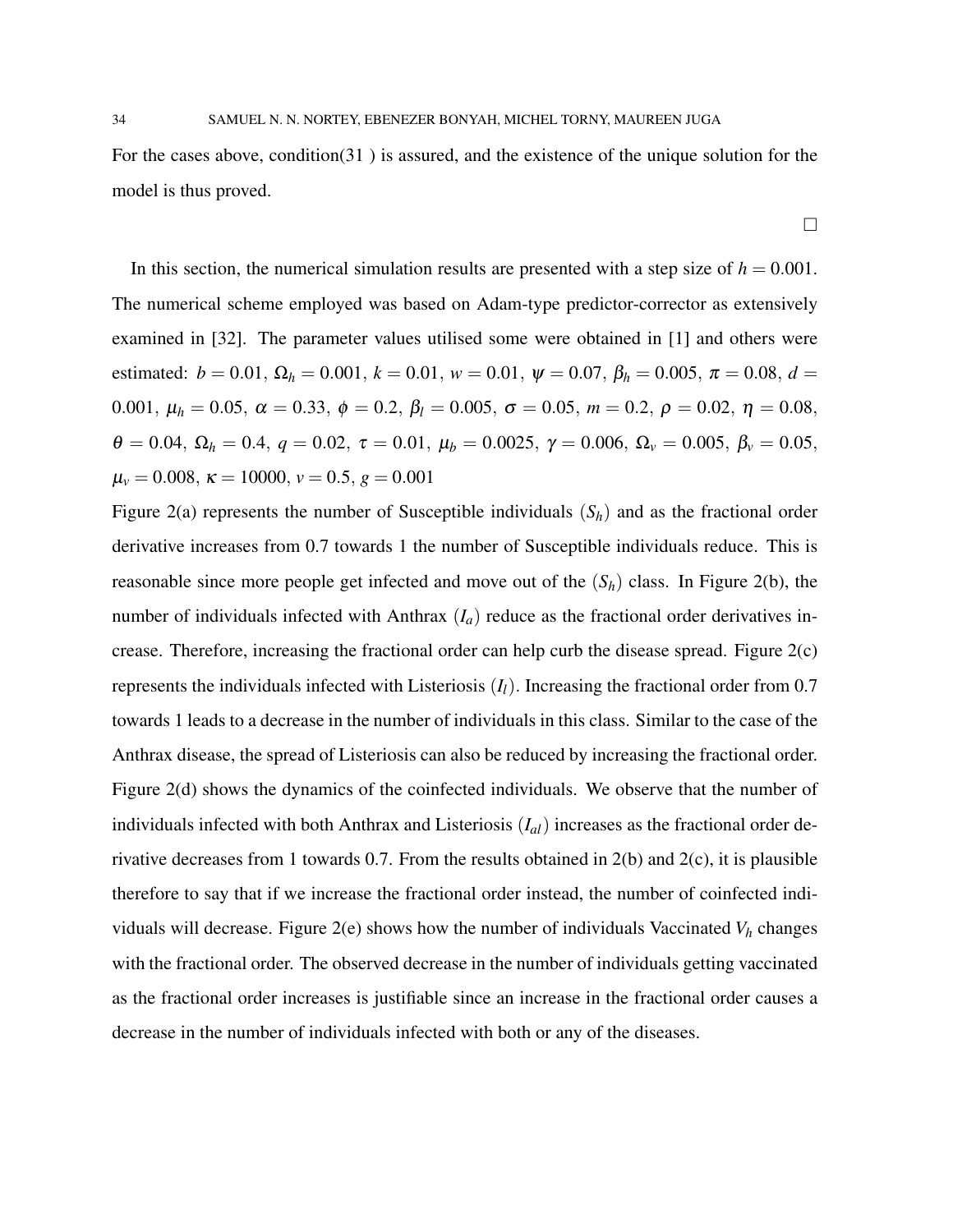

<span id="page-34-0"></span>FIGURE 2. Numerical simulation of model [4](#page-6-0) via Power law for different values of  $\varpi$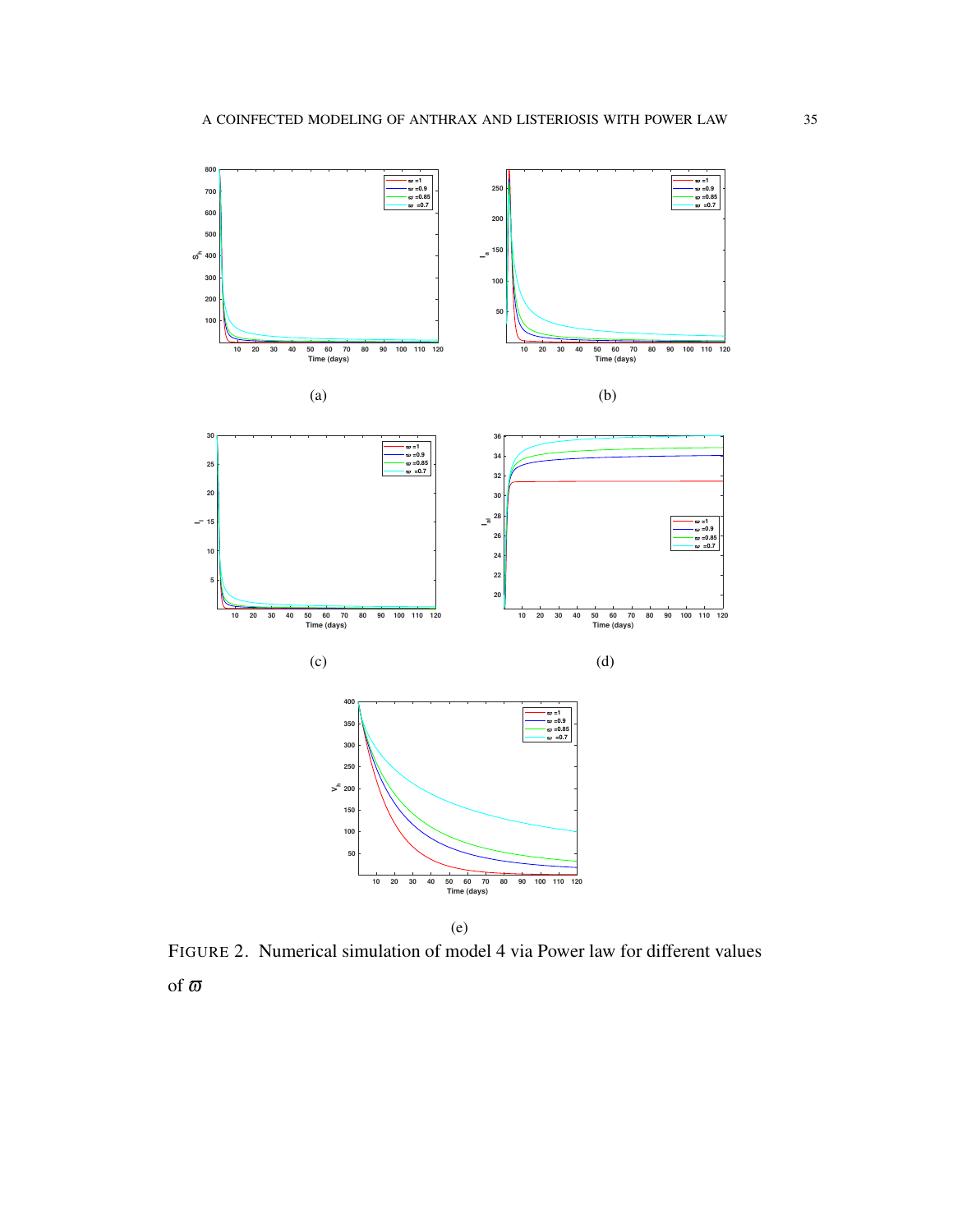Figure [3\(](#page-36-0)a) is for the number of individuals recovered from Anthrax  $(R_a)$ . It shows that the number of individuals reduce as the fractional order derivatives increase towards 1. Thus a decrease in the fractional order is required for more people to recover from Anthrax. In Figure [3\(](#page-36-0)b), Unlike the case with the individuals recovering from Anthrax, we observe an increase in the number of individuals who have recovered from Listeriosis (*Rl*) as the fractional order derivative increases from 0.7 towards 1. In this case therefore, an increase in the fractional order derivative is needed for more listeriosis infected persons to recover. Figure [3\(](#page-36-0)c) represents individuals recovered from both Anthrax and Listeriosis (*Ral*). Here, the number of individuals reduce as the fractional order derivative increase. It is clear that these dynamics are influenced by the changes that occur in the number of Anthrax recovered individuals as the fractional order derivative changes. Figure [3\(](#page-36-0)d) shows the changes in the population of pathogen infested animal carcasses  $(C_p)$  in the soil. we observe a decrease in the concentration of the carcasses as the fractional order derivative increases towards 1. Hence, we need to increase the fractional order derivative in order to decrease the concentration of the pathogens in the environment and intend reduce the spread of Anthrax. In Figure [3\(](#page-36-0)e) the number of susceptible animals  $(S_v)$  increases as the fractional order derivative increases. This is justifiable because more animals get infected and move out of the susceptible class as the fractional order derivative increases. In Figure  $3(f)$  $3(f)$  the number of animals infected with Anthrax  $(I_v)$  reduces as the fractional order derivative increases from 0.7 towards 1.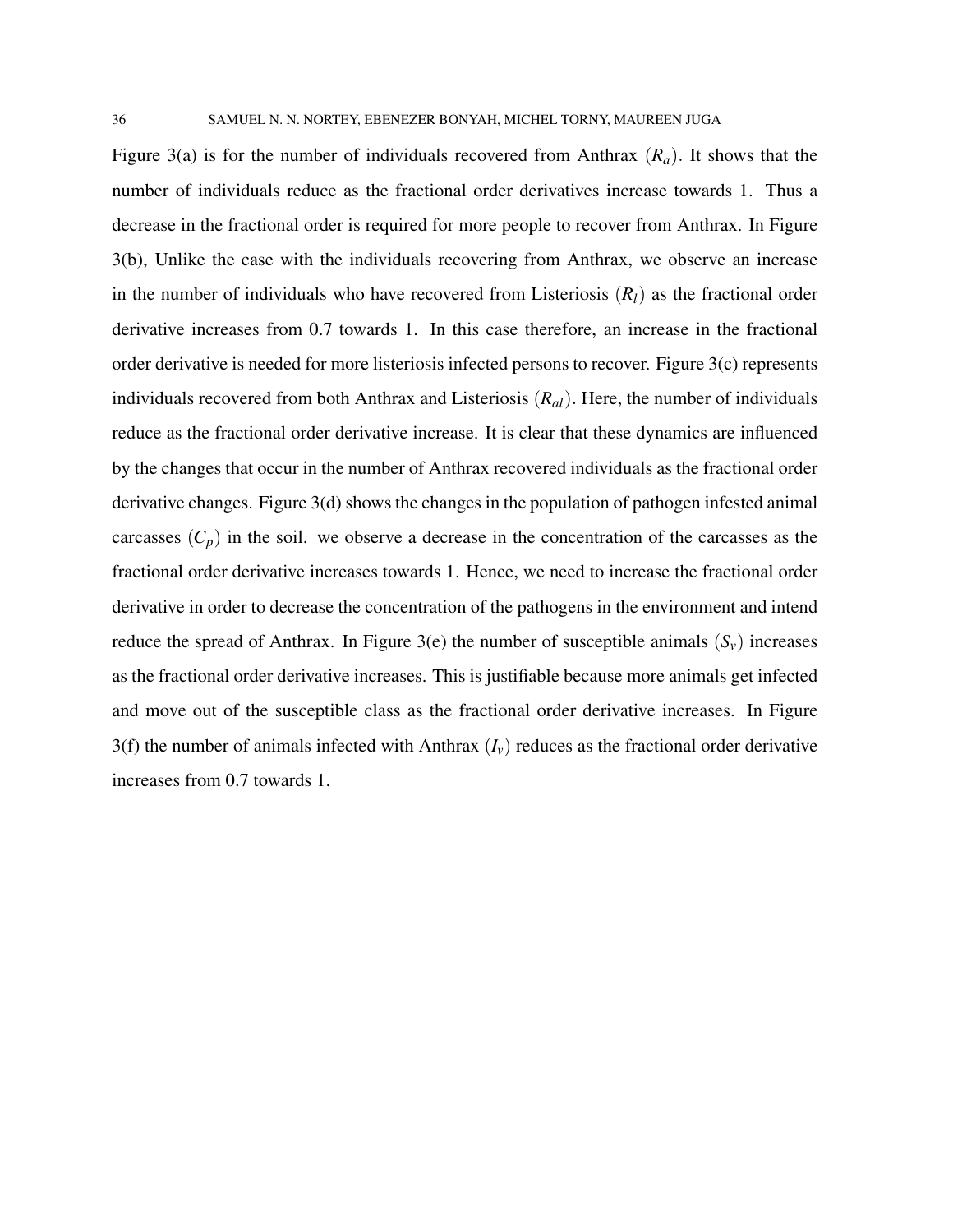

<span id="page-36-0"></span>FIGURE 3. Numerical simulation of model [4](#page-6-0) via Power law for different values of  $\overline{\omega}$  continues.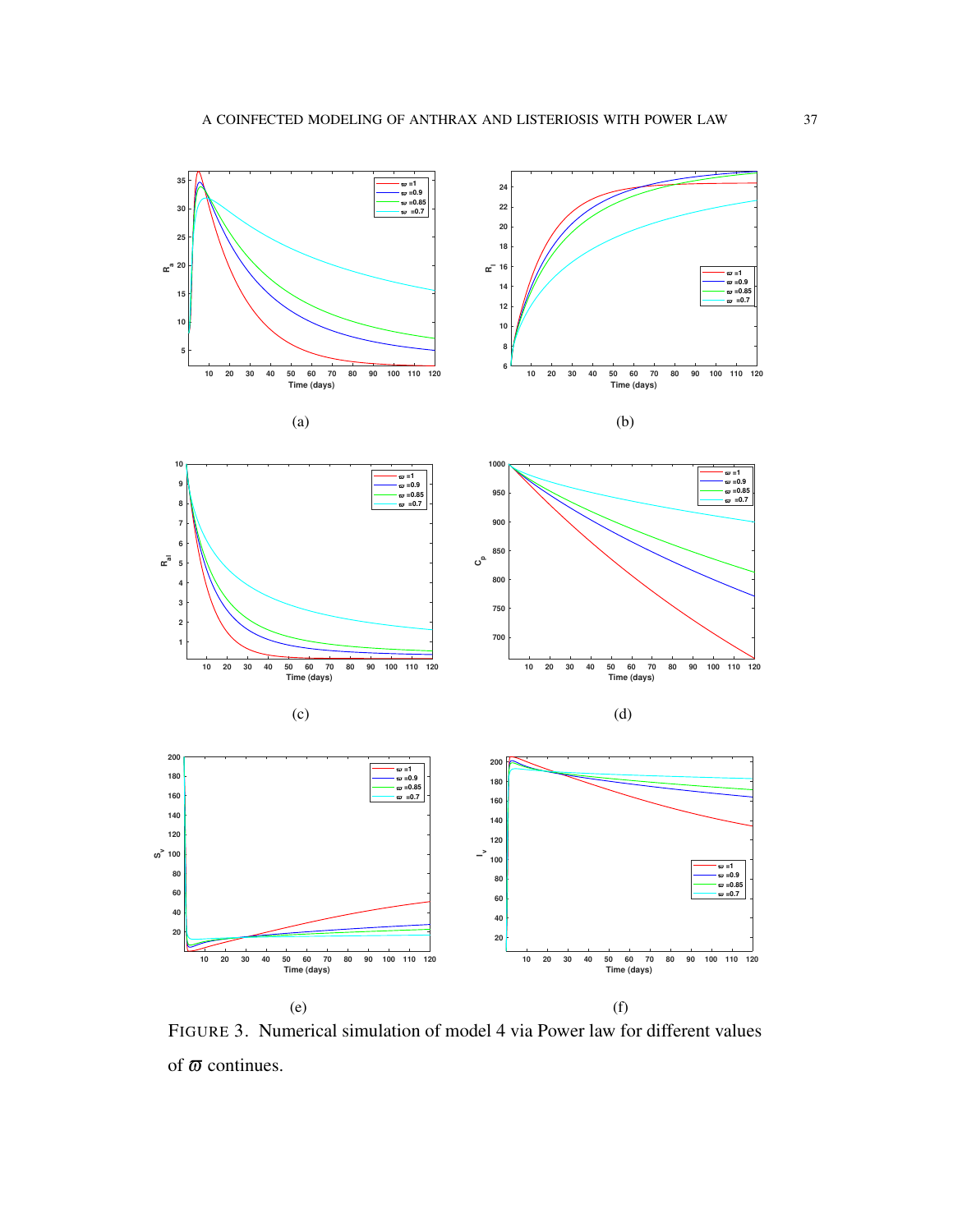## 5. CONCLUSION

We analyse a coinfection model of anthrax and listeriosis using frcational order derivative, in particular, the Liouville- Caputo operator. Our model is the fractional order version of the integer order model of Osman and Makinde [\[1\]](#page-37-0). The basic properties of the model such as existence and uniqueness and positivity of solutions were investigated. The stability analysis of Liouville-Caputo operator with Power Law was also studied. we use Adams-type predictor-corrector method to qualitatively analyse the model trajectories subject to certain initial conditions. We simulate the model by varying fractional orders ( $\bar{\omega} = 0.7, 0.85, 0.9, 0.1$ ) and the numerical simulation results suggest that the coinfection dynamics depend notably on the fractional order derivative and some specific model parameters. Decreasing the prevalence of the coinfection entails decreasing the prevalence and spread of the individual diseases. The figures obtained in the simulations indicate that the prevalence and spread of the individual diseases is decreased by an increase in the fractional order derivative, thus, the fractional order derivative practically drives the dynamics of the coinfection. The figures obtained show similar numerical simulation results to those obtained in the Anthrax Listeriosis integer order coinfection model [\[1\]](#page-37-0). In the classical case  $\bar{\omega} = 1$ , the results obtained are in agreement with those obtained by Osman and Makinde and suggests that our fractional model is well posed. The use of the Liouville-Caputo operator, permits a better description in the history of the biological process. We thus suggest that complex models are much better examined using fractional order derivatives.

### CONFLICT OF INTERESTS

The author(s) declare that there is no conflict of interests.

#### **REFERENCES**

- <span id="page-37-0"></span>[1] S. Osman, O.D. Makinde, A mathematical model for coinfection of listeriosis and anthrax diseases, Int. J. Math. Math. Sci. 2018 (2018), 1725671. [https://doi.org/10.1155/2018/1725671.](https://doi.org/10.1155/2018/1725671)
- <span id="page-37-1"></span>[2] H. Hof, History and epidemiology of listeriosis, FEMS Immunol. Med. Microbiol. 35 (2003), 199–202. [https://doi.org/10.1016/s0928-8244\(02\)00471-6.](https://doi.org/10.1016/s0928-8244(02)00471-6)
- <span id="page-37-2"></span>[3] C.W. Chukwu, F. Nyabadza, A theoretical model of listeriosis driven by cross contamination of ready-to-eat food products, Int. J. Math. Math. Sci. 2020 (2020), 9207403. [https://doi.org/10.1155/2020/9207403.](https://doi.org/10.1155/2020/9207403)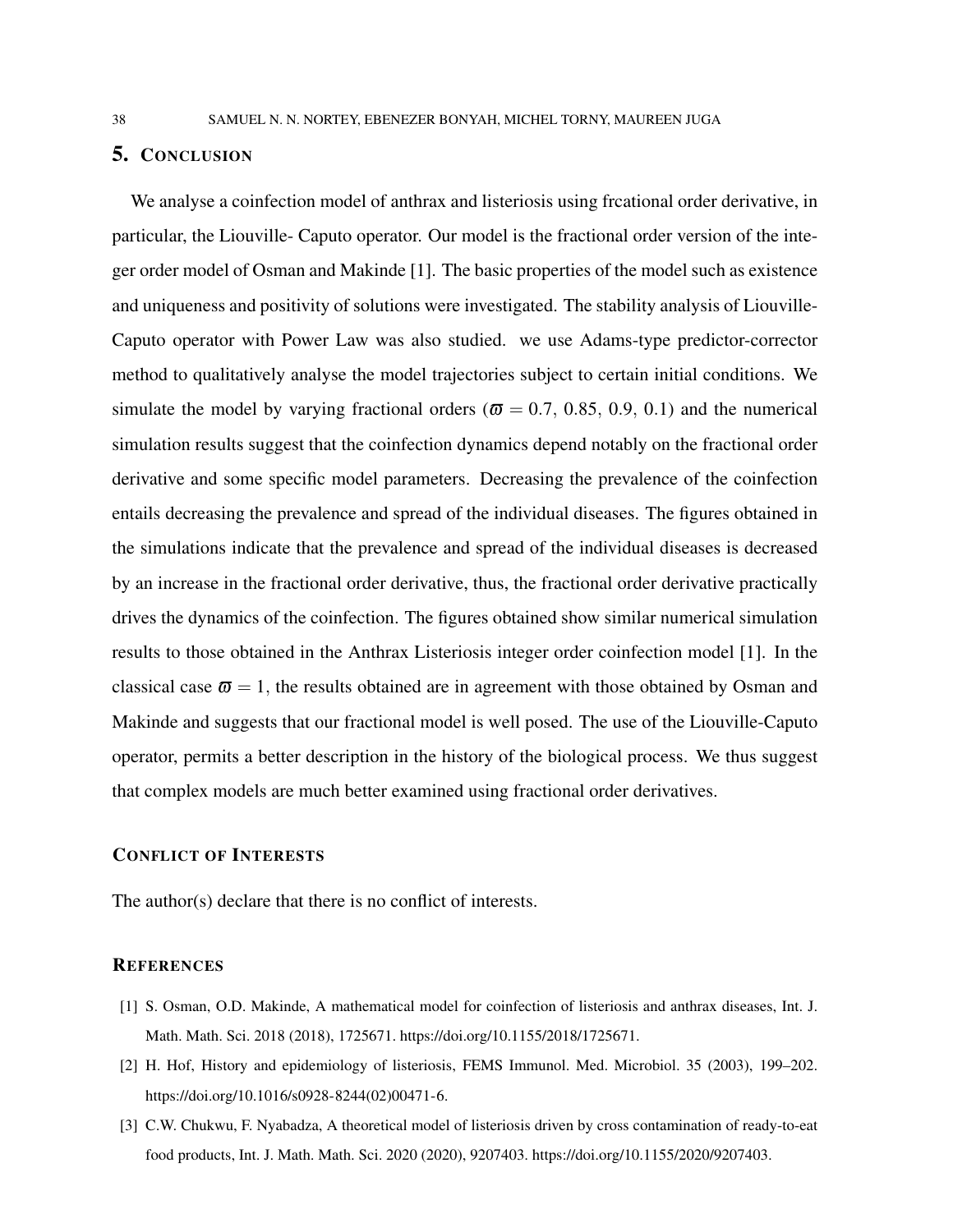- <span id="page-38-0"></span>[4] M. Schuppler, M.J. Loessner, The opportunistic pathogenlisteria monocytogenes: Pathogenicity and interaction with the mucosal immune system, Int. J. Inflammation. 2010 (2010), 704321. [https://doi.org/10.4061/20](https://doi.org/10.4061/2010/704321) [10/704321.](https://doi.org/10.4061/2010/704321)
- <span id="page-38-1"></span>[5] G. Nikitas, C. Deschamps, O. Disson, T. Niault, P. Cossart, M. Lecuit, Transcytosis of Listeria monocytogenes across the intestinal barrier upon specific targeting of goblet cell accessible E-cadherin, J. Exp. Med. 208 (2011), 2263–2277. [https://doi.org/10.1084/jem.20110560.](https://doi.org/10.1084/jem.20110560)
- <span id="page-38-2"></span>[6] NICD (South Africa), Listeriosis:clinical recommendations for diagnosis and treatment, Tech. Rep. (2017). <https://www.nicd.ac.za/listeriosis-clinical-recommendations-for-diagnosis-and-treatment/>
- <span id="page-38-3"></span>[7] A.N. Desai, A. Anyoha, L.C. Madoff, B. Lassmann, Changing epidemiology of Listeria monocytogenes outbreaks, sporadic cases, and recalls globally: A review of ProMED reports from 1996 to 2018, Int. J. Infect. Dis. 84 (2019), 48–53. [https://doi.org/10.1016/j.ijid.2019.04.021.](https://doi.org/10.1016/j.ijid.2019.04.021)
- <span id="page-38-4"></span>[8] M.K. Borucki, J. Reynolds, C.C. Gay, et al. Dairy farm reservoir of listeria monocytogenes sporadic and epidemic strains, J. Food Protect. 67 (2004), 2496–2499. [https://doi.org/10.4315/0362-028x-67.11.2496.](https://doi.org/10.4315/0362-028x-67.11.2496)
- <span id="page-38-5"></span>[9] V. Goulet, M. Hebert, C. Hedberg, et al. Incidence of listeriosis and related mortality among groups at risk of acquiring listeriosis, Clinic. Infect. Dis. 54 (2011), 652–660. [https://doi.org/10.1093/cid/cir902.](https://doi.org/10.1093/cid/cir902)
- <span id="page-38-6"></span>[10] M.E. Hugh-Jones, V. de Vos, Anthrax and wildlife, Rev. Sci. Techn. Office Int. Epiz. 21 (2002), 359-384.
- <span id="page-38-7"></span>[11] P.C. Turnbull, WHO et al. Guidelines for the surveillance and control of anthrax in humans and animals, World Health Organization, Department of Communicable Diseases Surveillance and Response, Geneva, (1998). [https://apps.who.int/iris/handle/10665/59516.](https://apps.who.int/iris/handle/10665/59516)
- <span id="page-38-8"></span>[12] J.C. Blanchard, Y. Haywood, B.D. Stein, et al. In their own words: Lessons learned from those exposed to anthrax, Amer. J. Public Health. 95 (2005), 489–495. [https://doi.org/10.2105/ajph.2004.038349.](https://doi.org/10.2105/ajph.2004.038349)
- <span id="page-38-9"></span>[13] WHO et al. Anthrax in humans and animals, World Health Organization, Geneva, 2008. [https://apps.who.int](https://apps.who.int/iris/handle/10665/97503) [/iris/handle/10665/97503.](https://apps.who.int/iris/handle/10665/97503)
- <span id="page-38-10"></span>[14] I. Kracalik, L. Malania, M. Broladze, et al. Changing livestock vaccination policy alters the epidemiology of human anthrax, Georgia, 2000–2013, Vaccine. 35 (2017), 6283–6289. [https://doi.org/10.1016/j.vaccine.20](https://doi.org/10.1016/j.vaccine.2017.09.081) [17.09.081.](https://doi.org/10.1016/j.vaccine.2017.09.081)
- <span id="page-38-11"></span>[15] N.C. Grassly, C. Fraser, Mathematical models of infectious disease transmission, Nat. Rev. Microbiol. 6 (2008), 477–487. [https://doi.org/10.1038/nrmicro1845.](https://doi.org/10.1038/nrmicro1845)
- <span id="page-38-12"></span>[16] H.W. Hethcote, Qualitative analyses of communicable disease models, Math. Biosci. 28 (1976), 335–356. [https://doi.org/10.1016/0025-5564\(76\)90132-2.](https://doi.org/10.1016/0025-5564(76)90132-2)
- <span id="page-38-13"></span>[17] E. Bonyah, M.A. Khan, K.O. Okosun, J.F. Gómez-Aguilar, On the co-infection of dengue fever and Zika virus, Optim. Control Appl. Meth. 40 (2019), 394–421. [https://doi.org/10.1002/oca.2483.](https://doi.org/10.1002/oca.2483)
- <span id="page-38-14"></span>[18] P.J. Witbooi, C. Africa, A. Christoffels, I.H.I. Ahmed, A population model for the 2017/18 listeriosis outbreak in South Africa, PLoS ONE. 15 (2020), e0229901. [https://doi.org/10.1371/journal.pone.0229901.](https://doi.org/10.1371/journal.pone.0229901)